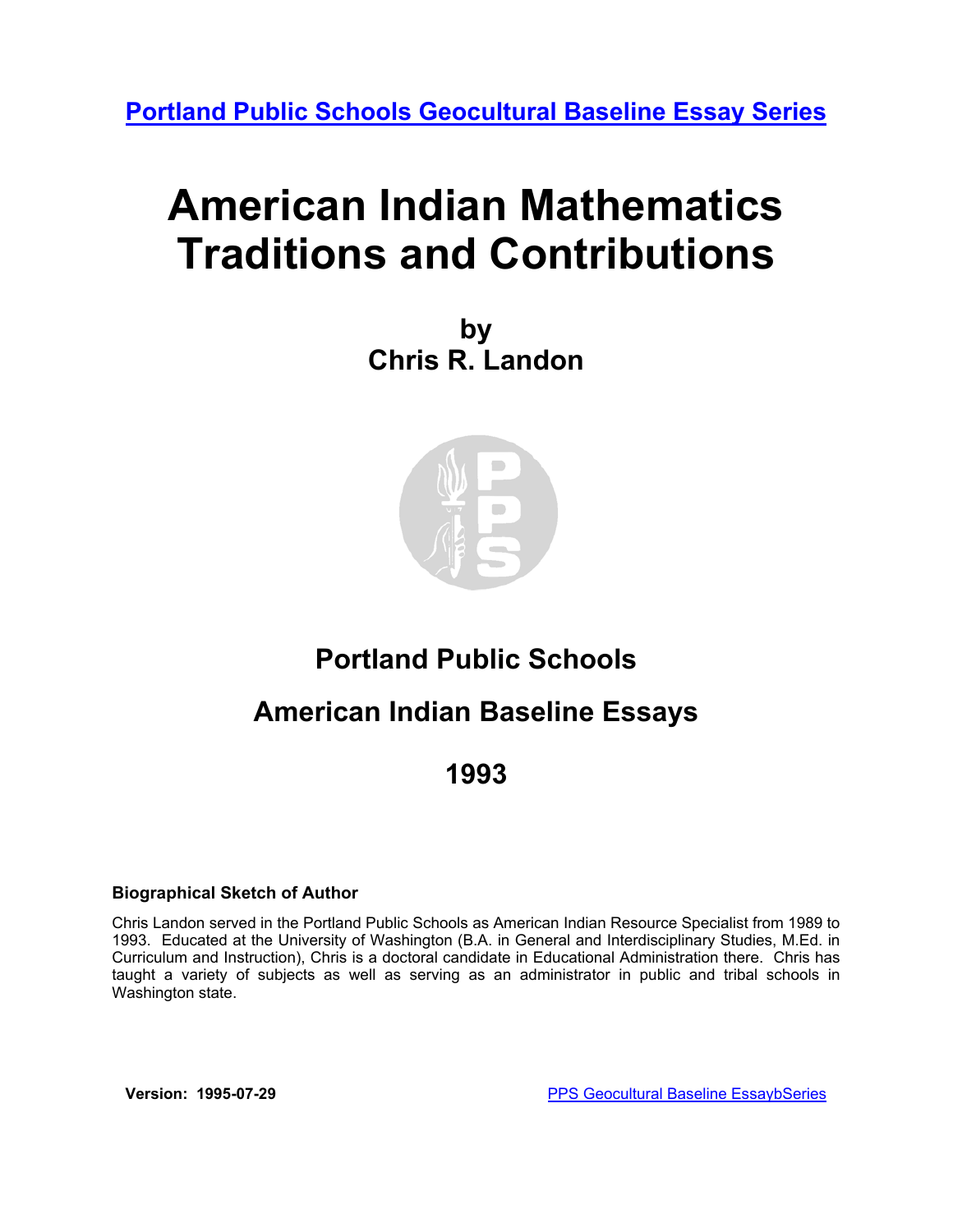### **AMERICAN INDIAN MATHEMATICS TRADITIONS AND CONTRIBUTIONS**

## **CONTENTS**

**PAGE** 

|        | 16 |
|--------|----|
|        |    |
|        |    |
|        |    |
|        | 30 |
|        | 36 |
|        |    |
|        |    |
|        | 42 |
|        | 42 |
| Index. | 45 |
|        |    |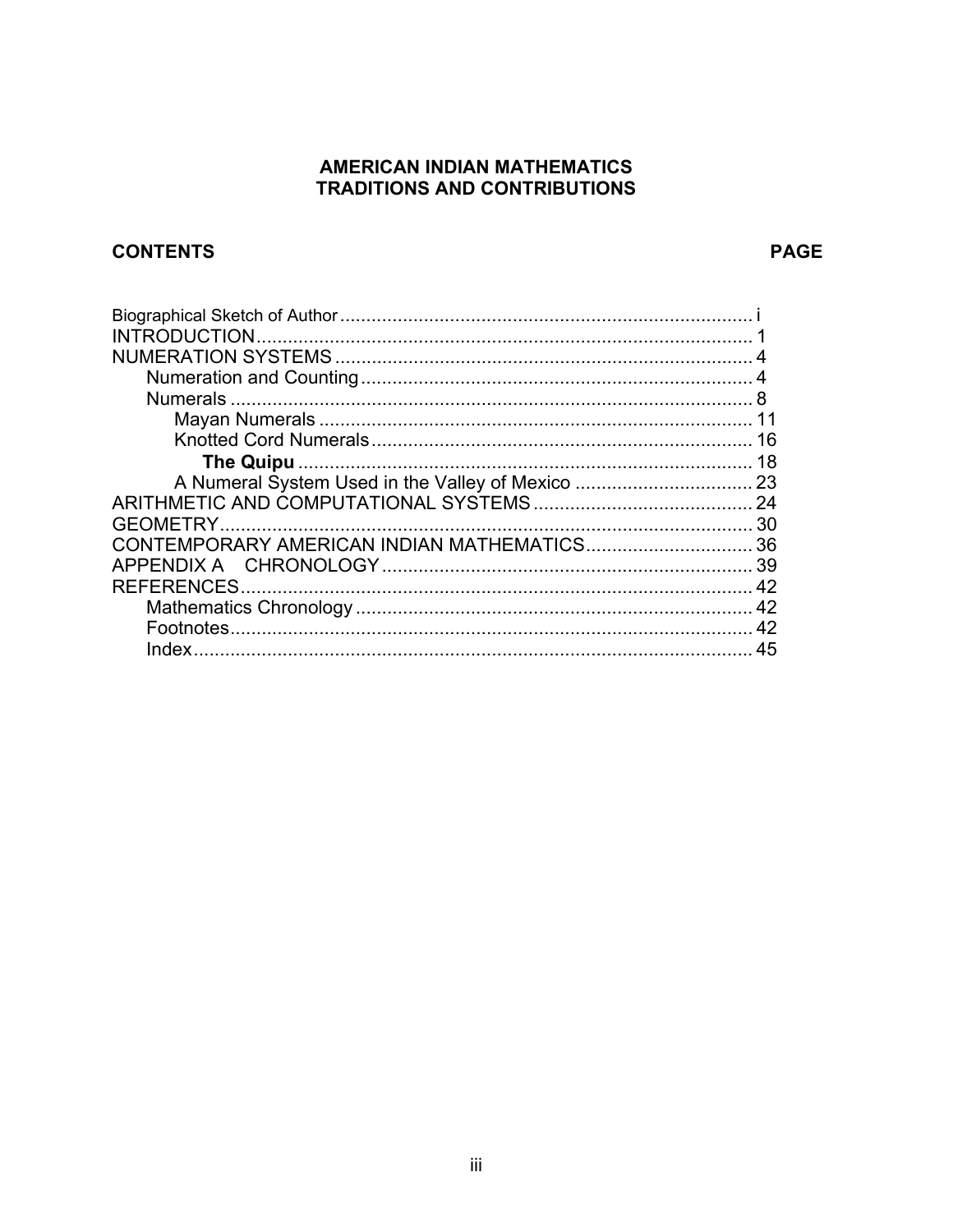## **INTRODUCTION**

<span id="page-2-0"></span>American Indians generally have had a pragmatic orientation to the use and study of mathematics. In most Indian cultures, mathematics traditionally was practiced by most of our ancestors, when and if they used it, for its value in daily life rather than for its own sake or as an intellectual challenge. Counts and record-keeping relating to economic activities have long been the major use for mathematics among most American Indian cultures, so far as ethnologists and other specialists have been able to learn.

American Indians did integrate mathematics into other areas of daily life. As is true of most cultures, we found the principles of this discipline broadly useful as a way to think about and describe many parts of human experience, especially those with quantitative and relational aspects. Our native ancestors also developed an esthetic regard for what their counts and calculations revealed about order and pattern in the world. Certain American Indian cultures well appreciated the usefulness and beauty of mathematics in activities related to history, engineering, architecture, astronomy, calendrics and the religious practices associated with these fields.

However, accessible written records of American Indian techniques in mathematics are extremely rare. Also rare are other forms of Indian records in this field of human knowledge. This is due to a number of causes.

Many American Indian cultures did not record their knowledge, or recorded only parts of it, in the visual form of a system of writing or symbols. Traditionally, our ancestors preferred to rely on the intimacy and interactive characteristics of the oral tradition as a teaching and storage medium for what they knew of numbers, order and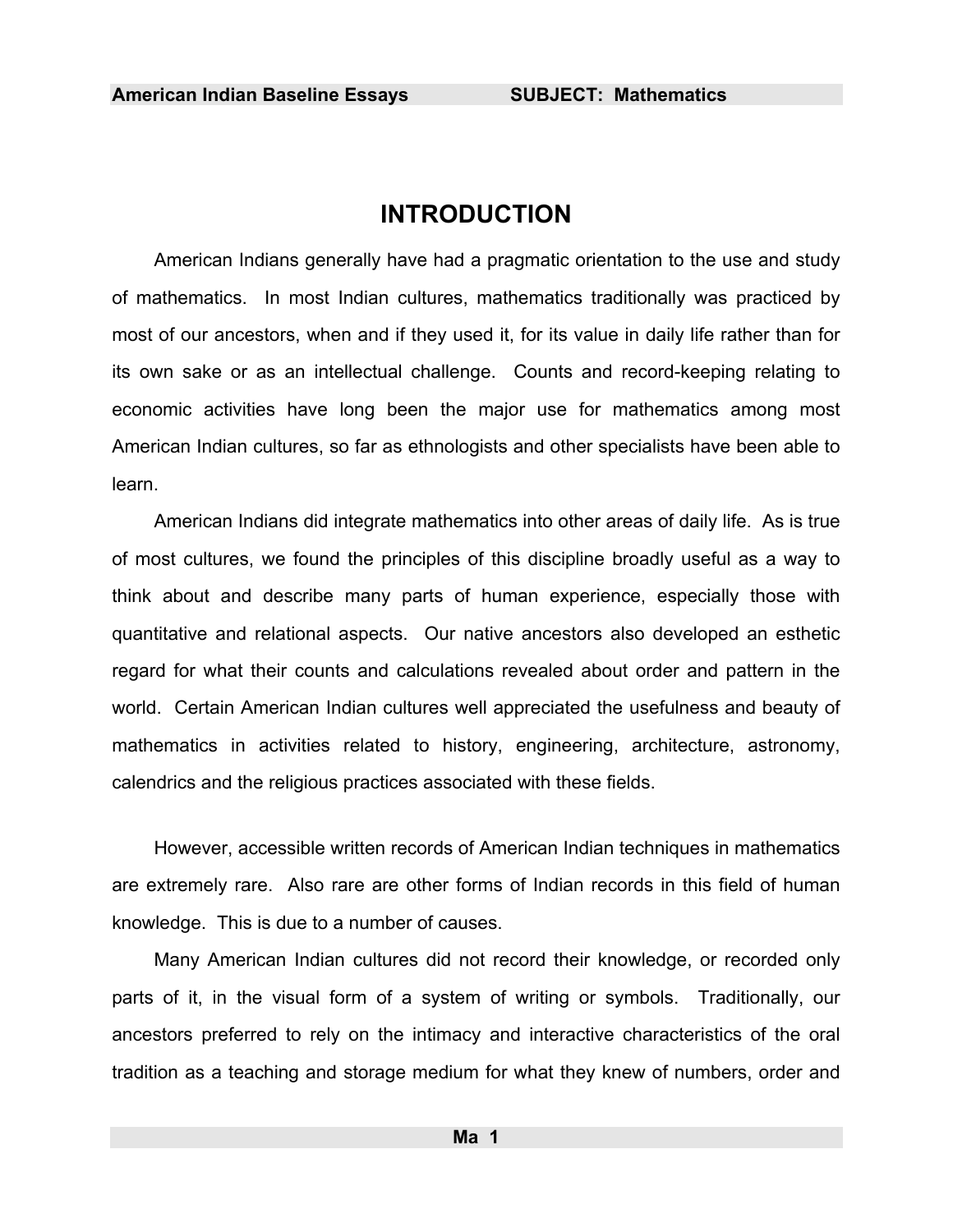pattern. When a great many elders died prematurely during the epidemics and wars that were part of the conquest of the Americas, we lost a significant portion of our mathematical traditions. Modern Indians and others wishing to know the American Indian traditions in mathematics have encountered many gaps in what knowledge remains in the oral tradition.

Indian and non-Indian scholars alike are also still learning how to decipher the surviving 'written' materials pertaining to American Indian mathematics. Very recent advances have occurred in the translation of the Maya glyphs, to cite a major example. Great numbers of these symbols were carved onto monuments or were painted into books, a handful of which survived the Conquest. Mathematical content is a significant part of the matters recorded in this most advanced of American Indian writing systems. These new translations are leading to increased knowledge of Mayan thought and mathematics, and scholars may soon be able to make this information more generally accessible.

Reports of 16th and 17th century Spanish scholars and surviving pre-Contact documents are evidence that a great deal of recorded Indian knowledge, some of it pertaining to mathematics, was lost in the destruction of Mesoamerican and Incan libraries in those centuries. This tragedy resulted from the misguided attempts of colonial religious, military and civil authorities to erase the native cultures of the Indian nations that came under Spanish domination in that era.

Thus, what remains today of traditional American Indian mathematics are fragments of the living oral tradition and a very few surviving texts. Scholars can supplement these remains with the accounts of some early European observers and those of a few bilingual Indian historians from the period shortly after Contact. There is also a recent body of knowledge. This comes from scientific reconstruction of Indian mathematics deduced from art works, buildings, monuments, engineering works and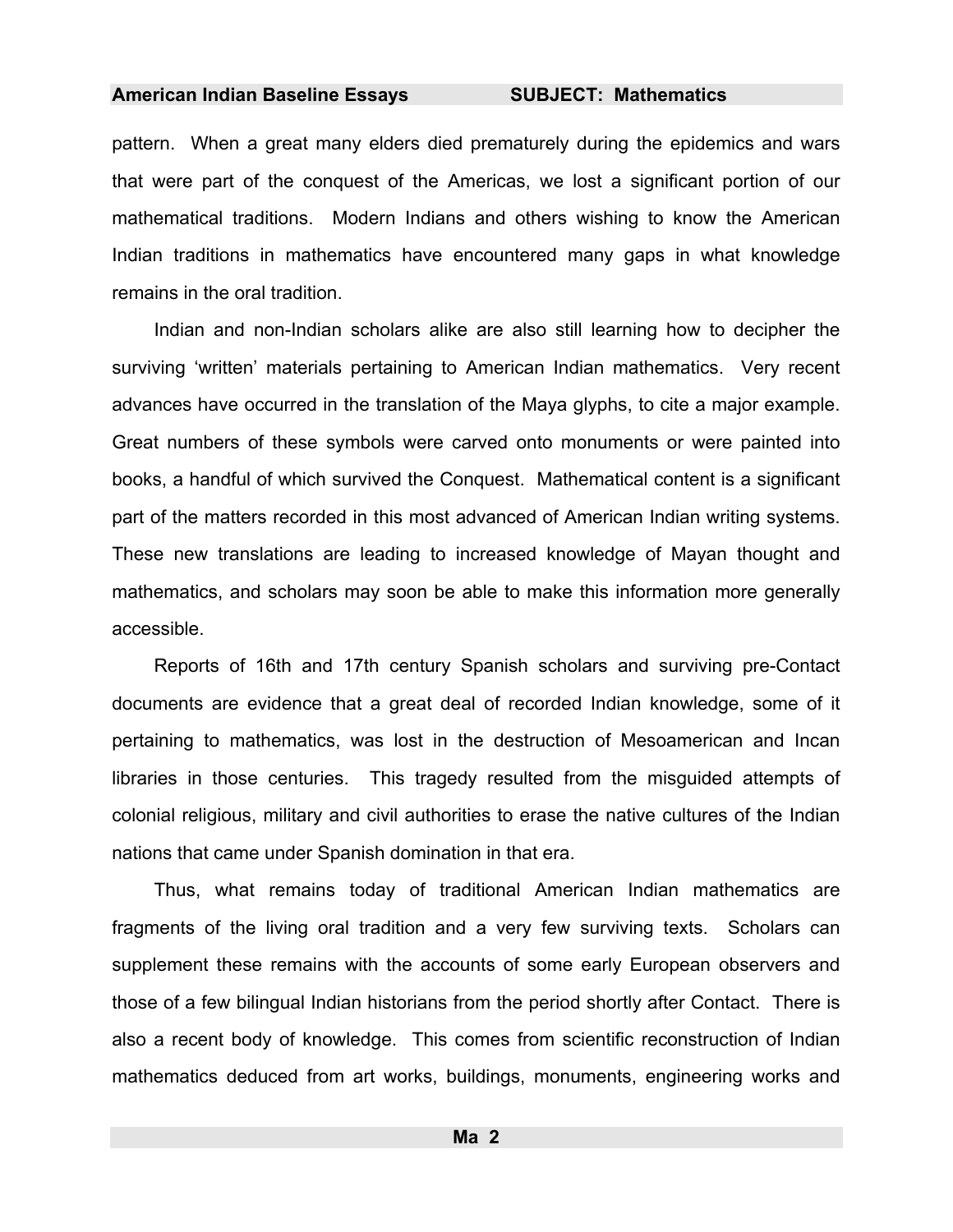other archaeological remnants. Each source has its limitations for purposes of general study.

We can read parts of some of the native texts while others have yet to be translated. Much of the remaining oral tradition is only shared among family, clan and tribal members and is not available for consideration outside those circles. Some parts of the oral tradition and Indian literary sources have been transcribed into modern books; while some of these can be helpful, others contain errors, misunderstandings and misinformation. Many contemporary Indians who know something of the traditions caution that the materials in the books can't always be taken as accurate accounts of how things were done or understood within the culture. Unfortunately, it is difficult to sort these matters out without significant 'insider' knowledge from the particular culture(s) involved.

The accounts of explorers and colonial officials generally share these limitations. As concerns Indian mathematics, few contain much clear and useful information. (Most of the accounts I have examined over the years reveal the authors' lack of attention to or incomprehension of Indian mathematical techniques. Actually, only a few explorers or colonial writers give much evidence of familiarity with mathematics in general.) The works of Indian historians, like Guamán Poma de Ayala of the Inca or the numerous Mexica ('Aztec') collaborators of Father Bernhardino de Sahagún, give a better picture of Indian achievements. Yet even they discuss mathematics as a minor matter compared to other concerns of their time.

The interpretations and reconstructions of modern scientific researchers are the most accessible materials from which a reader can gather some sense of American Indian mathematics. Here one must keep in mind the shortcomings of the interpretive methods of one culture when applied to fragmentary materials from another.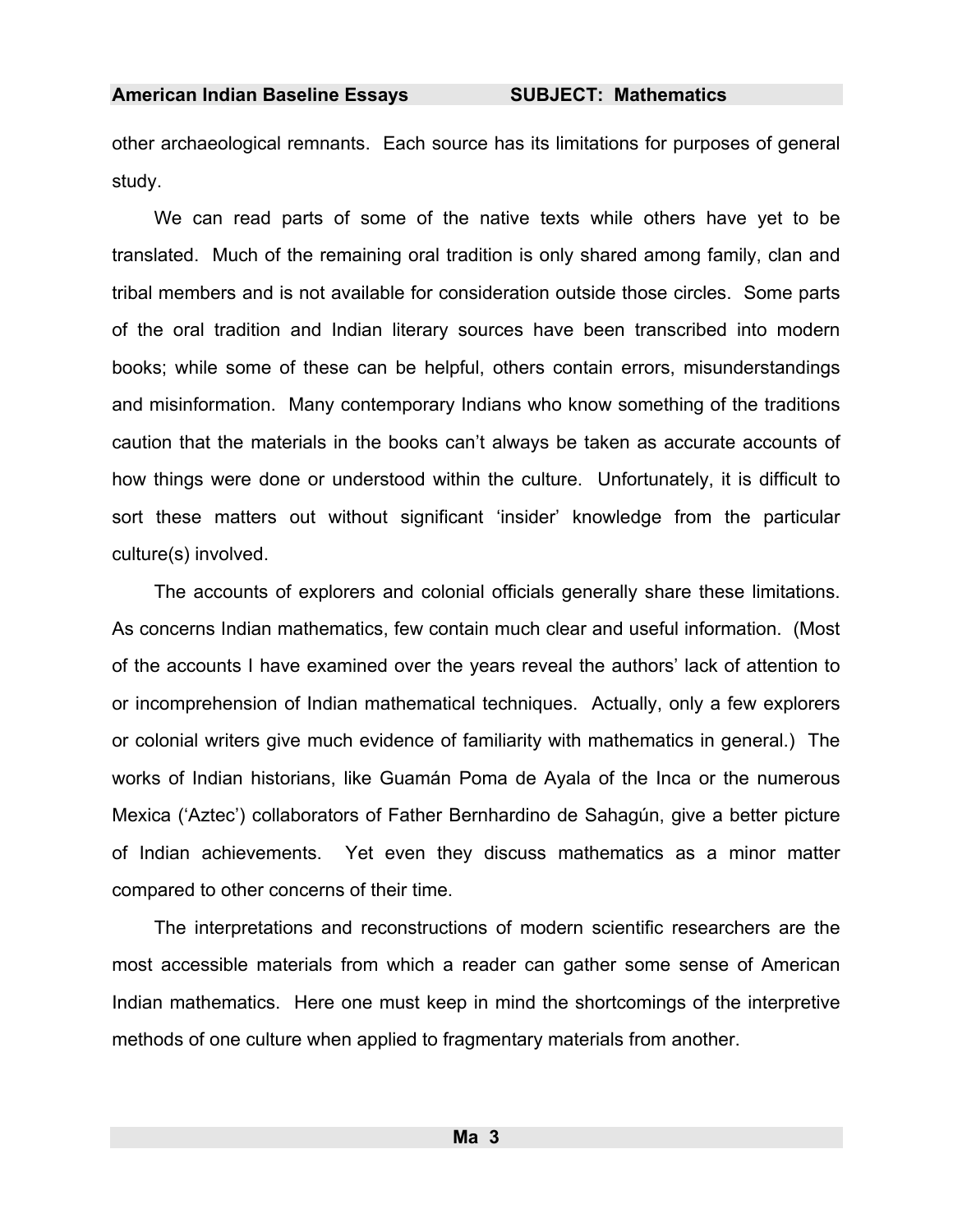<span id="page-5-0"></span> Traditional Indian mathematics is thus a discipline in which much of the original richness is lost, much remains to be relearned, and much which we think we understand may have to be revised as new insights become available. What is offered below is an introduction to some of the better understood Indian mathematical achievements for teachers who wish to offer their students access to this aspect of American Indian cultures.

The author gratefully acknowledges the debt owed here to Michael P. Closs of the University of Ottawa and the other researchers who contributed to **Native American Mathematics**. This is the foremost extensive treatment of the subject currently available in English to teachers and students of Indian mathematics.<sup>1</sup>

## **NUMERATION SYSTEMS**

### **Numeration and Counting**

Numeration refers to the naming of numbers. Counting is the use of named numbers in a one-to-one correspondence with selected objects to determine the quantity of such objects. A numeration system is a set of rules for establishing the names of numbers. These rules often include the set of symbols conventionally used to represent the names of numbers. They may also define the ways, such as place value, in which to group the symbols to express larger numbers.

Michael Closs, in his essay "Native American Number Systems," reports that Indian tribes in much of North America use or traditionally used base-10 (or 'decimal') numeration systems.<sup>2</sup> Among North American linguistic groups using decimal numeration are the Salish, Algonkin, Siouan, Athabaskan and Iroquoian –speaking tribes. In South America, the Quechua-speaking cultures (the best known of which was the Inca) also use decimal numeration. However, there have been many alternatives to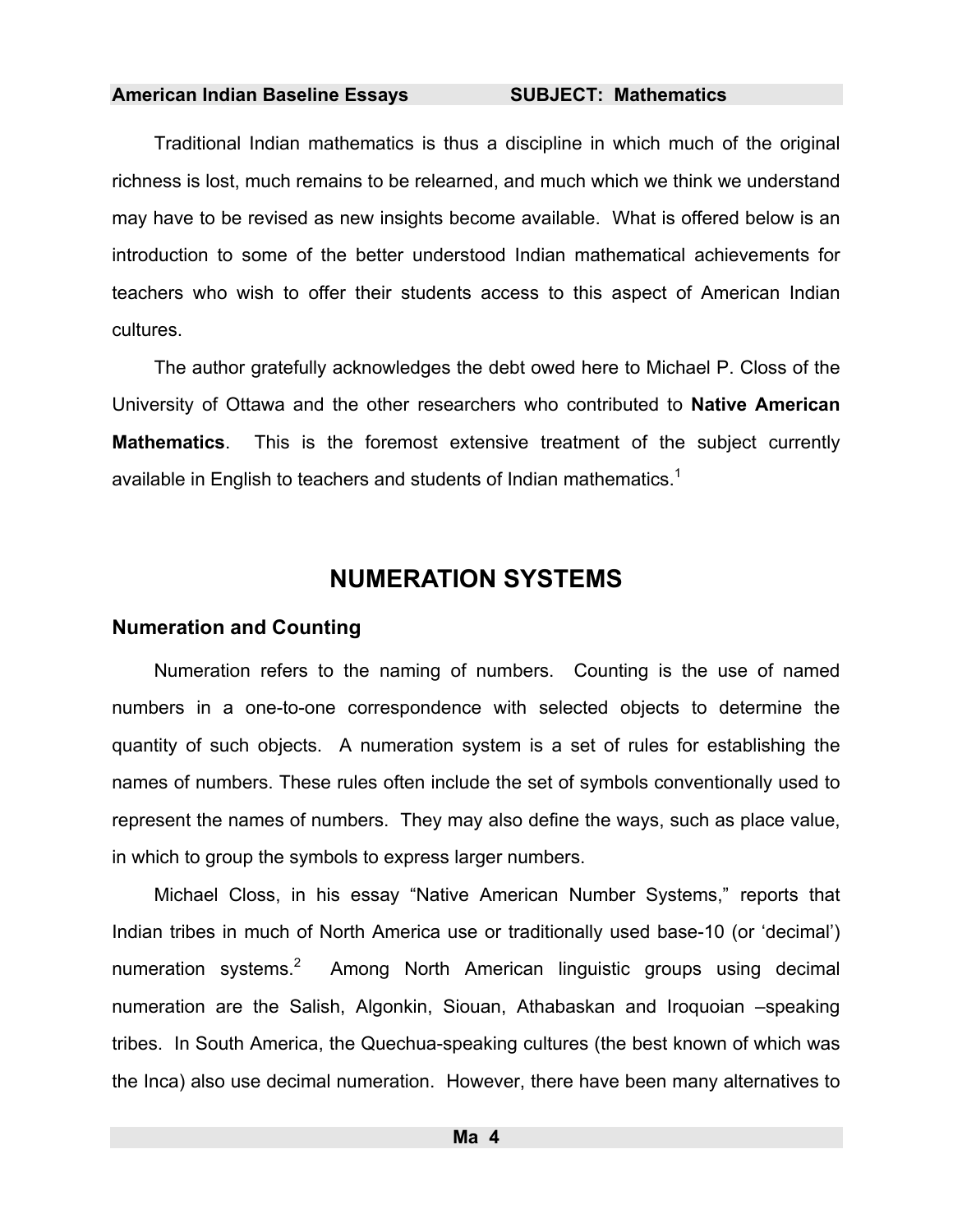a decimal numeration system used throughout the Americas. This fact leads Closs to see in the mathematics traditions of the diverse Indian tribes of the Americas "...a cultural mosaic in which independent invention could and apparently did flourish."<sup>3</sup> In his essay, he offers examples and counting terms from more than twenty American Indian cultures to illustrate some of this diversity.

Closs notes that the major American Indian alternative to a decimal numeration system is the base-20 or 'vigesimal' system. This was used by most of the advanced civilizations of Mexico and Central America. Some California tribes and the Caddoanspeaking tribes of the south-central U.S. also developed vigesimal systems. William Folan, looking at records made by explorers and later ethnologists among the Nootka people of Vancouver Island in what is now British Columbia, affirms that the Nootka system of numeration is vigesimal. $4$ 

There are still other numeration systems created by American Indians. One is a mixed base-8/base-16 system employed by one group of the Yuki of Round Valley in northern California. Apparently this derived from counting with the eight spaces between the fingers, rather than the digits themselves. The counting names for units go up to sixteen before recombining and repeating to give higher numbers.<sup>5</sup> Similarly, the Chumash tribes of coastal southern California used a mixed base-4/base-16 numeration system.<sup>6</sup>

The Bororo and Bakairí cultures of the Matto Grosso region of Brazil use a base-2 numeration system, forming higher terms by repetitions and addition of the two base numbers.<sup>7</sup>

The foundation for traditional Inuit ('Eskimo') base-5/base-20 counting appears to be the digits on one hand, then the next hand using a repetition of names for the first five digits plus an auxiliary term, and so on until the 20 digits of a human body are counted. Modern Inuit counting has been modified to make trade contact with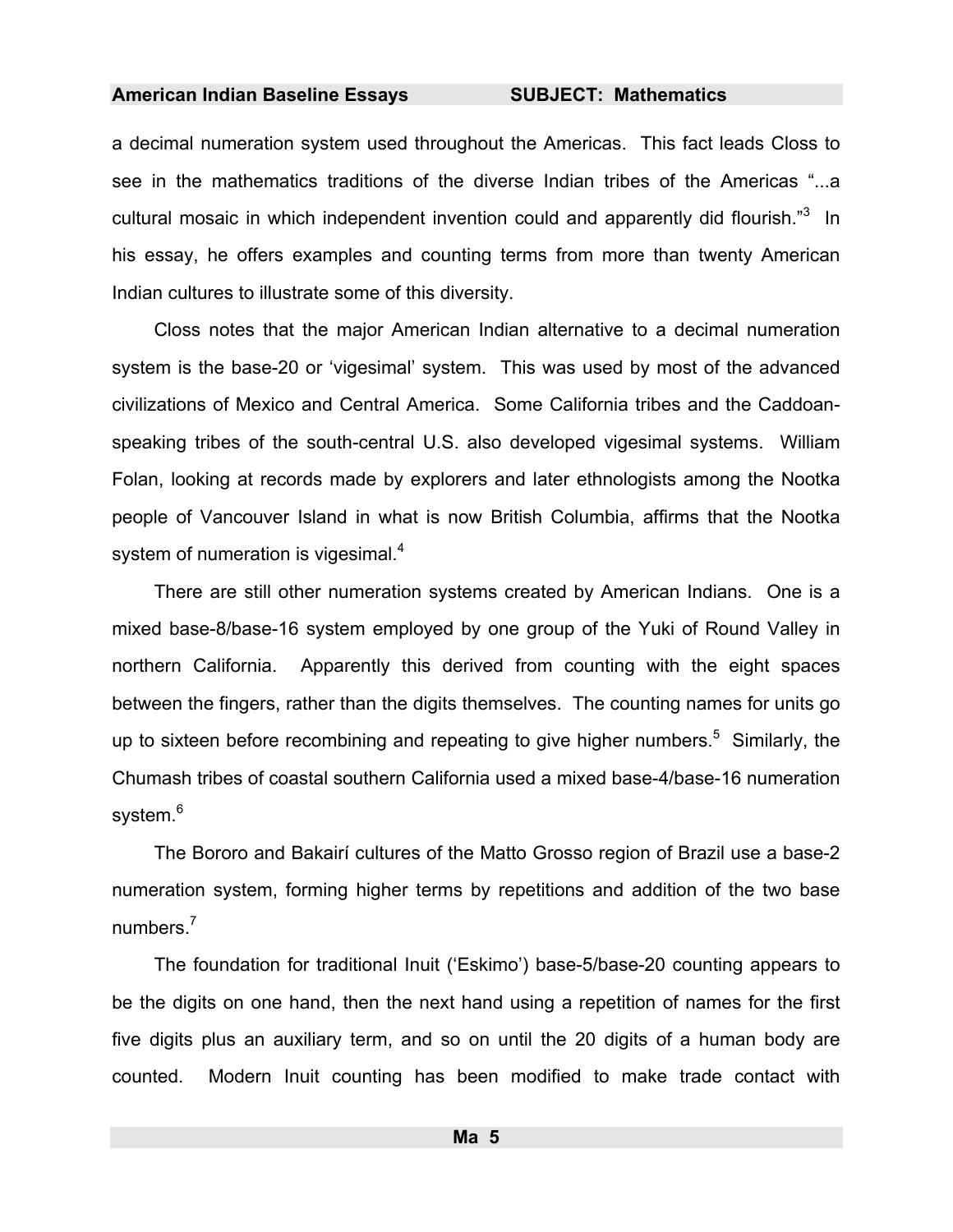European–Americans easier, and is effectively a base-10 system.<sup>8</sup>

A few American Indian cultures use no base at all in their numeration systems.<sup>9</sup> A baseless system is one in which words are not repeated, modified or combined to create new terms for counting higher numbers. Examples of this lack of a base system are the Siriona tribe of Bolivia and the Yanomamo of Brazil who have counting words for only the numbers 'one', 'two' and 'three'. Beyond this, words exist meaning 'much' or 'many'; some of the higher references are made specific by holding up digits of the hands.<sup>10</sup>

The lack of a name for specific larger numbers does not necessarily indicate that members of a tribe were unable to count or refer to such numbers, as Maurizio Gnerre has pointed out. Gnerre cites examples of higher Jívaro counting using gestures based on digits of the hands and feet, even though the Shuar language spoken by the Jívaro does not have words designating numbers larger than five.<sup>11</sup>

Counting by American Indians in either decimal or vigesimal systems, according to Closs, is generally based on one-to-one correspondence between digits of the human body and objects being counted. A decimal system usually based its terms for counting numbers on the ten [dig](#page-477-0)its of the hands, while a vigesimal system often also included terms based on the digits of the feet to make up the base of twenty. As mentione[d](#page-477-0)  above, Closs gives specific examples of counting words (and their digital referents) from several American Indian and Inuit languages in his book and in a separate essay entitled "Mathematical Development in the New World".<sup>12</sup>

Many tribes took another route to form the counting numbers, however. Closs mentions a study of over 300 American Indian languages done by William Eells in the 19th century. Eells found about 40 percent of the tribes he studied formed numbers below the base limit of ten or twenty by arithmetic operations, [m](#page-477-1)uch the way speakers of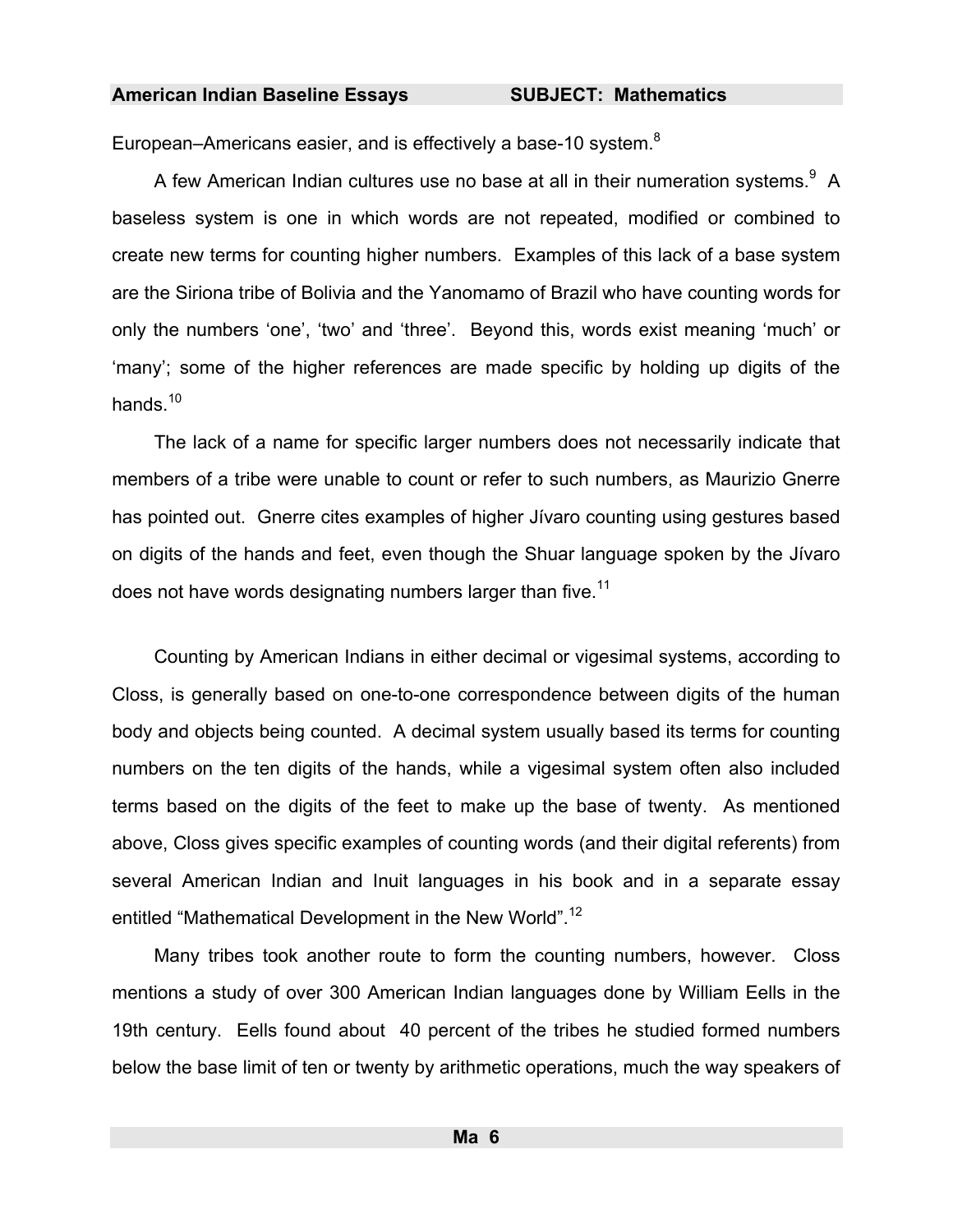Spanish or German form numbers higher than twenty in their languages.

Eells documented frequent use of addition and multiplication, with lesser use of subtraction, in forming the terms for some of the smaller counting numbers. He even noted two cases, in the Pawnee and Unalit (an Inuit group) languages, where division is used to create the counting numbers of 5 and 10, respectively.<sup>13</sup>

American Indian counting systems vary in the upper extent of numbers that can be counted or named. Closs cites examples from the 19th century historian and Indian Agent Henry Rowe Schoolcraft, whose monumental (if sometimes flawed) studies of Indian cultures documented many tribes counting to around 1,000 or more.

The Apache and Choctaw have counting terms up into the hundreds of thousands. Such diverse cultures as the Ojibwe, Lakota, Wyandot, Cherokee, Winnebago and Micmac are able to count into the millions and even billions using their numeration systems. Surviving Precontact documents and historians' accounts from the early Conquest era show that the Inca, Aztec and Maya mathematicians could count and calculate with numbers in the millions with no apparent upper limit.<sup>14</sup>

Closs states that number systems such as these, which used the principles of grouping and arithmetic operations, could allow American Indian mathematicians to precisely quantify numbers "equivalent to the set of positive integers" and are thus "mature number systems."15

### **Numerals**

We call the visual representation of a number in the form of a symbol a numeral. The spoken representation of a number in the form of a word is also a numeral. In either case the numeral is a distinct symbol representing a particular quantity, a number. Numerals allow us to communicate about numbers in ways that go beyond gestures. Of particular value is the visual form of a symbol for a number, which allows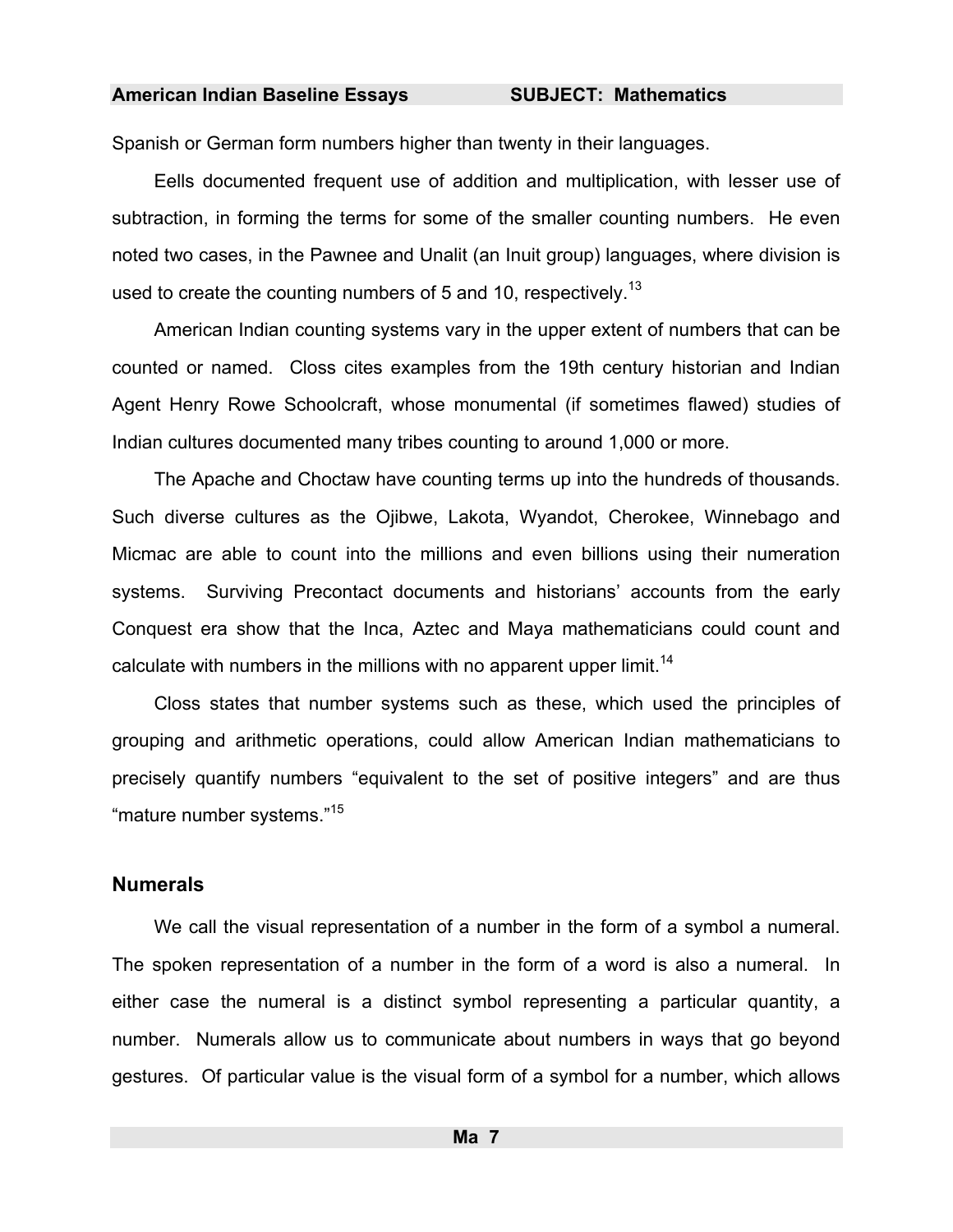<span id="page-9-0"></span>us to record that number on media that can outlast one or many human lifetimes. Such records, where they survive the passage of time, give us the opportunity to see something of our ancestors' mathematical knowledge.

A very basic and early form of numeral is the tally, a mark made on rock, wood, bone, hide or some other surface by pecking, incising or painting. Tally marks have been used by cultures all over the world, including many in the Americas. Tally marks usually have a one-to-one correspondence to some counted object. Some marks in a tally system may have additional meaning indicated by their positioning. A familiar modern example is shown below, where the diagonal tally not only counts as 'one', but is a visual cue that a group of five has been completed.



William Murray has studied rock art sites in the northern Mexican desert of the Coahuila Plateau near Monterrey. Evidence of human habitation in the area goes back about 10,000 years to the beginning of the current inter-glacial period. At a site called Presa de La Mula he studied ancient [pec](#page-477-2)ked dot and grid marks in carefully arranged series that he believes are tallies. His analysis, still controversial, suggests that the grid and tally marks are observational records that were used to determine the length of lunar months.

He notes that the tallies, thought to have been made by hunter-gatherer bands in the region, include several distinctive 'correction' symbols. Murray's reconstruction of the system suggests that the count of days and grouping the count into lunar months had to be reconciled about three times over a seven-month period by the observers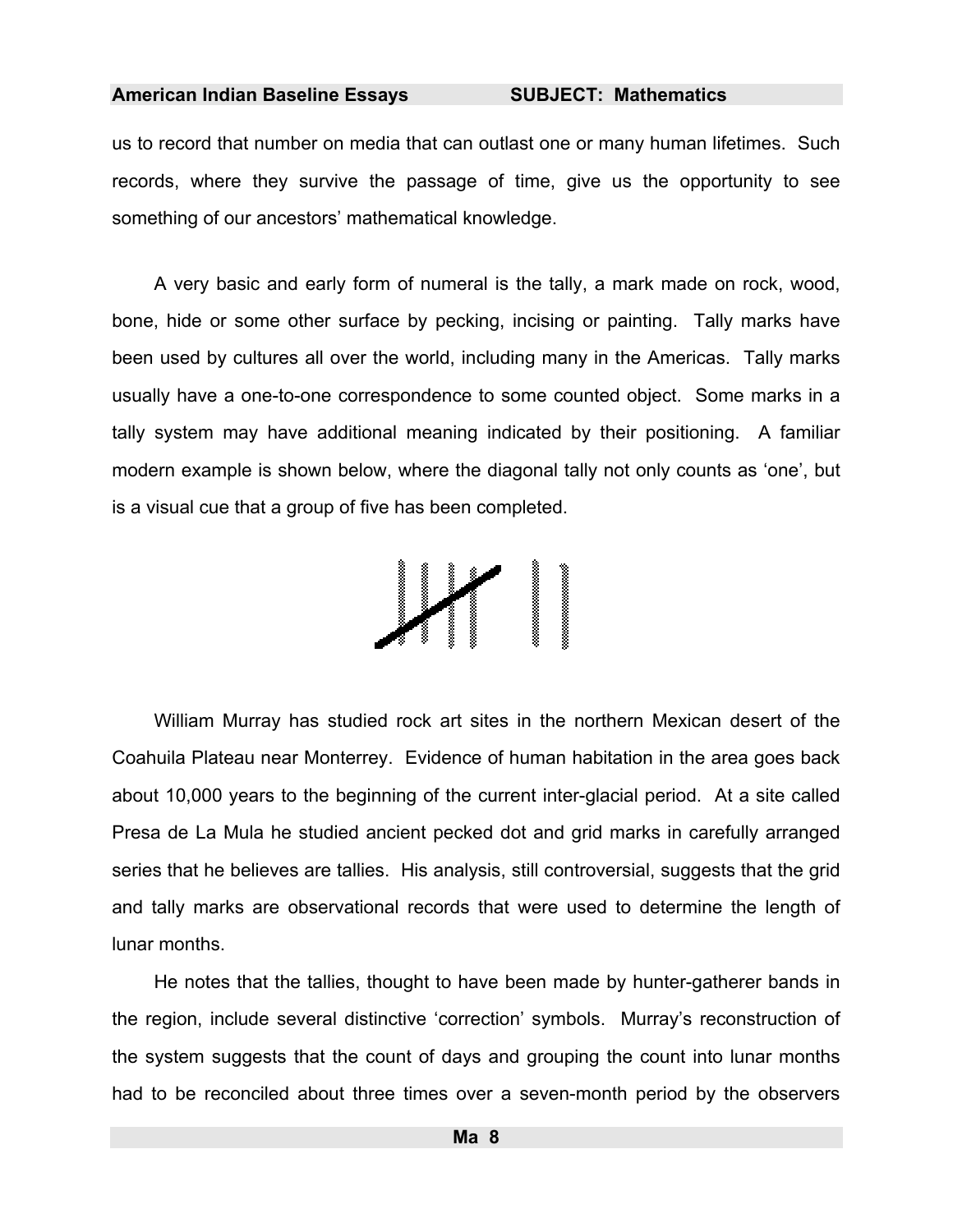before the count system approximated actual lunar cycles with fair accuracy.<sup>16</sup>

Murray has also interpreted rock art tallies at several other early sites in the region as remnants of early Indian astronomical observations and records of hunting successes.<sup>17</sup> He believes that knowledge of basic cycles of time probably helped the early hunters become more effective in taking seasonal and migratory game.

Michael Closs collected reports of a number of uses of tally marks among the Ojibwe of the northern Great Lakes region.<sup>18</sup> In northern Minnesota, Ojibwe village members carved wooden census records, using a pictographic totem symbol to represent each family. They carved tally marks next to each totem symbol to show the number of members of that family.

Closs notes that a clan chief once showed an old incised copper plate with tallies indicating the number of generations that had passed since his clan took possession of its territory. He notes that the American historian Henry Schoolcraft (who was married to an Ojibwe woman for a time) reported that Ojibwe grave markers formerly used tally marks to indicate the number of certain kinds of important events that had occurred in the deceased individual's life. Closs adds that the ethnologist Frances Densmore wrote in the 1920s that Nodines, an Ojibwe elder, once told her about the use by her father of daily tally marks on a 'year-stick' he kept as a calendar.

Dr. Closs also reports that some of the pictographic records kept on birch bark scrolls by the Ojibwe Midéwewin medicine lodges include extensive use of tally marks as numerical records.<sup>19</sup> He draws examples from a 1975 analysis of 137 Ojibwe scrolls by Selwyn Dewdney. One important scroll, illustrated on page 202 of Closs' book, depicts the four grades of shaman in the Earth Midéwewin as lodges. The first three lodges show the number of shamans in each by means of pictographic representations of human figures. In successive order, these lodges have 4, 8, and 16 members (the number four and its multiples have profound spiritual significance in many American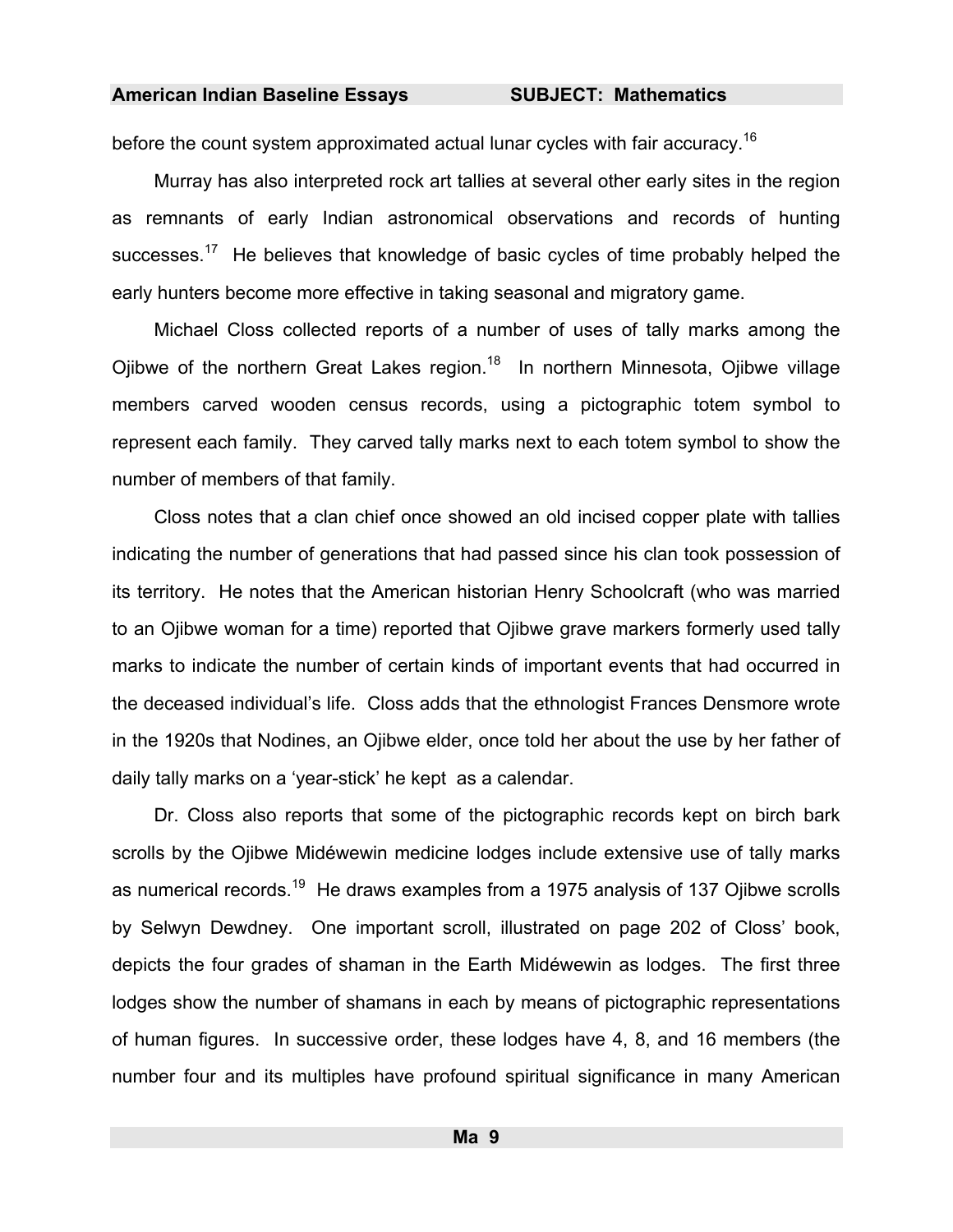Indian societies). The fourth and highest grade shows the use of tally marks instead of human figures to denote the 32 shamans in this grade of the Earth Midéwewin lodges.

### **Mayan Numerals**

The [M](#page-477-3)aya culture reached a high level of sophistication in mathematics during its Classic Era, around 200 – 900 A.D. The Maya city-states were then the dominant culture in what are now the modern-day regions of southern Mexico, Guatemala, Belize and parts of Honduras and El Salvad[or.](#page-477-4) Their mathematicians and priests (frequently the same persons) used a vigesimal (base-20) number system and wrote their numerals in two main ways, with a third way that combined the two main systems.

'Bar and dot' notation was the most common notation for numerals throughout much [of](#page-477-5) Mesoamerica. The Olmec and Zapotec cultures both used it in a form that preceded the Mayan version. The Maya commonly used it to represent numbers in contexts outside their calendar system.

Bar and dot notation somewhat resembles the simpler tally mark system in that only three types of marks are needed and all the numerals represented are just unique combinations of these three marks. A dot stands for one unit while a bar stands for five units. The third symbol, that for zero, is discussed below. Bar and dot notation can be written either horizontally or vertically with respect to the alignment of the bars.<sup>20</sup> The illustration on the next page shows the horizontal style for the numbers from one to nineteen.

If the numbers are written with the bars vertical, the dots are conventionally placed to the left of the bars.

Numbers larger than nineteen are symbolized in the bar and dot system by using a positional notation. This worked by stacking groups of bars and dots vertically in ascending powers of twenty.<sup>21</sup> An important expansion to the utility of this positional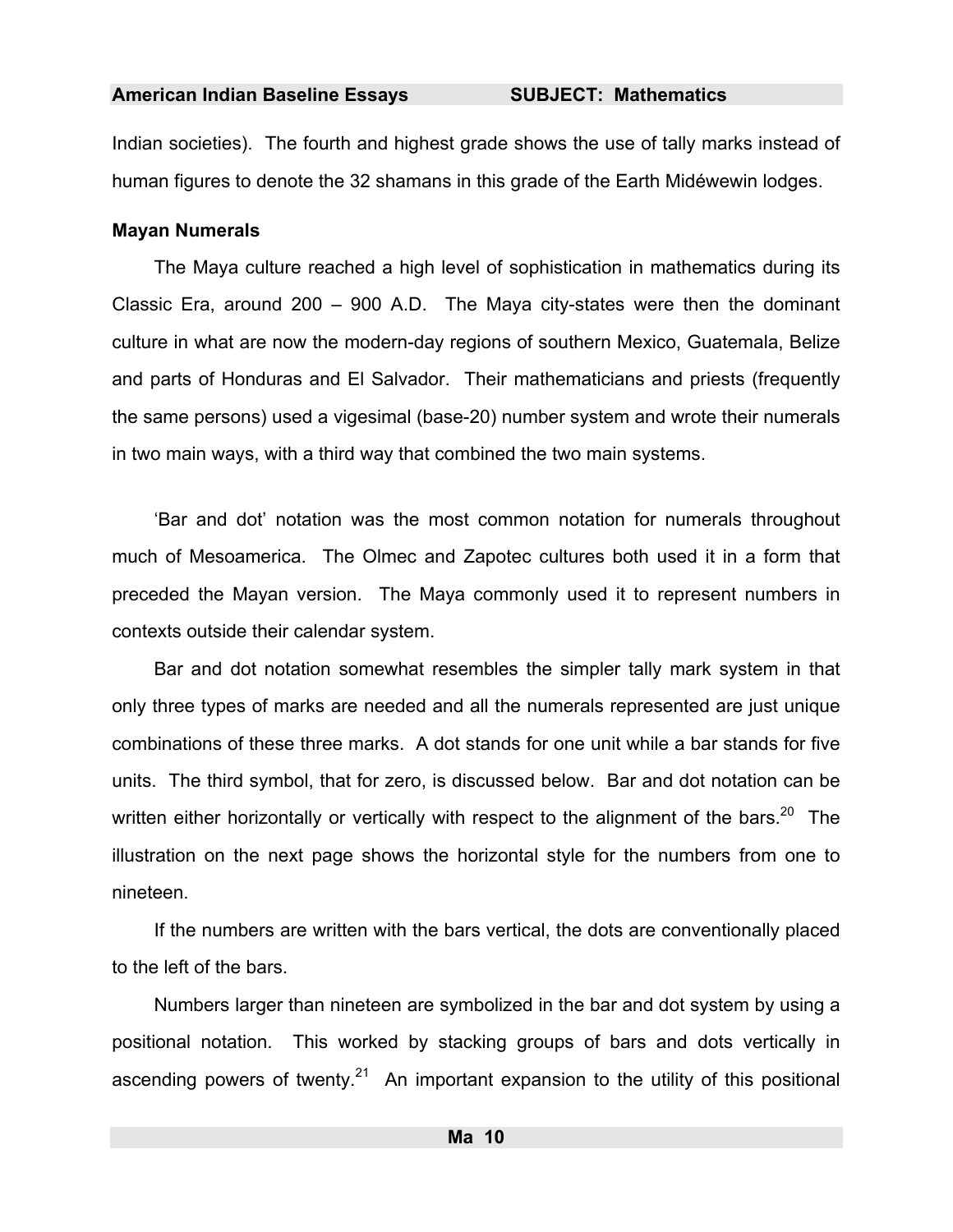|                                             | Hun          |                                            | <b>Buluc</b>      |                                                          |
|---------------------------------------------|--------------|--------------------------------------------|-------------------|----------------------------------------------------------|
|                                             | One          |                                            | Eleven            |                                                          |
|                                             | Caa          | $\circ$ $\circ$                            | Lahca             |                                                          |
| $\bigcirc$<br>$\bigcirc$                    | Two          |                                            | Twelve            | Suggestions for                                          |
|                                             | Ox           | $\circ$<br>$\bigcirc$                      | <b>Oxlahun</b>    | pronouncing these                                        |
| $\bigcirc$<br>$\bigcirc$<br>$\bigcirc$      | <b>Three</b> |                                            | Thirteen          | Yucatec Mayan<br>names for the                           |
|                                             | Can          | $\circ \circ \circ$                        | <b>Canlahun</b>   | numbers:                                                 |
| $\overline{O}$ $\overline{O}$<br>$\bigcirc$ | Four         |                                            | Fourteen          | • double vowels are                                      |
|                                             | Hoo          |                                            | <b>Hoolahun</b>   | spoken with a glottal<br>stop<br>• X is spoken as " sh " |
|                                             | Five         |                                            | Fifteen           |                                                          |
|                                             | <b>Uac</b>   |                                            | <b>Uaclahun</b>   | • C is spoken as "k"                                     |
|                                             | <b>Six</b>   |                                            | <b>Sixteen</b>    | • the vowel U at the<br>start of a word is               |
| O O                                         | <b>Uuc</b>   | O O                                        | <b>Uuclahun</b>   | spoken as "w"                                            |
|                                             | Seven        |                                            | Seventeen         | • vowels are spoken<br>in soft form                      |
| $\circ \circ \circ$                         | <b>Uaxac</b> | $\circ\circ\circ$                          | <b>Uaxaclahun</b> |                                                          |
|                                             | Eight        |                                            | Eighteen          |                                                          |
| 000                                         | <b>Bolon</b> | ${\circ} \, {\circ} \, {\circ} \, {\circ}$ | <b>Bolonlahun</b> |                                                          |
|                                             | <b>Nine</b>  |                                            | Nineteen          |                                                          |
|                                             | Lahun        |                                            |                   |                                                          |
|                                             | Ten          |                                            |                   |                                                          |

<span id="page-12-0"></span>system came about when the Maya developed a symbol for the concept of zero.<sup>22</sup>

Without a numeral for zero, it would be hard to know whether no entry in the units position of a bar and dot stack meant 'zero' or the position simply wasn't there, allowing the reader to mistake the  $20<sup>1</sup>$  position for the units position.

The Maya were the second culture known to have developed both the idea of zero and a numeral to symbolize it. The Neo–Babylonians of Mesopotamia first developed the idea and a notation for zero by around 300 B.C. But their base-60 positional notation system only used this symbol in internal positions of a numeral and not at the units position of a numeral.<sup>23</sup>

Archaeological evidence suggests that the Maya mathematicians began to employ the zero in a more modern fashion, including its use in the units position, about two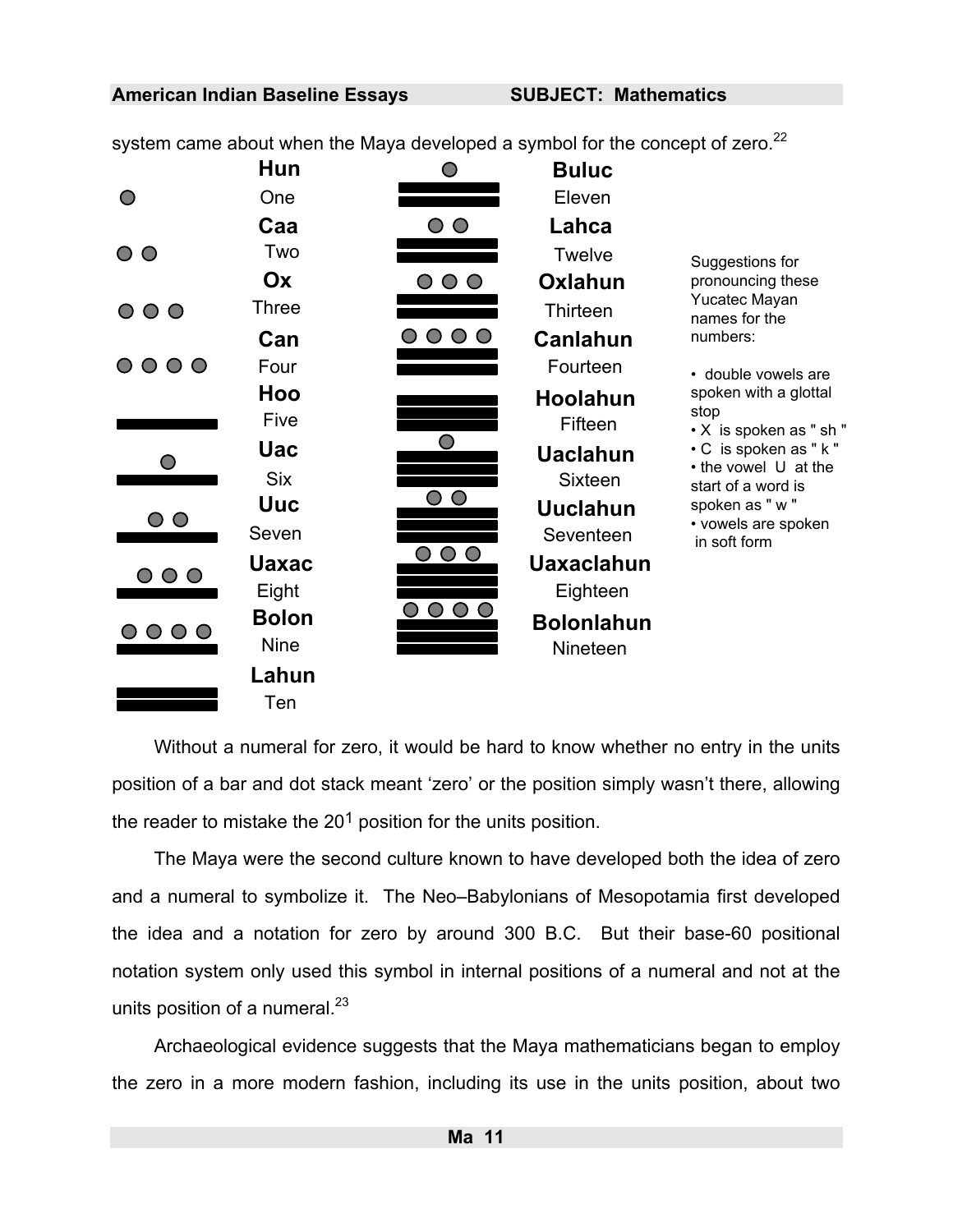thousand years ago. The Hindus would not develop their comparable version of the concept of zero or a symbol for it until several hundred years after the Maya, sometime between the 6th and 9th centuries A.D.<sup>24</sup>

The Mayan symbol for zero is now sometimes called the 'shell design.' The Maya refer to it as lub (pronounced 'loob').<sup>25</sup> Its two essential forms (there are variants) are an earlier three-lobed shape and an elliptical shape, usually with three or four distinctive internal markings. The latter was used as the symbol for lub in many of the later Mayan writings; the shell design was the earlier version. Examples of each are shown below:





With such a zero symbol, the bar and dot numeral for twenty could be vertically written:



Since the (upper) position for the first power of twenty shows one dot, there is one twenty at that position; the 'shell design' in the (lower) units position shows there are zero units in this numeral. Several other examples of numerals in the bar and dot notation are shown on the next page with their Hindu-Arabic equivalents.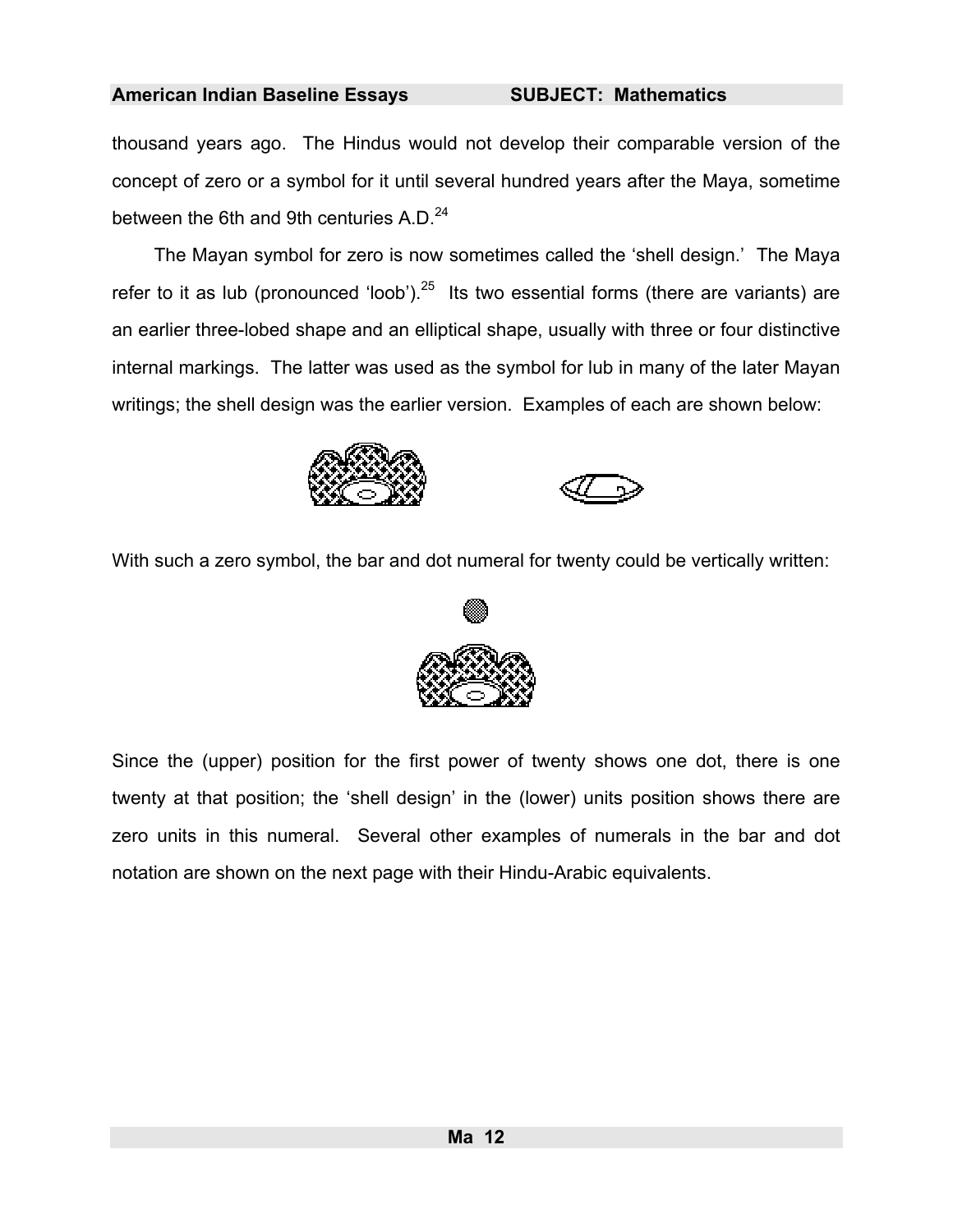

For a native speaker of English, naming the higher numbers in the Mayan vigesimal system may at first seem slightly complex compared to doing the same thing in decimal-based English, but it is really no more complicated than in many languages. According to Michael Closs, the Maya term for 'twenty' is spoken in

various dialects as kal, uinic, or may. Counting 'hun kal' in the Yucatec dialect means 'one score' or 'one twenty'; 'caa kal' means 'two score' or forty; 'ox cal' refers to 'three score' or sixty and so on.<sup>26</sup>

Numbers between a multiple of twenty in the Mayan vigesimal system are named by combining terms for a multiple of twenty with one of the terms given above for the numeral between one and nineteen that corresponds to the intervening portion of the number. There were two ways in which this was done, according to Dr. Closs:

In the first system, prevalent in many Mayan languages today, the intervening quantity was named and placed in the ordinal-numbered score or other power of twenty to which it belonged. The second method of expressing compound numerals was to use a conjunction as we do, either expressed (catac in Yucatec) or implied by juxtaposition of two orders of components, and proceeding from the higher-order to the lower-order components. Thus, for example, 51 could be either buluc tu yox cal, 'eleven in the third score', or ca kal catac buluc, 'two score and eleven'. $27$ 

As a m[atte](#page-477-6)r of interest to those who might like a sense of the power of Mayan numeration, the names for the first few powers of twenty (corresponding to our decimal system of tens, hundreds, thousands and so on) are given by Dr. Closs in the Yucatec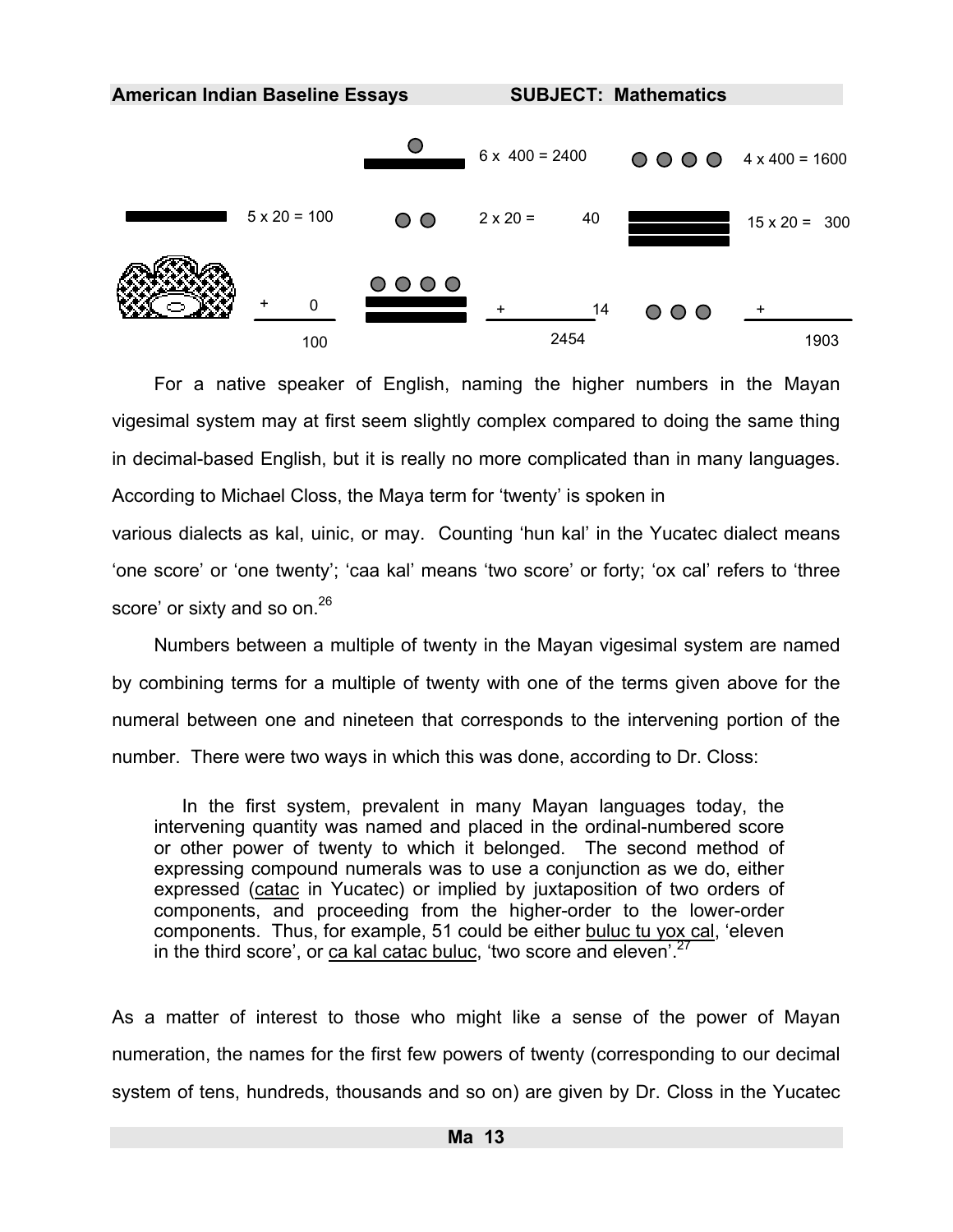Maya dialect as:  $20^{1}$  = kal,  $20^{2}$  = bak,  $20^{3}$  = pic,  $20^{4}$  = calab,  $20^{5}$  = kinchil, and  $20^{6}$  = alau.  $28$  Using just these six names in combination with the units already nam[ed](#page-477-7) (and following one or the other of the methods indicated in the paragraph quoted above), you can name any numeral up to 64,999,999 in the Yucatec dialect of Maya.

The Maya also used glyphs as a way to symbolize many of their numbers. This was the second of the main ways the Maya wrote numerals. Again, the system is vigesimal, so there are glyphs for the numbers from one to nineteen, plus lub, the 'shell design' for the zero. There is also a glyph for kal or twenty.<sup>29</sup>

The first thirteen numerals in the Maya glyph system are stylized depictions of the heads of the gods embodying the numbers from one to thirteen. Ten is the head of Death, and the lower jaw of Death is appended to the glyphs for the numbers from four through nine to form the glyphs for the numbers fourteen through nineteen.<sup>30</sup> Representations of these glyphs appear on the next page.

### **Knotted Cord Numerals**

Another form for symbolizing numerals was the knotted cord. The Nootka used knotted cords and bundles of sticks as mnemonic devices to help them keep track of numbers. The cord devices reportedly kept track of a number of events, or animals killed, or the days spent in certain rituals. The stick bundles recorded numbers of highranking quests invited to potlatch ceremonies. $31$  In both cases, knots or sticks seem to have stood in a one-to-one correspondence with the item enumerated.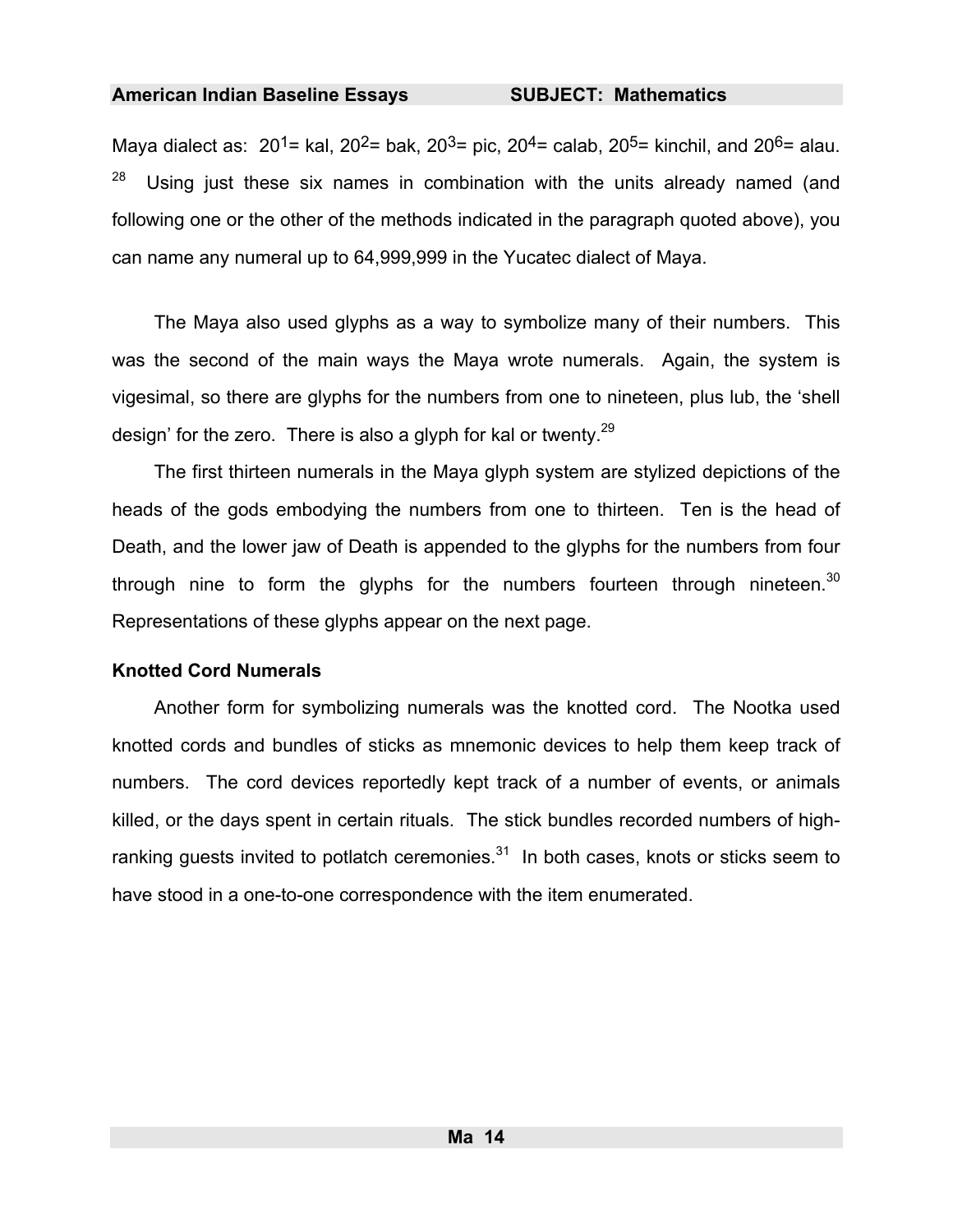









 **Hun Caa Ox Can Hoo** One Two Two Three Four Four Five







 $\overline{\bullet}$ 



Six Seven Eight Nine Ten





Eleven Twelve Thirteen Fourteen Fifteen







**Buluc Lahca Oxlahun Canlahun Hoolahun**











**Uaclahun Uuclahun Uaxaclahun Bolonlahun Lub** Sixteen Seventeen Eighteen Nineteen Zero After an illustration by Closs in Michael Closs, **Native American Mathematics.** Austin: University of Texas Press, 1986. Used by permission.

**Ma 15**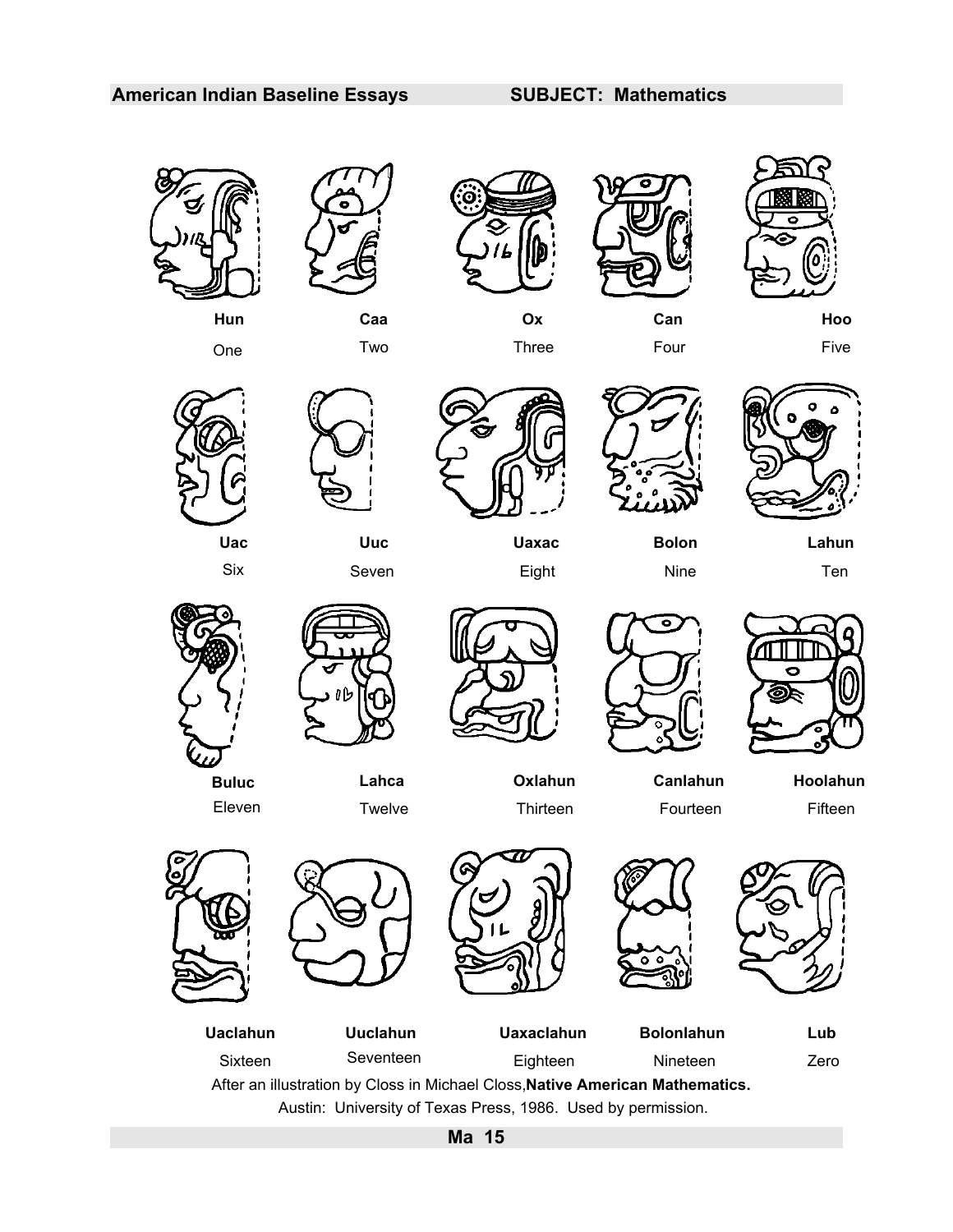### <span id="page-17-0"></span>**The Quipu**

The most famous of the knotted cord numeral systems was developed in South America. Used and probably developed by the Inca, it has become known to the world as the quipu. Scholars are not sure when it was developed, but most seem to think it did not predate the rise of the Inca state. Thus, the quipu system probably developed sometime after about 1100 – 1200 A.D. as the Inca began to expand their control beyond Cuzco, their capitol. The quipu was also eventually used by the Chibcha of Bolivia.

The scholar Bertrand Flornoy gave this description of the quipu:

The Incan quipou [sic] was principally made of a greyish-white rope which was twisted between two thinner cords. From this rope hung 48 secondary cords, divided into five groups. To some of these cords were affixed extra threads. There were in all 87 cords...K[not](#page-477-8)s were made on each cord, starting from the lower end...The first series of knots Ion a particular cord] represented units, the second tens and the third hundreds....There were cords of several colors whose position [and color] indicated certain meanings. $32$ 

Quipus were not quite as uniform in their structure as Flornoy suggests in the quotation [ab](#page-477-9)ove. The scholars Marcia and Robert Ascher completed a study of nearly 450 of the known surviving quipus in the late  $1970s^{33}$  They prepared technical descriptions, drawings and photographs of 190 of these as an aid to further study by others. Some of these photographic examples appear in a chapter by Marcia Ascher in Michael Closs' **Native American Mathematics.**34

Ascher's summary description of the structure of quipus is worth citing at length:

In general, a quipu has one cord, called the main cor[d, w](#page-477-10)hich is thicker than the rest and from which other cords are suspended. When the main cord is laid horizontally on a flat table, most of the suspended cords fall in one direction ("downward"). These are called pendant cords. Sometimes, some of the suspended cords fall in the other direction ("upward") and so are called top cords. Suspended from some or all of the pendant or top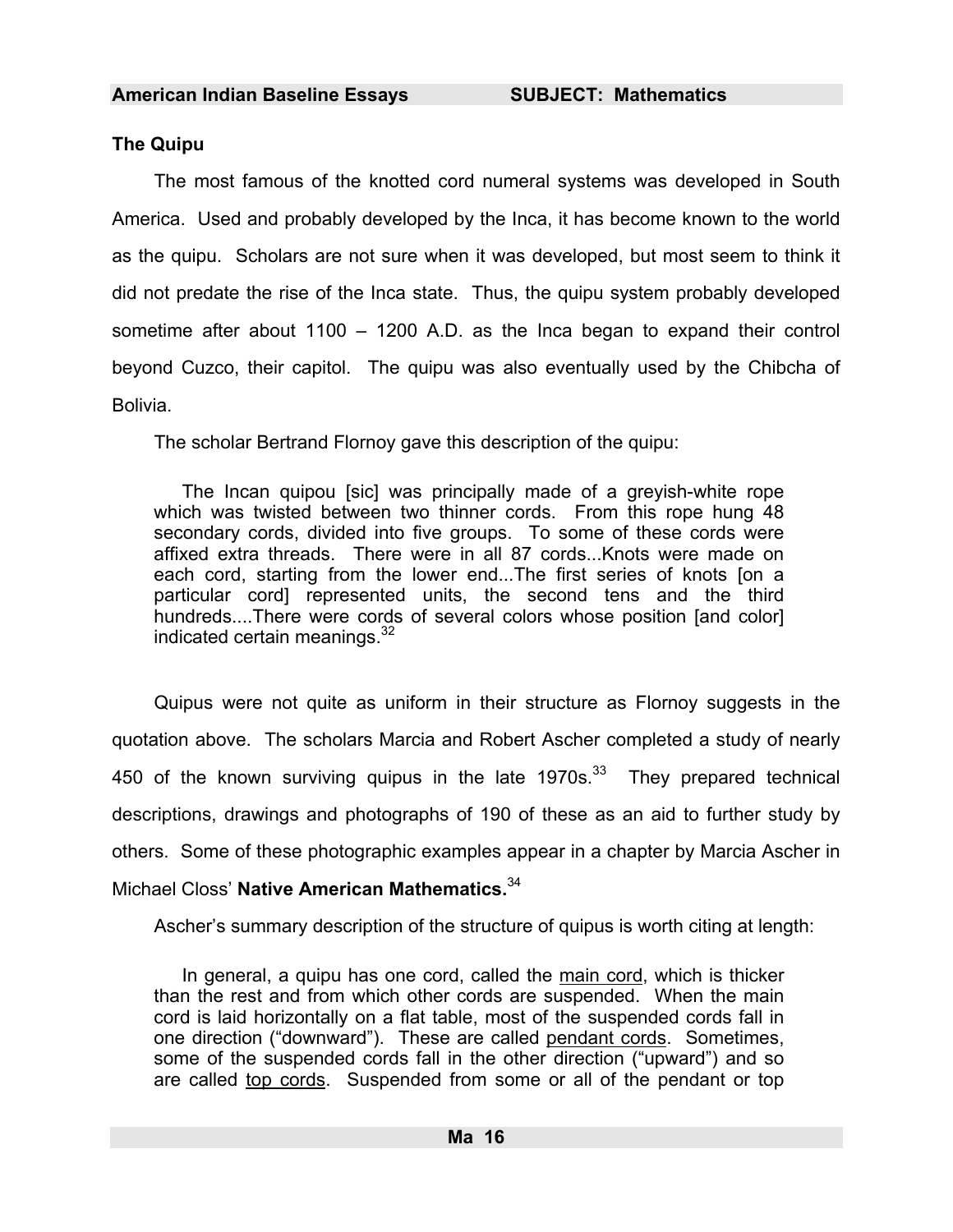cords are other cords called subsidiary cords, These can have cords suspended from them so that there can be subsidiaries of subsidiaries and subsidiaries of them and so on. Sometimes there is a single cord attached to the end of the main cord. Since the way it is attached is different than the attachment of a pendant or top cord, it is referred to as a dangle end cord. All attachments are tight so that cord positions relative to each other are fixed. Larger spaces between some adjacent cords sometimes set off groups of cords from each other. Pendant cords, top cords, and subsidiary cords are about 20 to 50 cm long. A quipu can be made up of as few as three cords or as many as two thousand cords and can have some or all of the types of cords described. A schematic of a quipu is shown [below].  $35$ 

This illustration of the components of a quipu may help as you reread Asher's description above.



After an illustration by Ascher in "Mathematical Ideas of the Incas" in Michael Closs, **Native American Mathematics.** Austin: University of Texas Press, 1986. Used by permission.

Ascher, like Flornoy, states that color coding was used on quipus to denote associations or differences among cords in a group or across groups. In the book she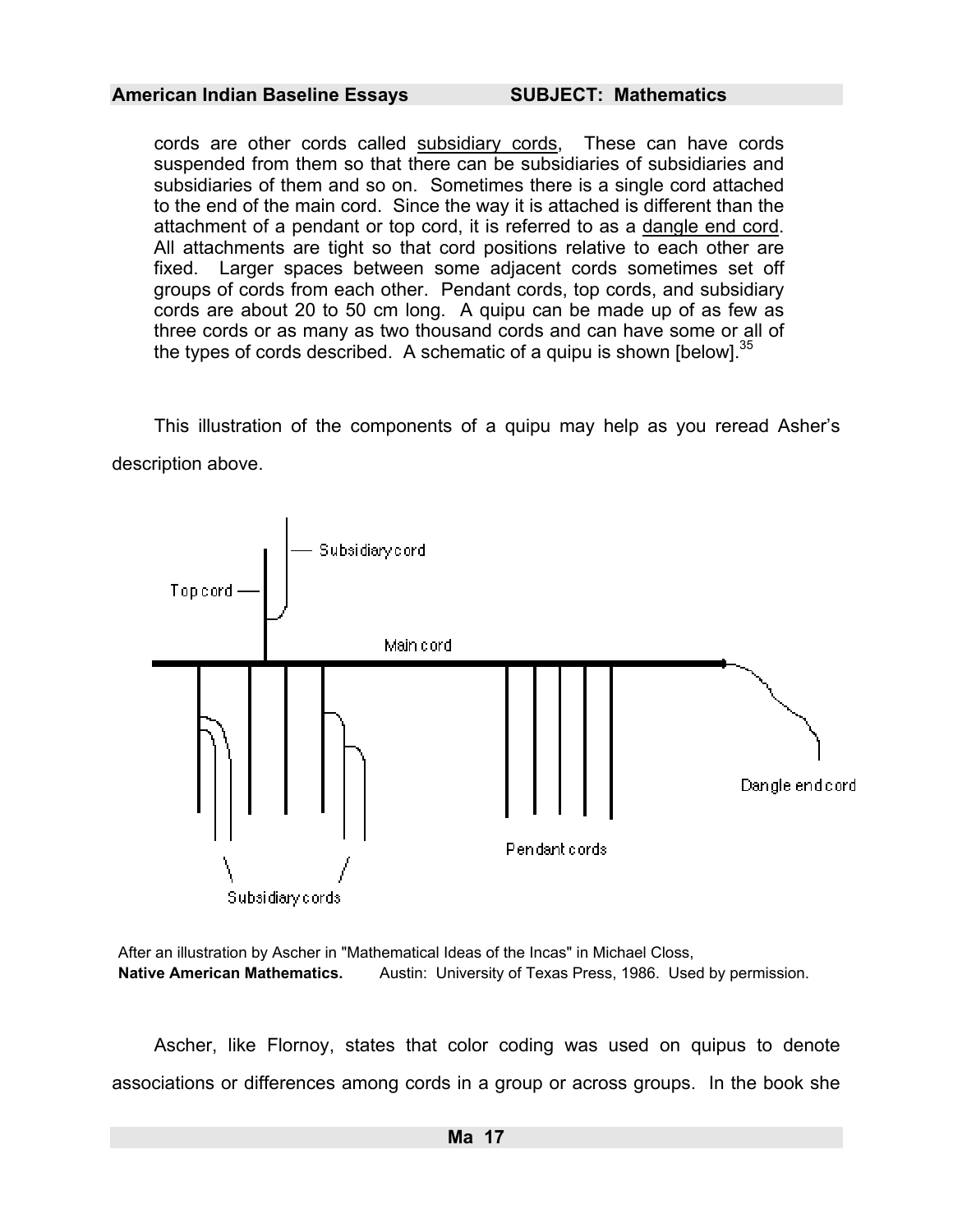<span id="page-19-0"></span>wrote with her husband Robert in 1981, **Code of the Quipu**, Marcia Ascher states that the colors used in the coding system ran into the hundreds.<sup>36</sup> She provides examples showing how quipus were structured by combining physical groupings of cords, varying the numbers of cords in a given group, varying color patterns which could be repeated within or across groups, and attachment of (often multiple layers of) subsidiaries.

Interrelated knotting and grouping patterns, combinations of related strings and color codes enabled the quipu to serve as a rich medium for the formation of arrays and hierarchical structures functionally equivalent to modern 'tree diagrams'.<sup>37</sup>

Ascher's studies of surviving quipus also indicate that the 'logical structure' of a quipu's 'tree diagram' was prepared before entering any 'data' in the form of carefully positioned knots on various cords. She explicitly compares the preparation of a 'blank' quipu to the creation of a blank matrix table before a modern mathematician enters any of the elements. Ascher writes,

...It is, always, the structure which is provided for the data, rather than the data itself, that carries the logic of the relationship between the data items. And, of course, data is only meaningful when [vi](#page-477-11)ewed within the context of its logical structure.<sup>38</sup>

The "data itself" was entered on the quipu cords using three styles of knots. Recall that the Inca used a base-10 number system. They symbolized th[eir](#page-477-12) system of place value notation by tying groups of knots on the quipus. Starting from 'ones' at the free end of a cord, each successive group of knots on the cord (as one moves 'higher' toward the attached end) represents the next higher p[ow](#page-477-13)er of ten. The first group, representing 'ones,' would be tied with a 'long knot' (commonly called a 'fisherman's knot') showing two to nine turns with the numeral's value indicated by the number of turns. 'One' was indicated with an alternative, figure-eight knot in this first position on the cord, since long knots require more than a single turn to tie.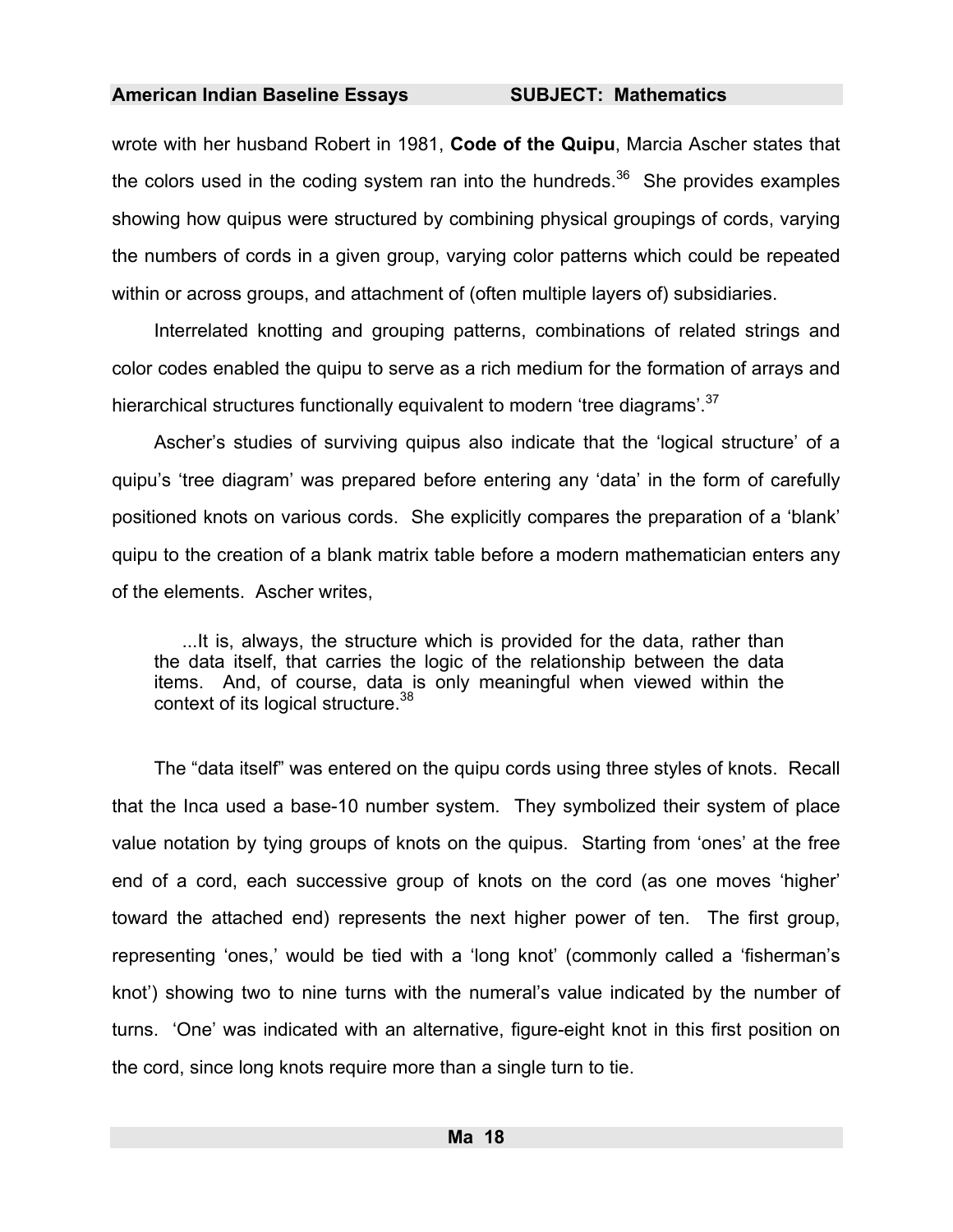Numerals expressing units in higher powers of ten, further up the string, would be tied in groups of one to nine overhand knots. According to Ascher, the highest number observed on any of the surviving quipu strings is 97,357. In place value terms, five 'powers of ten' positions were needed for the groups of knots representing this number on its cord.<sup>39</sup>

The Aschers' study of quipu strings also showed that the Inca could represent more than one number on a given cord. This was made possible by the fact that there were distinctive knot styles (the figure-eight and 'long' knots) for designa[ting](#page-477-14) integers with unit values from one to nine. Essentially, if one of these styles of knot appeared further up a cord from an earlier series of knots, it signaled that the positional values from that point up were to be reset starting from units. Marcia Ascher reported in her chapter in Michael Closs' book that examples of up to three separate numbers on a single cord are known from the surviving quipu strings.<sup>40</sup>

The quipu system had a way to represent the concept of zero, even though there was no special 'symbol' or knot for this value. Since the place-value alignment of knots was kept fairly constant from cord to cord, a position without a knot could be recognized as showing the value of 'zero' for the particular multiple of ten associated with the position, when one cord was compared with others.<sup>41</sup>

The quipu could also store numbers used as labels for some object or relationship. Ascher compares this use to our modern way of identifying a person by a Social Security System number or of specifying a particular commercial product through use of a part number or product code. When such number labels are combined with the contextual system of the quipu's positional structure and color coding, the resulting quipu, according to Ascher,

...is a far more general recording device than was previously believed. Numbers and number labels combined with logical structures make the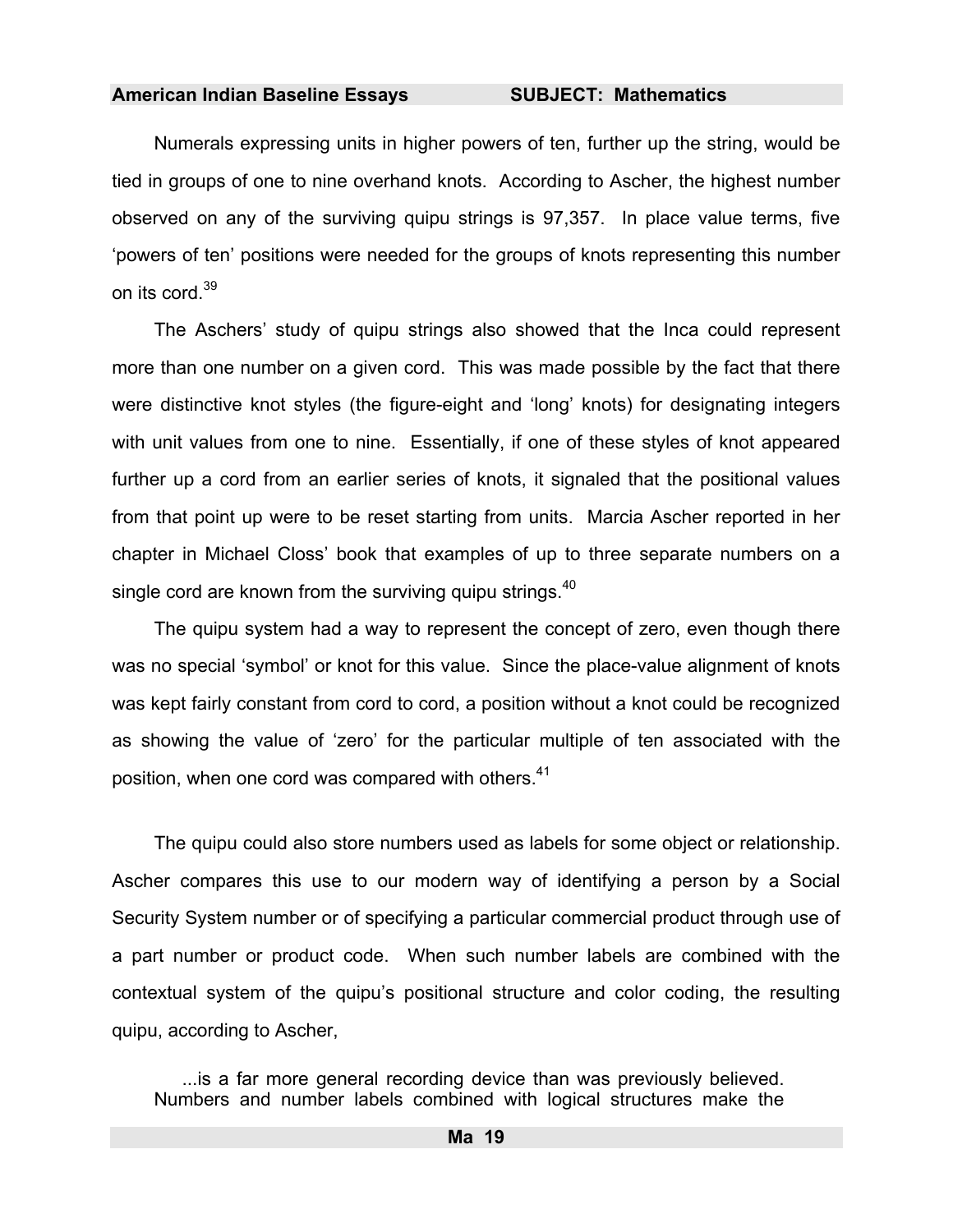quipu considerably more complex and sophisticated than the [one-to-one correspondence] knot records or mnemonic devices with which they are so often misassociated in mathematical literature. They differ from these also in that they constitute the sole recording system used by a state which carefully planned and executed large projects involving both p[eop](#page-477-7)le and natural resources. While quipu construction and interpretation was limited to a special but important class of people in the Inca Empire, quipus were a universal system rather than a personal *ad hoc* device.<sup>42</sup>

The Aschers offer a number of examples and exercises to help develop understanding of some of the techniques of quipu coding. Teachers and students can find these in chapters 5 through 7 of their book **Code of the Quipu.**<sup>43</sup>

The Spanish destroyed the extensive Inca libraries of quipu records in the late 16th century, soon after th[e In](#page-477-15)ca state's military resistance broke down in 1572.<sup>44</sup> About 550 known quipus survive today, scattered among museums around the world.<sup>45</sup> The bilingual Inca historian Guamán Poma consulted some of these remnants and the surviving Inca librarians in preparing his book **New Chronicle and Good Government** in the late 16th and early 17th centuries. Guamán Poma himself claimed to be a descendant of one of these specialists.

Our present-day knowledge of quipus derives in part from his description of the system and its uses. One of his illustrations, reproduced on the following page, shows a curaca, or accountant, reading off a quipu record the contents of a royal warehouse at the request of Topa Inca Upanqui, the tenth Sapa Inca or 'royal' Inca.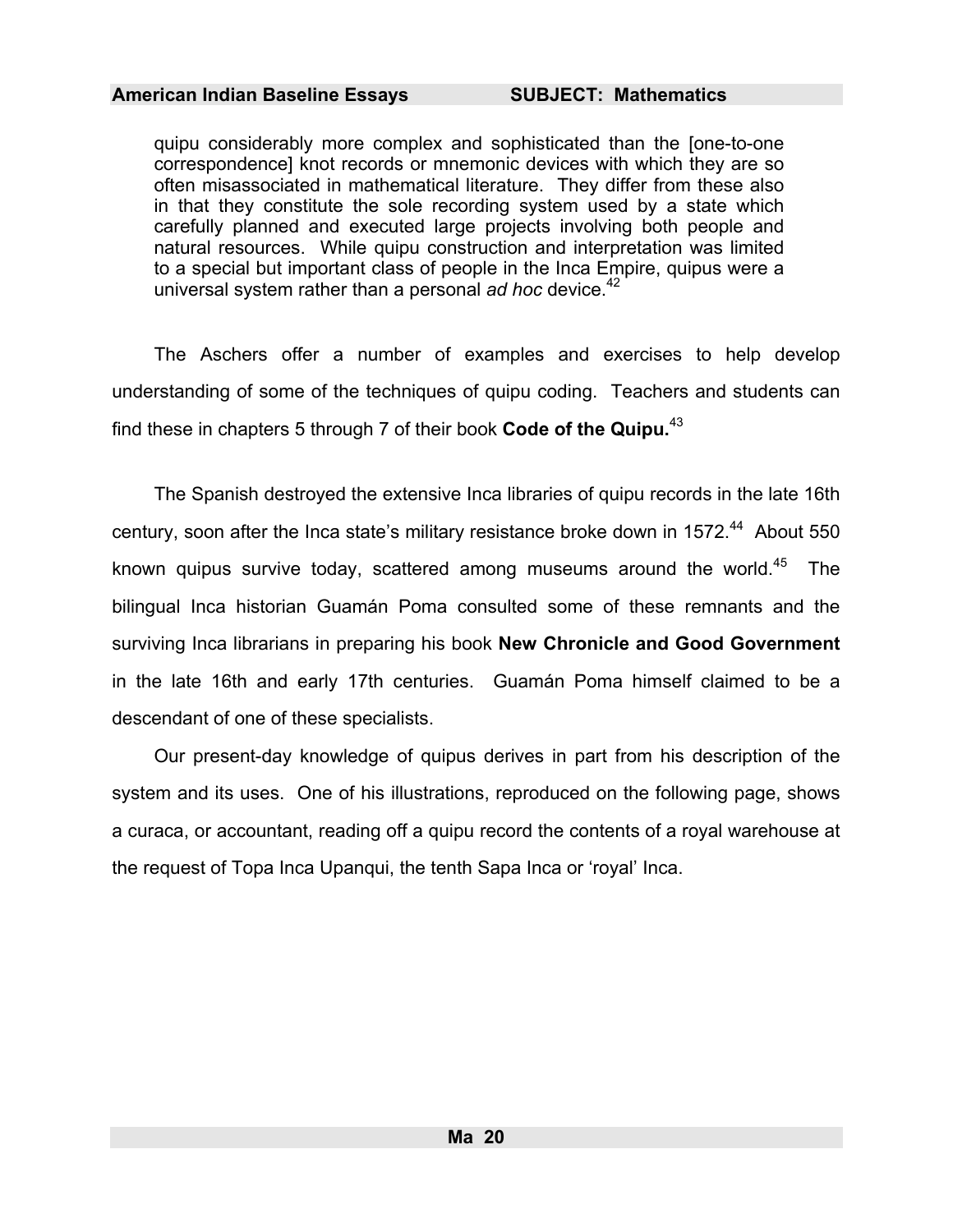

### **A Numeral System Used in the Valley of Mexico**

Herbert Harvey and [B](#page-477-2)arbara Williams uncovered evidence of a specialized numeral system used in the province of Texcoco (in the Aztec-allied kingdom of Alcohuacan). They found a pair of census/tax documents prepared by Texcocan Indians in the first generation after the conquest of Mexico.

Unlike the word-based number references that predominate in most Nahuatl documents (see discussion below in the section on Arithmetic and Computational Systems), these documen[ts](#page-477-1) used a distinctive system of line and dot symbols with a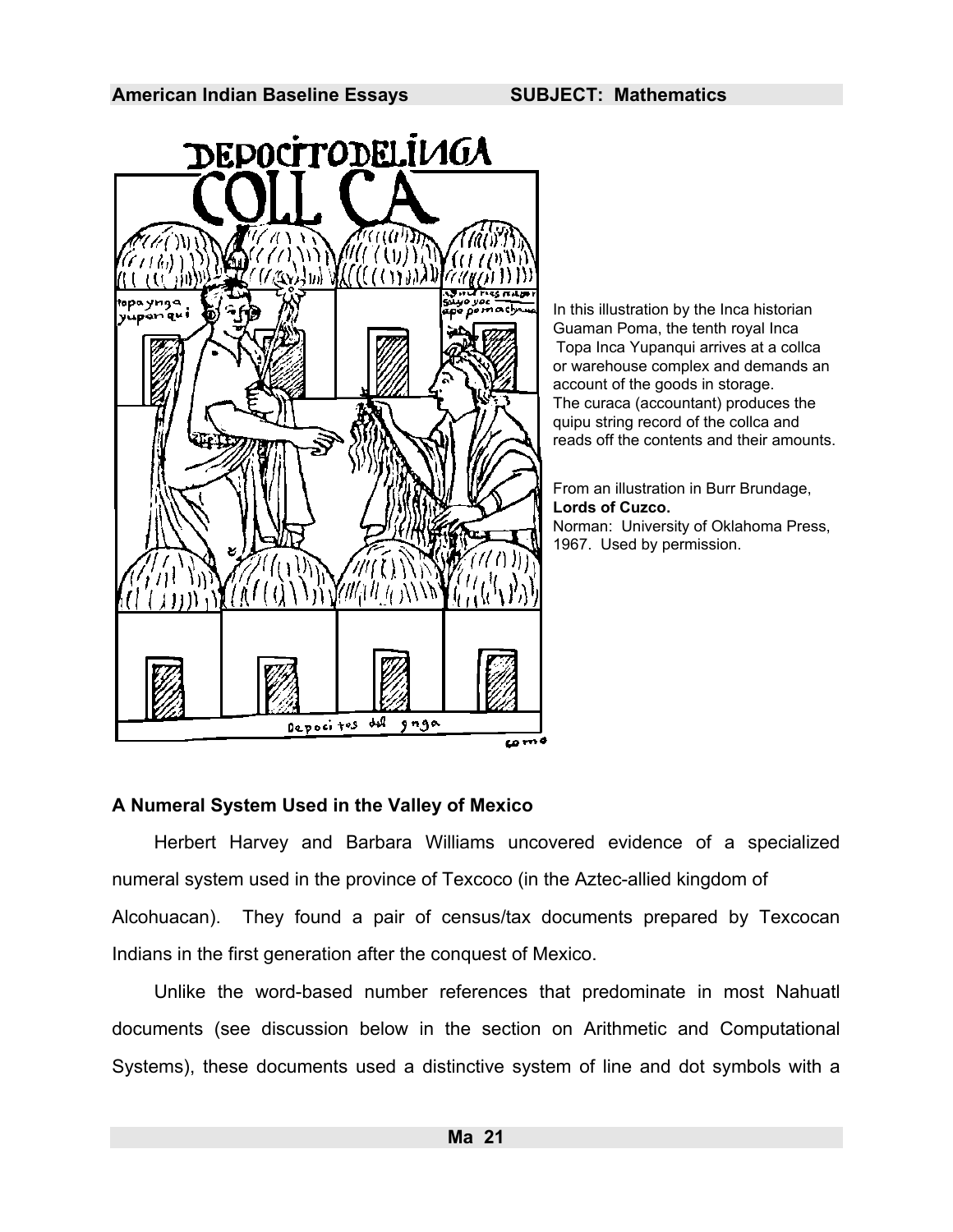form of positional notation and a special symbol for zero. The Texcocans evidently developed (or borrowed from the Maya) the idea of a true zero.<sup>46</sup>

In this system, a vertical line represented one unit, a 'bundle' of three vertical lines surmounted by an inverted 'U' shape denoted a group of five units, a dot represented twenty units, and a glyph of an ear of corn, the cintli, symbolized zero. $47$  A discussion of how this Texcocan system was used in computations of taxes on land areas appears in the following section.

## **ARITHMETIC AND COMPUTATIONAL SYSTEMS**

We have very little concrete knowledge of the computational techniques used by most American Indian cultures in Precontact times. From the structure of various Indian languages' words for numbers, as discussed above, we can infer that most American Indian cultures understood and practiced the four basic arithmetical [op](#page-477-16)erations of addition, subtraction, multiplication and division.

Linguistic analysis of number terms in Nahuatl, the language spoken by the [To](#page-477-17)ltec, Aztec and numerous other civilizations in highland Mexico, shows that they used a base-20 numeration system. Higher numbers are named by terms that show that the Nahuatl-speakers used a factorial process based on powers of 20 in their conception of number structure. Sta[nle](#page-477-18)y Payne and Michael Closs give as an example:

113,197 =  $14X8000 + 2X400 + 19X20 + 17$  $14X8000 + 2X400 + 19X20 + 17$  $14X8000 + 2X400 + 19X20 + 17$  or, in Nahuatl:

 = matlactli onnauhxiquipilli ipan ometzontli ipan caxtolli onnauhpoalli on caxtolli omome<sup>48</sup>

The Nahuatl expression, taken by its factors, translates into English as

**matlactli onnahui** – 'fourteen' **xiquipilli** – 'eight thousands'  $[20^3 = 8000]$ **ipan** – 'on top of' or 'plus, when between multiples of 20'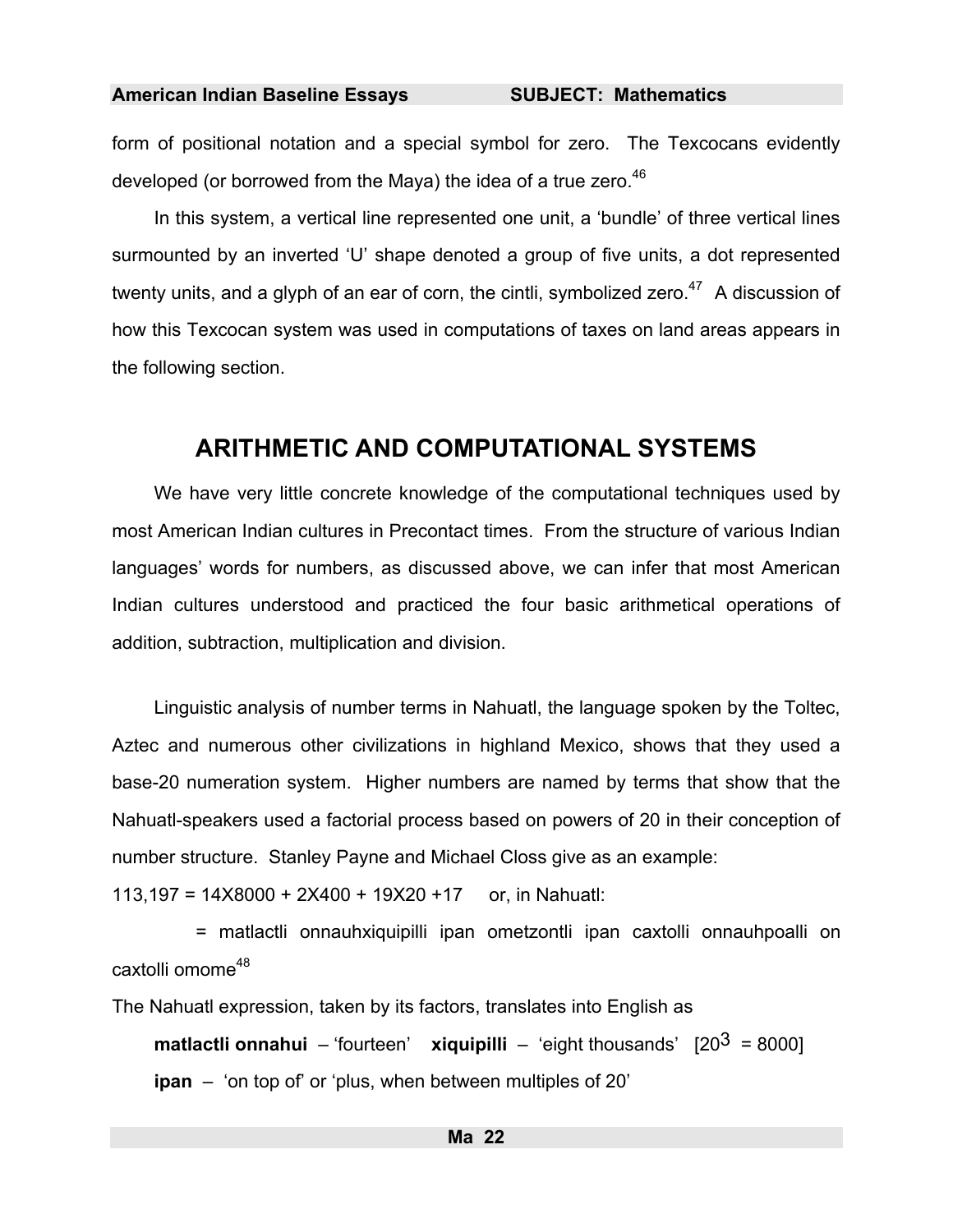<span id="page-24-0"></span>**ome** – 'two' **tzontli** – 'four hundreds'  $[20^2 = 400]$ **ipan** – 'on top of' or 'plus, when between multiples of 20' **caxtolli onnahui** – 'fifteen' **poalli** – 'twenties' **on** – 'plus, when within one multiple of 20' **caxtolli** – 'fifteen' **om**('plus, when within one multiple of 20')**ome** – 'two'49

Obviously, this is a fairly sophisticated way of conceiving of integers (if a little difficult at first for those of us accustomed to base-10 counting). It suggests that educated Toltec, Aztec and other Nahuatl-speaking peoples could readily add and multiply any integers, since these two arithmetical operations are built into the structure of the words used to name this class of numbers.

One significant example of the daily use of these operations is the structure of the Aztec calendar system. The Aztec calendar combined two time-keeping systems. The first was a 260-day religious cycle formed by combinations of the 20 sacred day names with the sacred numbers from 1 to 13. The second calendar cycle was a 365 day solar year cycle. The names for any particular day combined the name-dates for its position in both the sacred year and the solar year.

It required 52 solar years for these cycles of the sacred and solar years, known as the Calendar Round, to return to the exact combination of names for the day with which the cycle began. To imagine how this works, think of the Calendar Round as two paired gears, one with 260 teeth and one with 365. Start by placing a dot on each of two adjacent gear teeth (day name components), then start turning the gear pair. It will require 52 turns of the larger gear and 73 turns of the smaller gear before the two dots become adjacent again. Then the cycle of day names that marked the passage of time for the Aztec starts over.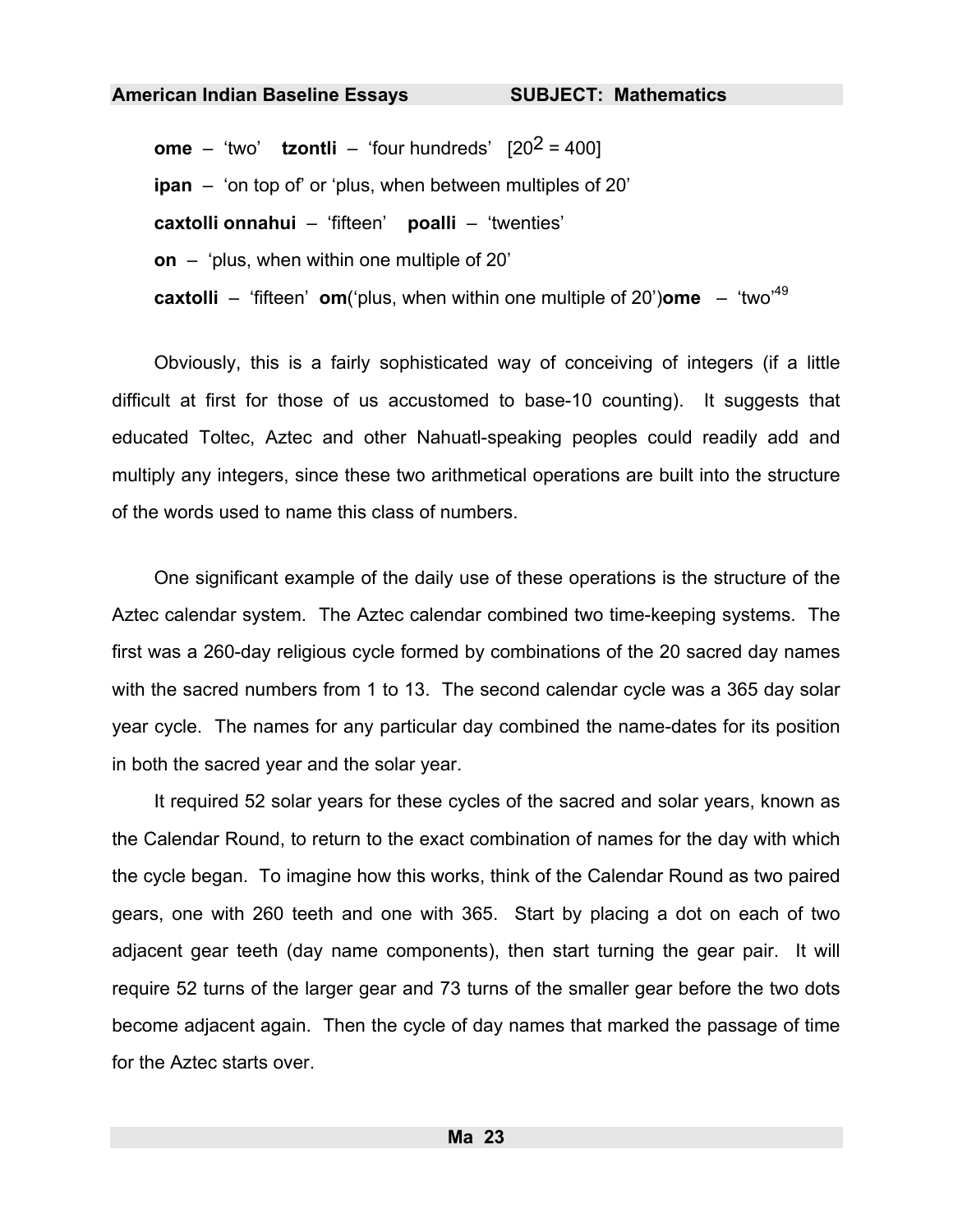<span id="page-25-0"></span>Payne and Closs, along with other knowledgeable scholars, point out that the 52 year cycle, called the xiuhmolpilli ['sacred bundle'] by the Aztec, was of great significance in Aztec religious life. $50$  It formed the basis of Aztec prophesy, often extended over periods of hundreds of years. The conclusion of each such cycle also called for a New Fire Ceremony of purification and renewal throughout the Aztec world.

The Texcocan system of notation mentioned in the preceding section was used in post-conquest taxation documents registering land ownership by Texcocan household groups. The system bore a graphic correspondence to the taxable land areas associated with each household and/or adult male.

Harvey and Williams, two scholars who studied the documents, came to understand that the land records used a structural notation that represented farm fields with a somewhat conventionalized rectangular symbol, often with a protuberance in t[he](#page-477-5)  upper right side. The upper right side constituted the first positional register of the system and showed units (i.e., numbers between 0 and 19). Entries made using lines or bundles of lines on the bottom line of the rectangle are in the first power of 20 (i.e., a single line equals 20, two lines equal 40, a bundle of five equals 100, and so on). The middle of the rectangle was the final register in the second power of 20. Entries were made in this register by use of the dot and the line, so one dot equals 20X20 or 400.

Harvey and Williams found that the second and third registers were never used together. If the third register was empty, the cintli or corn glyph was placed near the top of the middle space in the rectangle. Fractional units (we do not know the size of the fraction) were represented with a glyph for a hand. The area of the field could thus be calculated (roughly, if fractions were present) by adding the value of the first register with that of either the second or third, depending on which was used – big fields required use of the third register, while a field of moderate size could be represented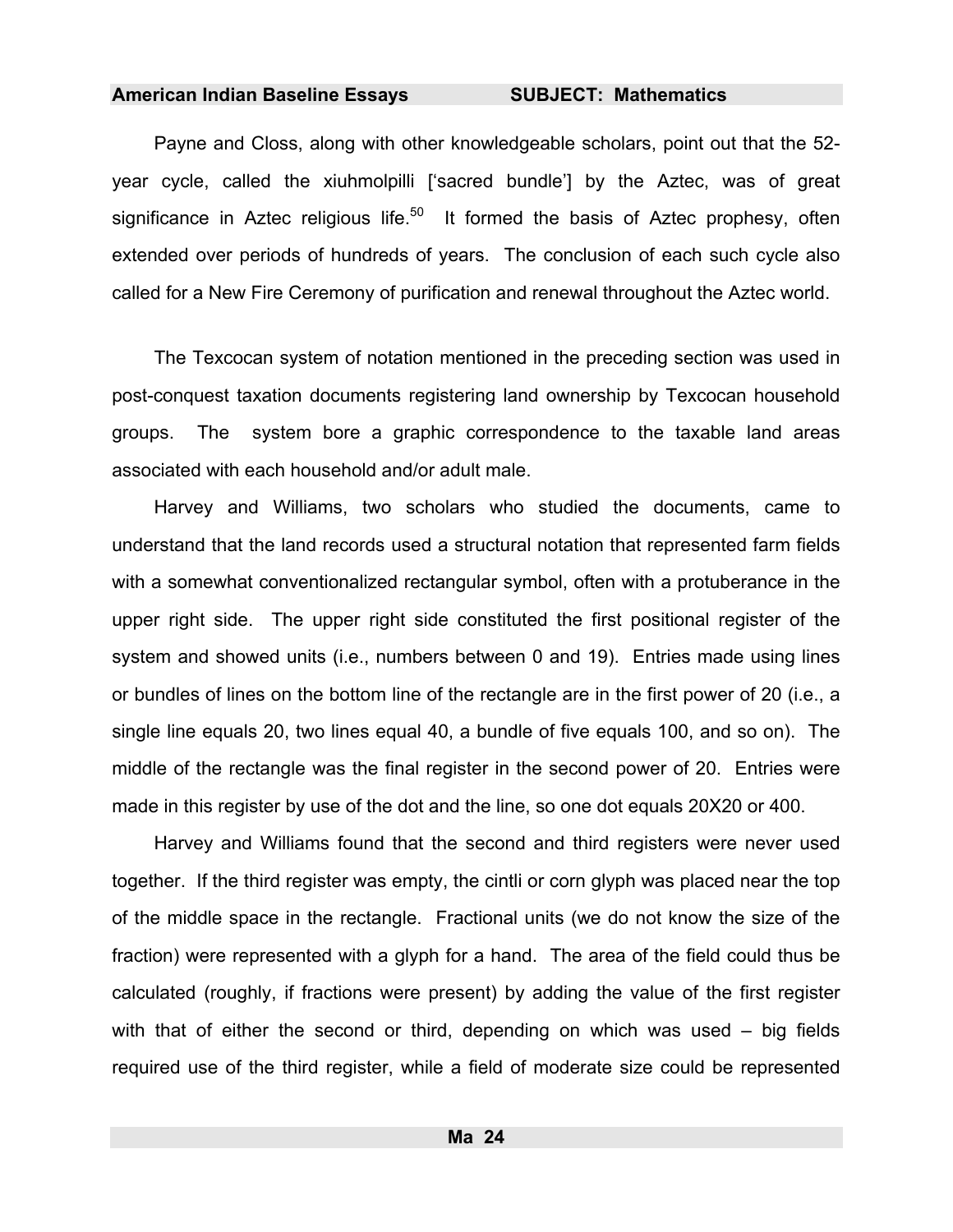using the second.<sup>51</sup> An illustration showing how this system works appears below.



In this example, the first register is : empty (no marks in the upperright side). The second register holds a value of 11X20. The third register (the middle of the rectangle) shows the cintli value of zero. The value of the combined area shown is thus 11x20=220 square units.



Here, the first register shows a value of 3 units. The second register (bottom line) is empty. The third register shows a value of 2x20X20 plus 5X20. The total area is summed 3+800+100=903 square units.

Reasona[bly](#page-477-20) precise land measurements and survey computations were of great economic importance for the people of Texcoco, since the Aztec tribute (tax) system of which they were a part was based on land area. $52$ 

In South America, the Inca of Peru and their contemporaries the Chibcha peoples of Bolivia developed and made use of the famous quipu strings discussed earlier. Quipu strings were organized and stored in state-owned libraries. They appear to have provided a complex, coded system for representing and recording both literary information and the numerical data used in taxing and other administrative fun[ctio](#page-477-21)ns of the Tawantinsuyu or 'Inca Empire'.<sup>53</sup>

Varying knot styles and positions, groupings of strings, and the use of color coding enabled Chibcha and Inca specialists to structure the quipu language in a way that may be thought of as analogous to a modern computer language or spreadsheet program.<sup>54</sup> Functionally, the quipus allowed the Inca to create complex numerical records with separate strings functioning like spreadsheet cells and positionally-coded or color coded groups of strings forming linked fields or arrays.<sup>55</sup>

However, the quipu was probably not used directly as a computational device in the way a computer spreadsheet can be used for performing calculations as well as for storing and linking information. Marcia Ascher's analysis of quipus leads her to believe that while several show summations across an array of positions, the strings do not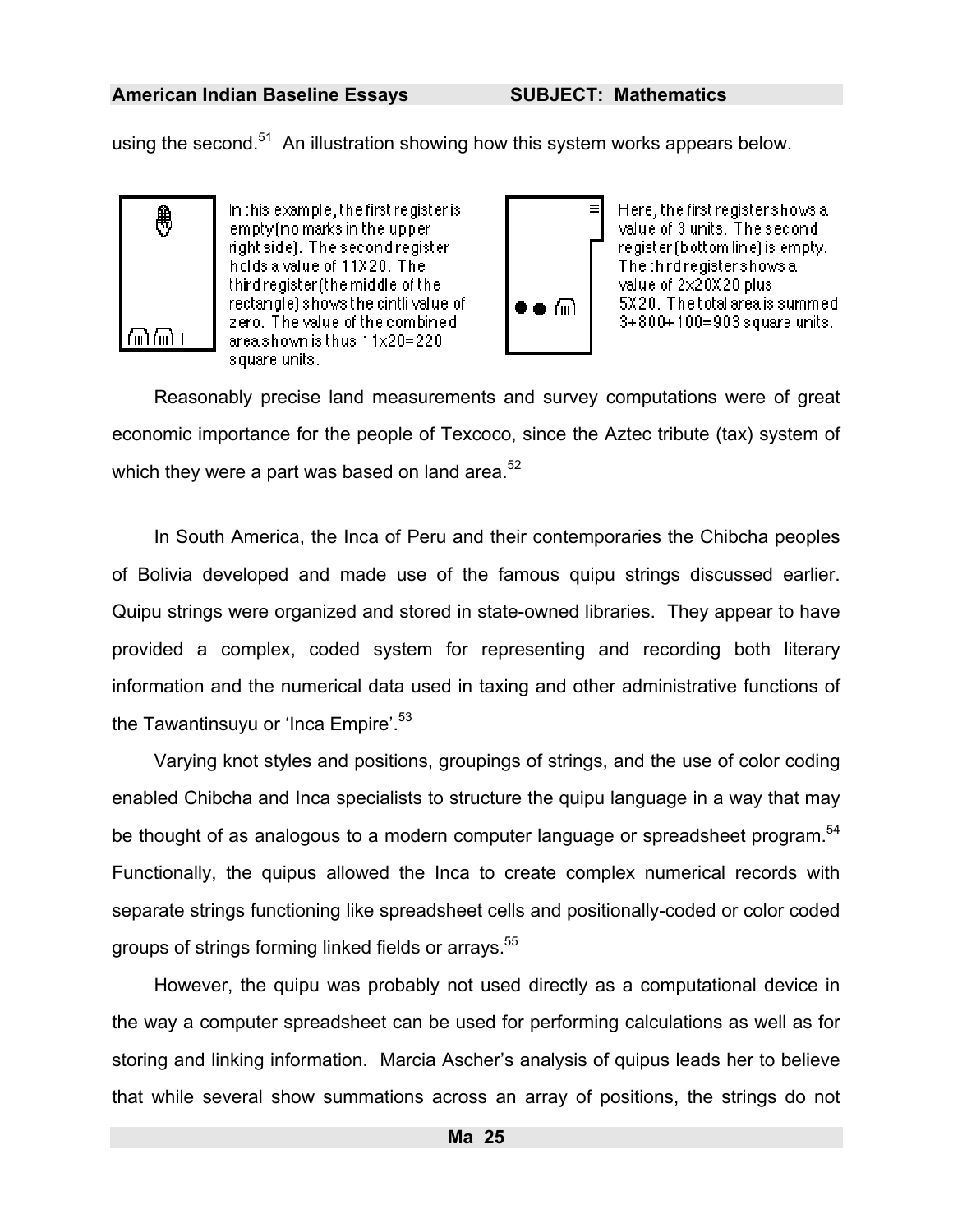show evidence of having been used for the actual calculations involved.<sup>56</sup> She concludes that the quipus were used as a data storage system rather than as a computational system.57

For calculations, the Inca used a counting board, a type of abacus. These boards used scribed lines or internal frames to mark out columns and rows of squares representing place values . Small stones, beans, or corn kernels were employed as markers in this computational scheme, one that was in common commercial and administrative usage.<sup>58</sup>

One of the illustrations in the book **Nueva Crónica y Buen Gobierno** written by the bilingual Inca historian Guamán Poma shows an Inca counting board of this type.<sup>59</sup> Roger Williams of the Connecticut colony reported that 17th century Algonkin villagers also used counting boards in doing arithmetic according to a system of place values; Dr. Gordon Brotherston affirms that counting boards were in use by other cultures from New England to Peru.<sup>60</sup>

The place value system embodied in the counting boards generally varied with the base of the numeration system in any particular culture which used them as a computational device. We know that Inca (a culture with a decimal numeration system) counting boards used ascending powers of ten for the positional value of the rows on their counting boards. The columns were handled differently.

The leftmost column represented units times the power of ten, then to the right came a column representing multiples of five times whatever power of ten was symbolized by the row. Next came a column representing fifteens of that power of ten, and finally on the extreme right of the row was a column representing thirties of the power of ten. The values of these two latter columns on an Inca counting board were determined by divisions of the Inca calendar.

Carrying in Inca counting board computations transformed one counter in the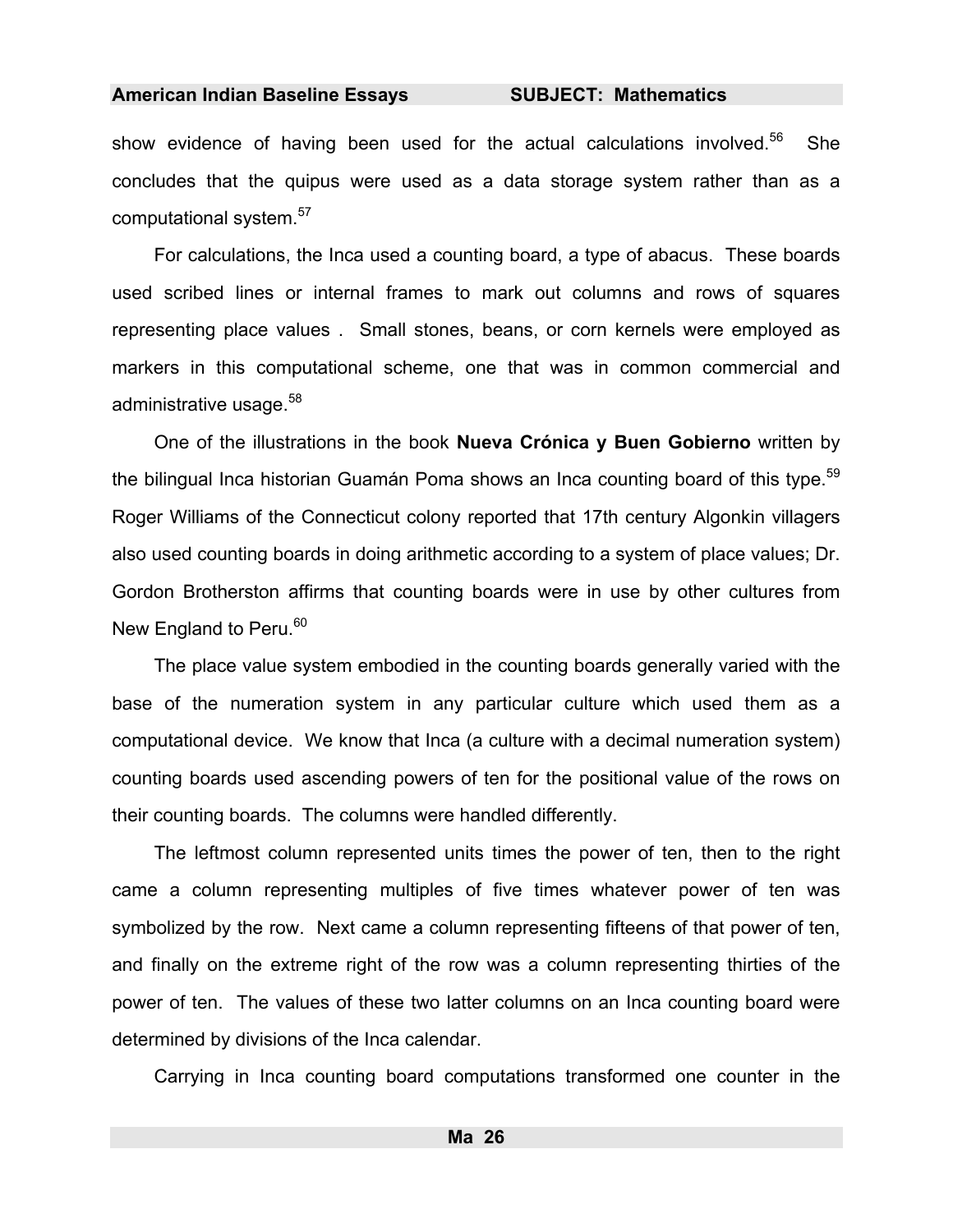thirties column of any particular row into three counters in the units column one row (or power of ten) higher on the board, according to 17th century Spanish observers.<sup>61</sup> An example of the system is shown here.



In this example, the units row shows the maximum possible counters in eac[h p](#page-477-22)lace value column; adding one more counter to a cell in the ones, fives or fifteens columns would require carrying one counter one cell to the right and resetting the original cell to have only one counter. If a second counter were carried into the cell in the thirties column (which can have only zero or one counter), you would carry three counters into the ones column of the next higher power of ten  $(30 = 3X10)$ . According to the Inca system, then, the units row shows a total value of  $(5X1 + 3X5 + 2X15 + 1X30 = 80$ .

What is the total value shown on the counting board in the example? $62$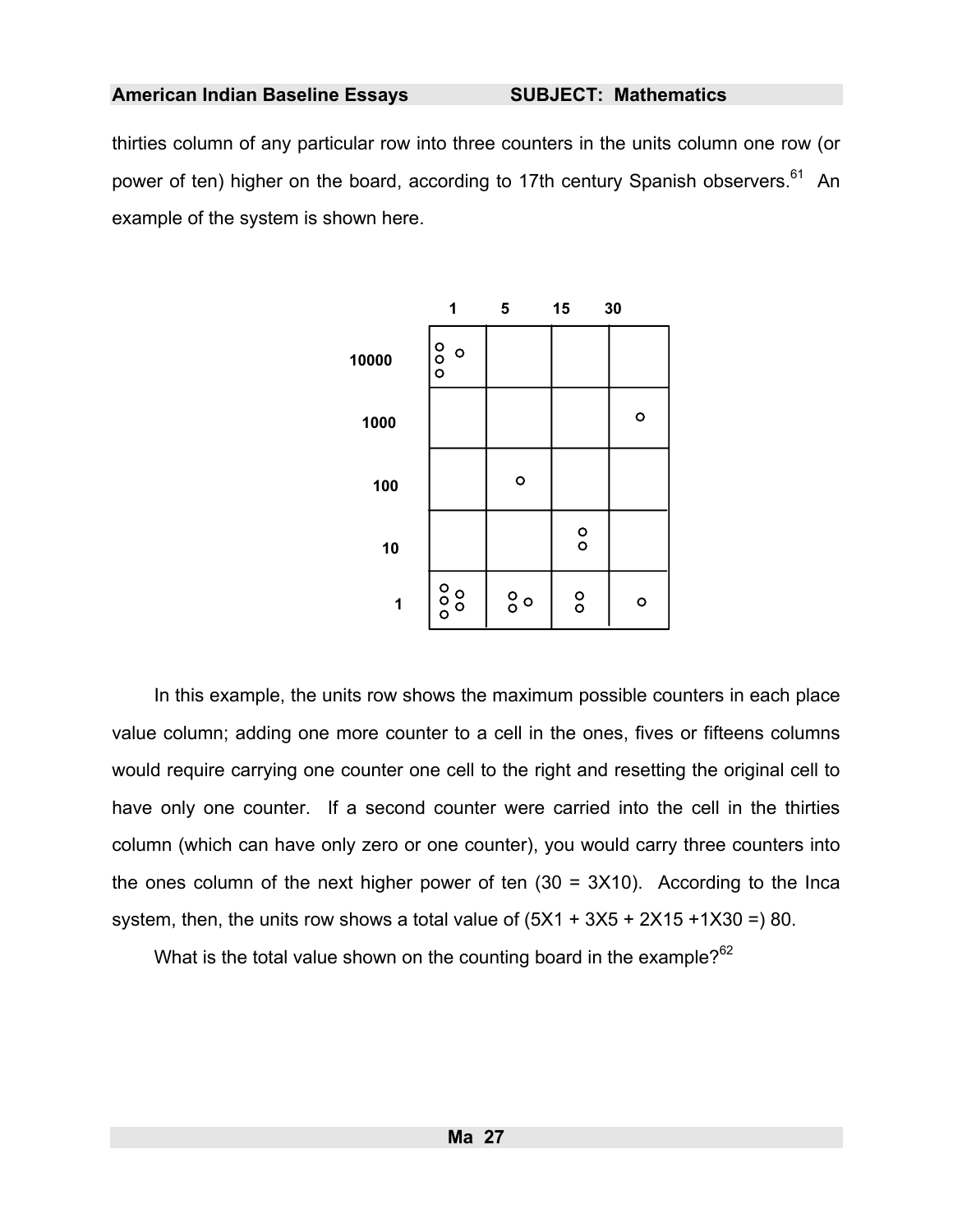## **GEOMETRY**

We have only a very limited understanding of the geometry concepts and techniques developed by American Indian cultures in times before Contact with Europeans. Some scholars have provided analyses of American Indian architecture, urban design, and other engineering feats to suggest the kinds of geometrical relations that they recognize in such relics of traditional Indian cultures. Since we have [on](#page-477-23)ly fragments of the oral and literary tradition that records the original conceptions of these buildings, roads, and city plans, it is hard to know whether we interpret what we can see today in the same way our ancestors did.

Some scholars have probed the survivin[g o](#page-477-24)ral tradition of various American Indian cultures, seeking an understanding of native geometry. One such scholar is J. Peter Denny, who studied Ojibwe thought about shapes.<sup>63</sup>

Denny conclude[s fr](#page-477-25)om the kinds of terms used by the Ojibwe that members of this culture mentally organize shapes into categories based on selected properties. These properties are reflected in the terms used to refer to the shape categories: the prefix noonim–, for example, conveys the category 'round and elongated'. Denny remarks that "[t]he shapes of the natural world are both irregular and highly variable, so they cannot be efficiently grasped in geometrical terms."64 (Except, perhaps, in the near approximations available in mod[ern](#page-477-26) computer-calculated fractal geometries. Even then, efficiency of expression is frequently low when the forms are complex [an](#page-477-2)d computationintensive.)

The Ojibwe express their recognition of this quality of natural forms by naming the variable and complex shapes of their world with terms that have indefinite boundaries and a corresponding variability. According to Denny, Ojibwe geometry terms "show not only the abstractness of the shape categories but their intelligent use in analyzing compound shapes."<sup>65</sup>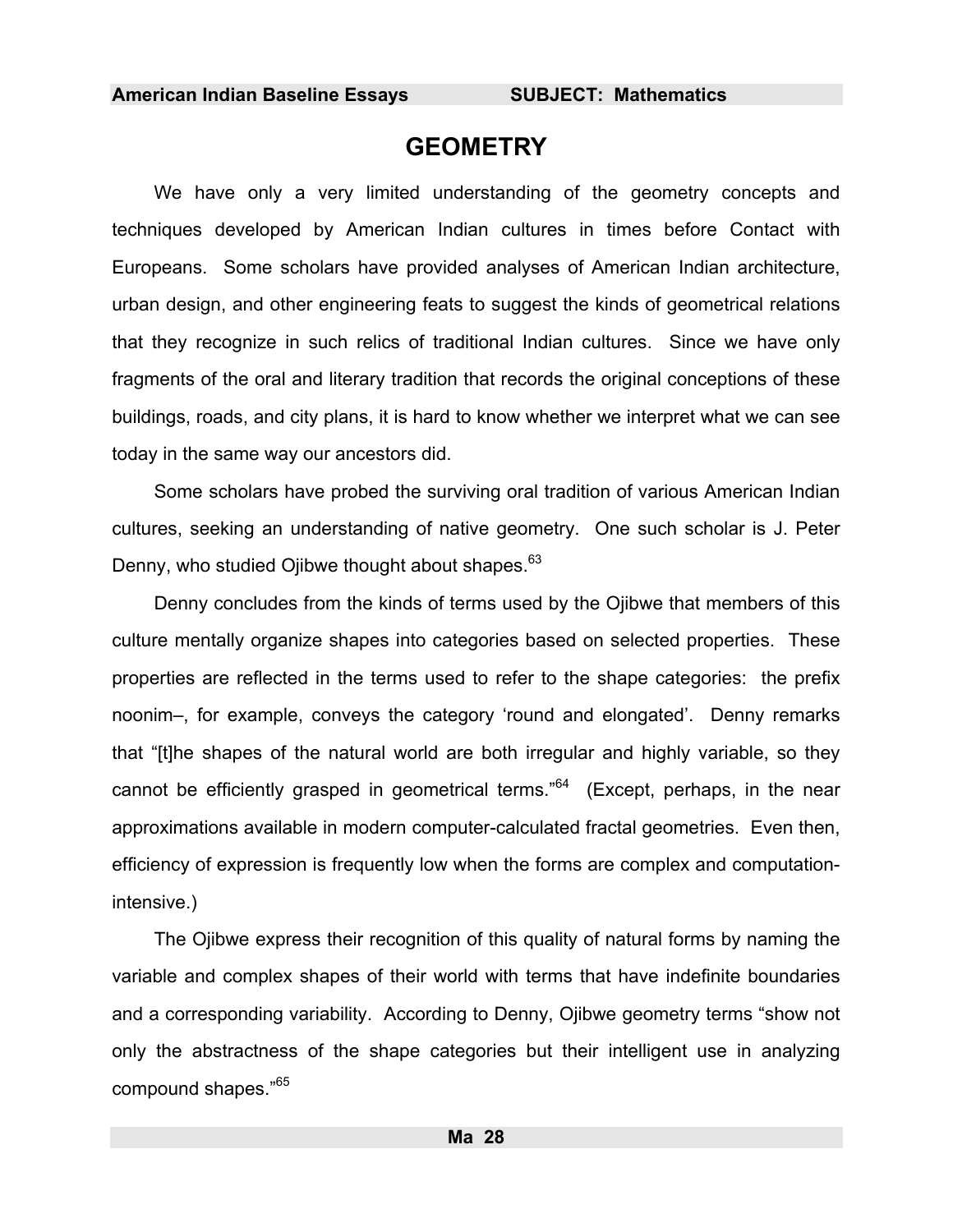Francine Vinette mentions a number of examples of geometry techniques that have been identified or deduced by scholars studying the American Indian cultures of Mesoamerica.<sup>66</sup> Some of these techniques are mentioned in documentary sources while others are deduced from the alignments of structures or the layout of art works. Vinette notes that archaeologists and scholars have identified several varieties of Aztec compasses for laying out arcs and circles. $67$  They also possessed and used plumb bobs, levels, builder's squares, trowels and wedges.<sup>68</sup> These tools suggest a fairly sophisticated grasp of applied geometry on the part of Aztec engineers, masons and architects.

Others who have analyzed Mesoamerican artworks such as murals, sculptures and elements of buildings report that they have found markings or relationships between areas of color or in the placement of objects that suggest an intent to divide or place the objects into bilaterally symmetrical arrangements. Vinette and the scholars on whom she relies caution that more seems to be going on than simple geometrical arrangement of space and form in these works of art; they note that aspects of symbolism and religious iconography are also involved. These must be considered as well in any effort to approach the understandings of the native artists, or misunderstanding will likely result.<sup>69</sup>

Vinette mentions several buildings and urban alignments that Anthony Aveni, Horst Hartung and other archeoastronomers have shown to have precise geometric forms, as at Tikal. There, the Maya laid out several temples along baselines from their sides that join them into isosceles right triangles with very close to perfect spacing of the apex points.<sup>70</sup> She offers several other examples and notes that astronomical alignments may not have been the only reasons for Mesoamerican builders to control the placing of structures.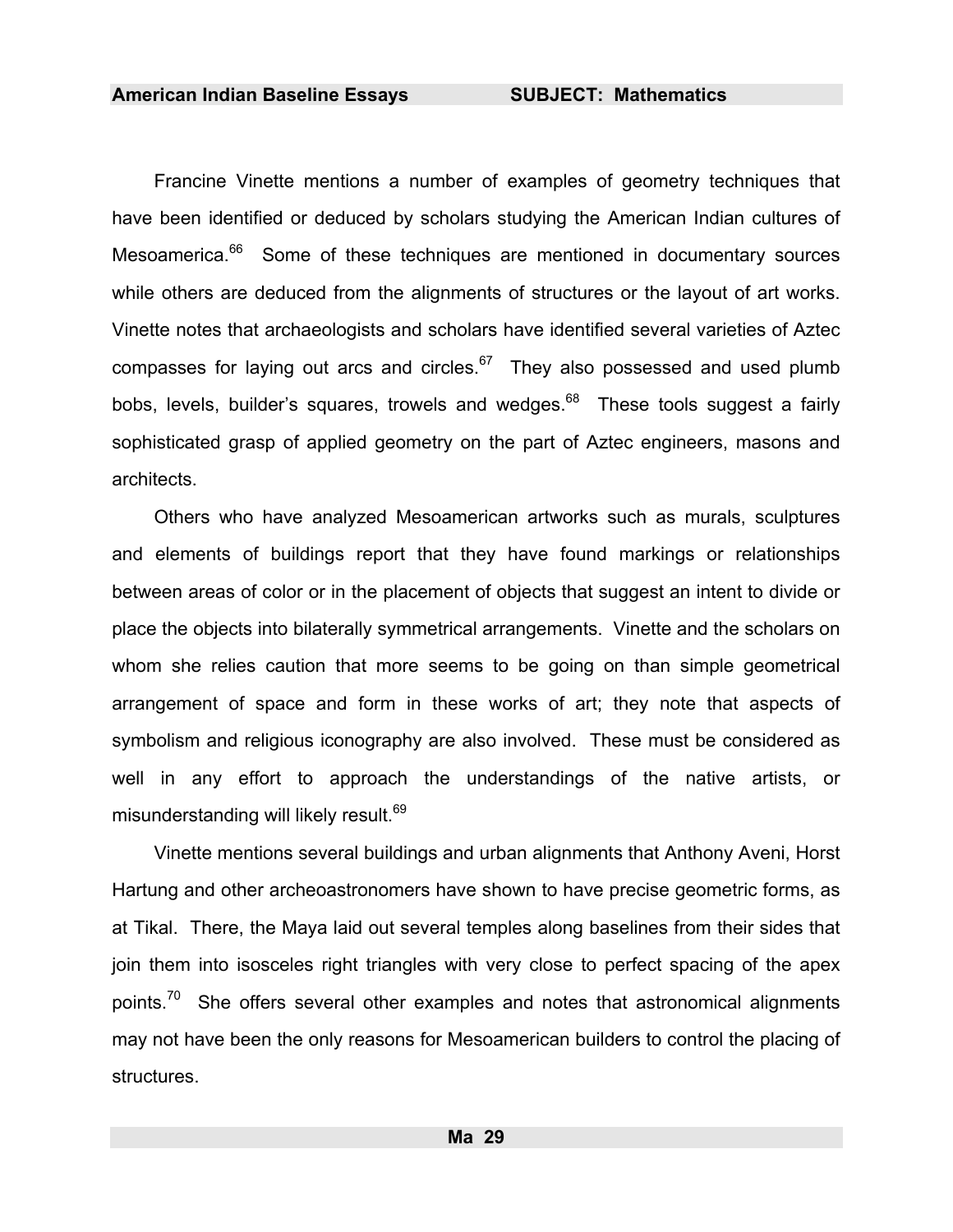<span id="page-31-0"></span>She points out as one example that noted regularities in the orientation and spacing of streets and major structures in the ancient center of Teotihuacan may be evidence of a custom in the urban design and site planning of that metropolis.<sup>71</sup> (Features of Teotihuacan's urban alignments are discussed in the Sciences essay. René Millon extensively mapped this city of over nine square miles and has shown that a sophisticated and ramified type of urban planning went into its design and alignments. $^{72}$ )

Michael Closs also mentions several other American Indian cultures that demonstrated knowledge and techniques of geometry about which we have some surviving information. The material in the following paragraphs comes from a draft of his 1977 paper "Mathematical Development in the New World."<sup>73</sup>

The Omaha laid out the circular form used in the construction of their earth lodges by driving a stake at what was to be the center point of the new structure. A rawhide cord 10 to 30 feet in length was fastened to the stake with a scribe tied at the other end. Stretching out the cord gave a radius, and walking the scribe around with its point marking the earth marked out a fairly precise circle of 20 to 60 feet diameter.<sup>74</sup>

Similarly, Closs mentions that the Kwakiutl of Vancouver Island used a configuration of pegs and cords to lay out the plan for square houses. [As](#page-477-27) reported by Franz Boas in the 19th century and reinterpreted by a modern scholar,  $75$  the builders would start by driving two stakes to define a line marking the centers of the front and rear walls of the house. They would then stretch a cord between these two stakes and, having obtained the distance, double the cord on itself to identify its midpoint. With the midpoint known, it is placed at one of the two stakes with the cord's ends extended roughly perpendicular to the line marked out by the two stakes. A second cord is run from the second stake consecutively to each of the first cord's ends to make sure that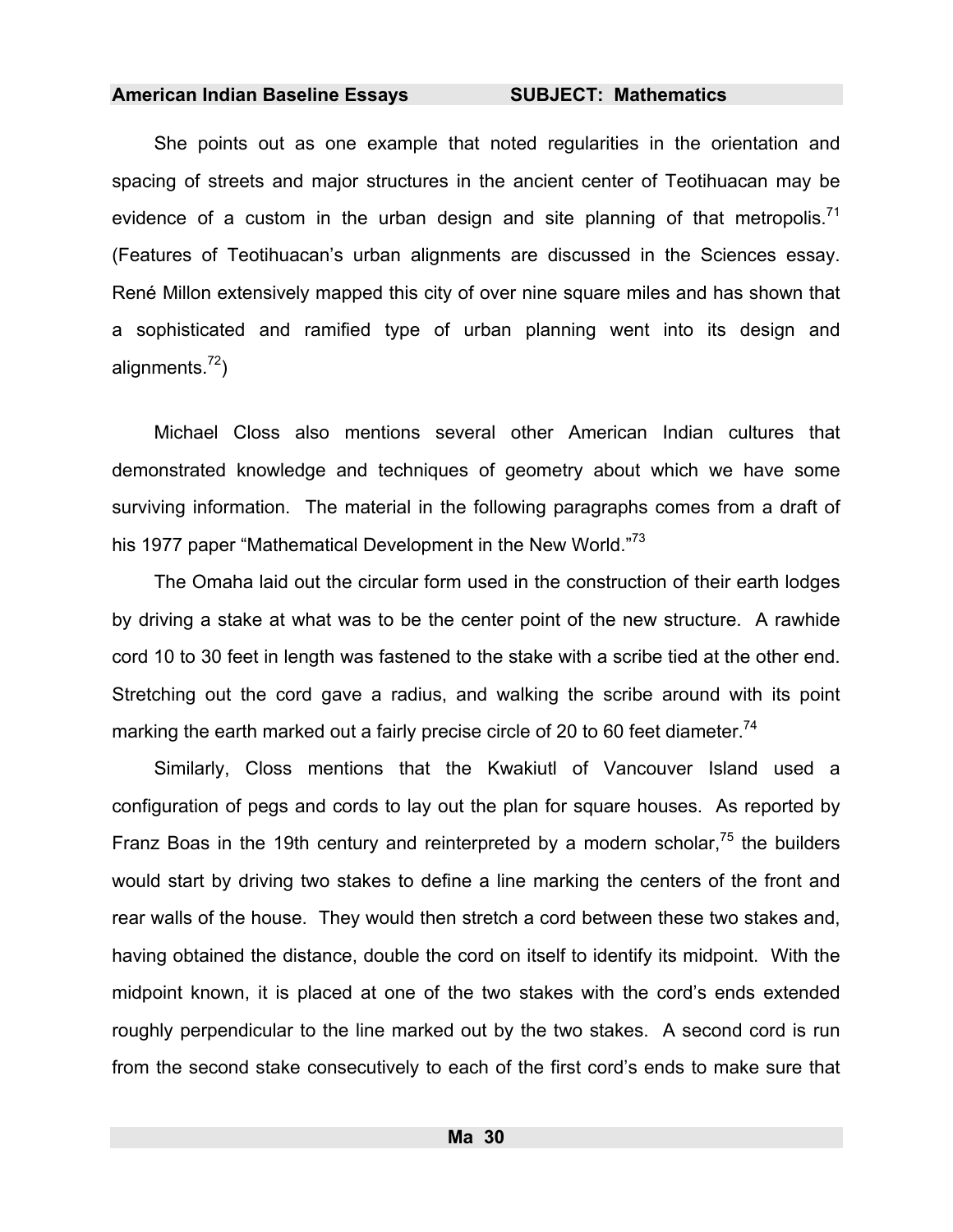the ends are located precisely to bring the cord exactly perpendicular to the line between the two stakes. These endpoints are then marked and the whole process repeated with the first cord centered on the second stake to locate the remaining two corner points of the square. [You may wish to give this description to your students and ask them to verify the technique preferably with pegs and cords or by drawing out the procedure to prove that it does yield a square with a reasonably high degree of accuracy!]

While it is unknown how the masons of the pre-Incan Peruvian highland Chavín communities calculated or measured out right angles, evidently they had mastered some technique for squaring the faces of their building stones with great accuracy, according to C.A. Burland.76

Some American Indian buildings, especially those which appear to have had observatory functions among their uses, provide suggestive evidence of their cultures' mastery of geometric alignments with astronomical phenomena. Examples appear in the Astronomy section of the Sciences Essay; Closs mentions two worth noting here.

Anthony Aveni, a prominent archeoastronomer, has shown that the 'Governor's Palace' in the Mayan center of Uxmal displays one such alignment. He reports that a line running out from the main doorway and perpendicular to the front face of the building will intersect a small mound 6 kilometers distant and that this will align with the southernmost declination of Venus' rising on the horizon.<sup>77</sup> Thus, the building and the mound are located and aligned geometrically with respect to the celestial manifestation of Kukulcán (Quetzalcóatl), one of the most prominent entities in the Mayan religious pantheon.

Horst Hartung similarly found that a Maya temple at Piedras Negras displays several interrelated geometrical alignments. Its central doorway is oriented due east relative to the center of the adjacent ceremonial ballcourt. The interior 'Altar 2' is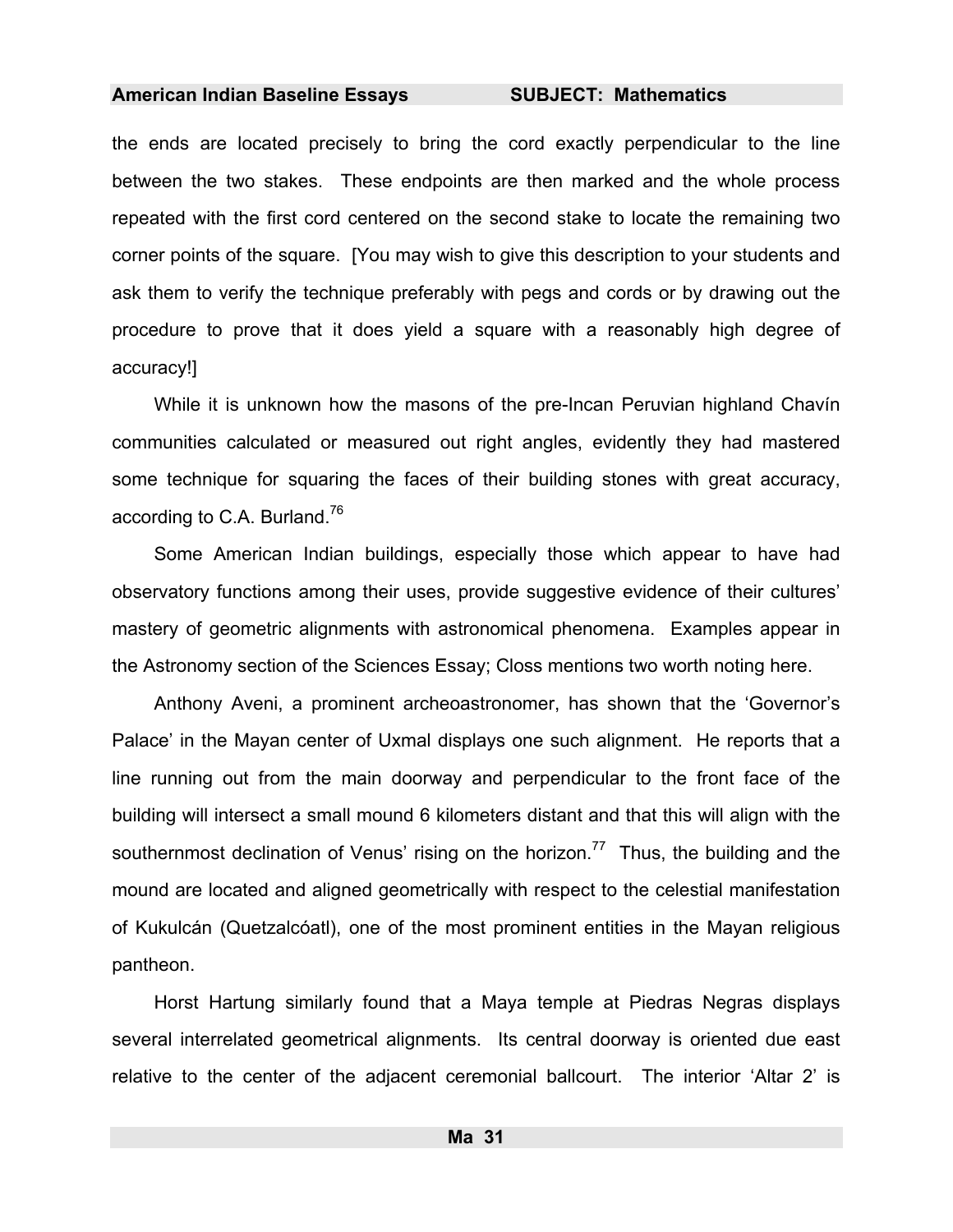oriented due south. From the point of view of the central doorway, the center of the ballcourt and 'Altar 2' are equidistant. Thus, the central doorway, the center of the ballcourt and Altar 2 are arranged as the apexes of an isosceles right triangle having lines projecting from two adjacent sides oriented to the four cardinal directions, an alignment with religious significance. $78$ 

The study of American Indian art, particularly weaving, can offer students a rich opportunity to recognize and identify a number of geometrical transformations. Tessellations, rotations of a figure, symmetries and reflections are some of the characteristic patterns employed by American Indian artists of many cultures in their painting, ceramic and textile arts. Some suggestions for using American Indian figures in studying geometric transformations appeared in an article by Lyn Taylor, Ellen Stevens, John Peregory and Barbara Bath in a recent edition of *Arithmetic Teacher*. 79

Teachers should be cautious about asserting that Indian artists traditionally thought of these patterns in terms of mathematics, however. We do not know how the figures and effects were originally conceived, but we do know from statments by many living Indian artists that they don't count out or calculate such effects, they simply know how to do them and use them for esthetic purposes.

Similarly, teachers can use some of the dice and guessing games mentioned in sources in the Physical Education/Health essay to help students grasp some skills in estimating and calculating the probability of possible outcomes. Again, it is advisable to avoid telling students that Indian players traditionally thought in terms of 'the odds' when playing such games, as we don't know that for sure. What we do know is that many modern Indian players rely on intuition and a 'feel' for the game more than on calculations or estimates of the probabilities of a given outcome.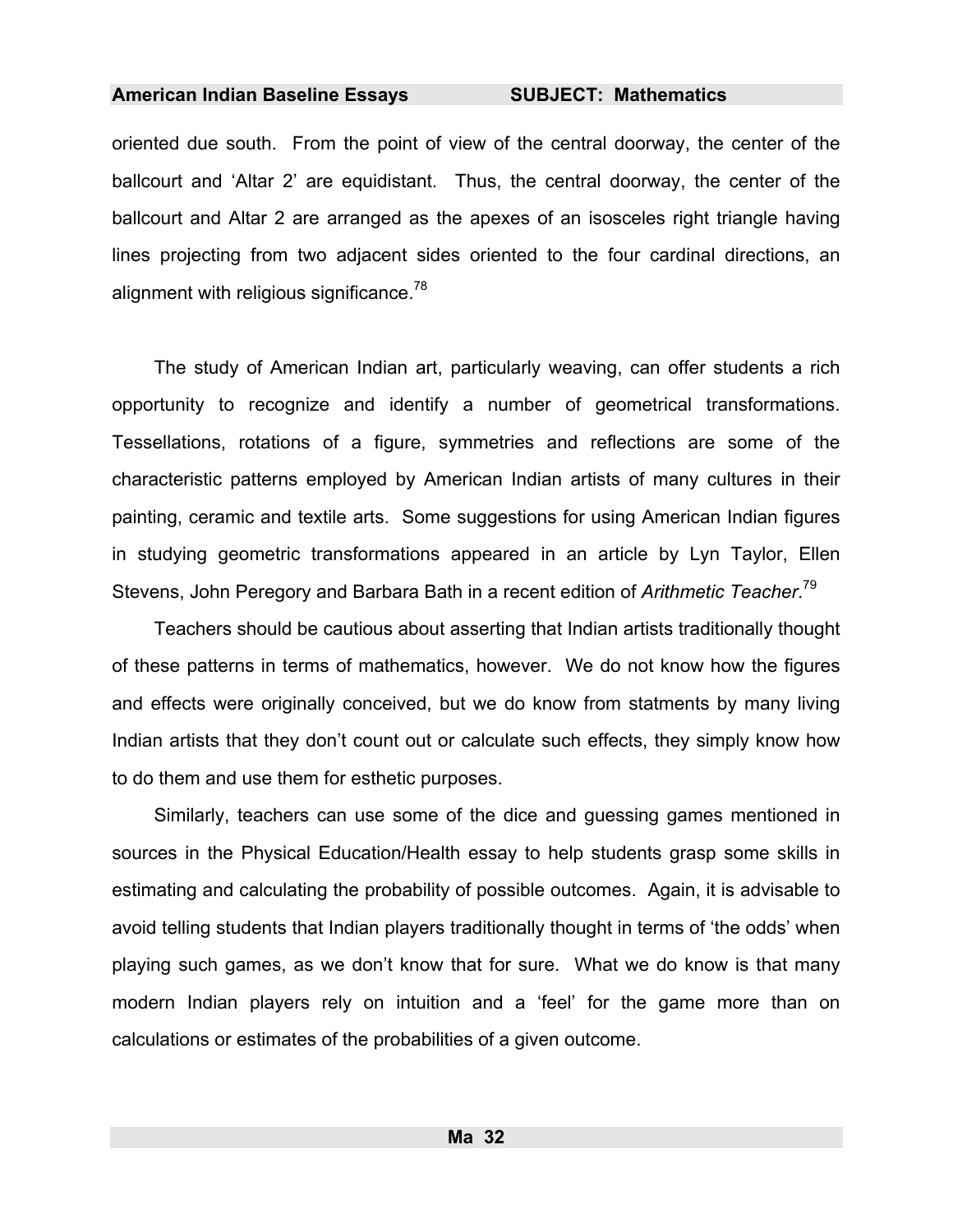## **CONTEMPORARY AMERICAN INDIAN MATHEMATICS**

Information on current American Indian mathematicians is scanty, but suggests a continuing em[pha](#page-477-7)sis on applied mathematics (as distinguished from theoretical mathematics) among Indians in the United States. In researching this essay, data were accessible only for American Indian mathematicians and a limited range of applied math professionals in the [Uni](#page-477-23)ted States. I am unable to indicate how American Indian participation in contemporary mathematics may differ in other countries or professions.

One recent indication of American Indian participation in mathematics comes from a survey conducted in 1987 of the membership of the National Council of Teachers of Mathematics, a professional association with over 75,000 members. Out of a randomly sampled population numbering 2,200 members, 37 (not quite 1.7%) indicate[d t](#page-477-8)hat they were American Indians. The NCTM includes as members many (but far from all) U.S. K–12 math teachers, two-year college math instructors and mathematics professors in teacher education programs in four-year colleges. If the survey proportion holds for the entire membership, then the NCTM association included approximately 1,260 American Indian members in 1987.

If the membership of the [Na](#page-477-29)tional Council of Teachers of Mathematics represents in its ethnic makeup the population of mathematics teachers in the United States (it may not, being a voluntary association rather than a random sample), the survey results suggest that American Indians are over-represented in the professional ranks of mathematics te[ach](#page-477-30)ers. The approximate proportion of American Indians in the total U.S. population is three-quarters of one percent, so the Indian proportion of NCTM membership is more than twice as high as might be expected.

 There are other indicators of American Indian involvement in some professions that apply mathematics. The American Indian Science and Engineering Society, for instance, had in 1991 a total membership of 2,091 and a professional (practicing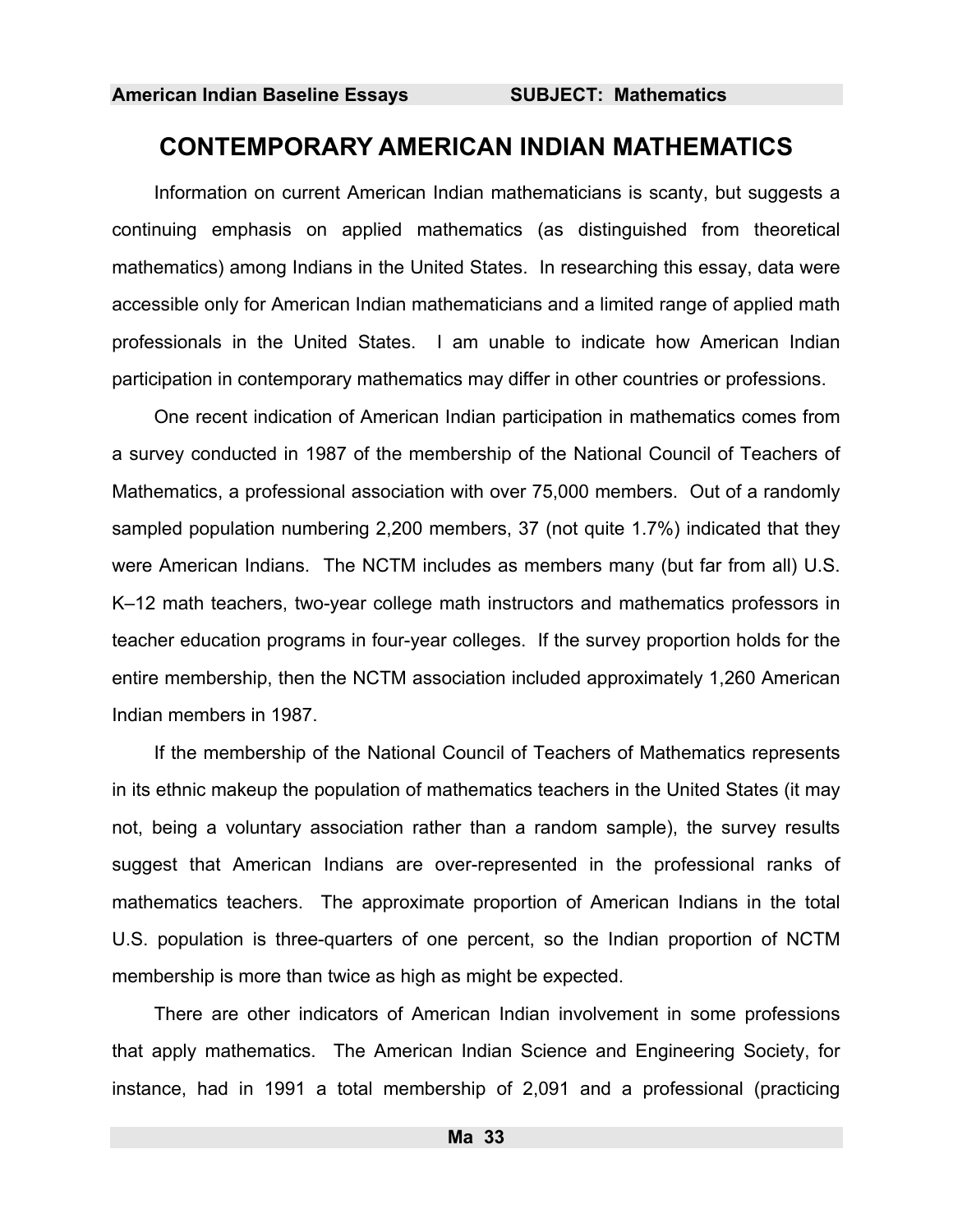engineer or scientist) membership of 220, or about 10.5% of its membership.

U.S. data on American Indian graduates of post-secondary programs in engineering at the associate and bachelor's degree level for 1986–87 showed 332 earning associate-level (A.S.) engineering degrees (about 10% of all American Indian associate degrees earned that year). 214 Indian students earned the Bachelor of Science degree in engineering, or about 5% of all Indian bachelors degrees awarded in 1987. These figures show a strong orientation toward applied mathematics on the part of American Indian students and scientific/technical professionals and suggest the clearly practical orientation of American Indians to contemporary mathematics. They also suggest that well-educated American Indians are more likely than college graduates of most other ethnic groups to have prepared for a career involving applied mathematics.

The principal indicator of American Indian participation in theoretical and applied mathematics at the highest level is the number of Indian people who have earned the Ph.D. in mathematics. So far as is known, the first American Indian to earn the Ph.D. in mathematics in the United States was Dr. Tom Storer, a Navajo who completed his studies in 1964 at the University of Southern California and who currently teaches at the University of Michigan in Ann Arbor. Between 1973 and 1991, a total of 35 other Indians earned their doctoral degrees in mathematics, according to data supplied by the Mathematics Association of America.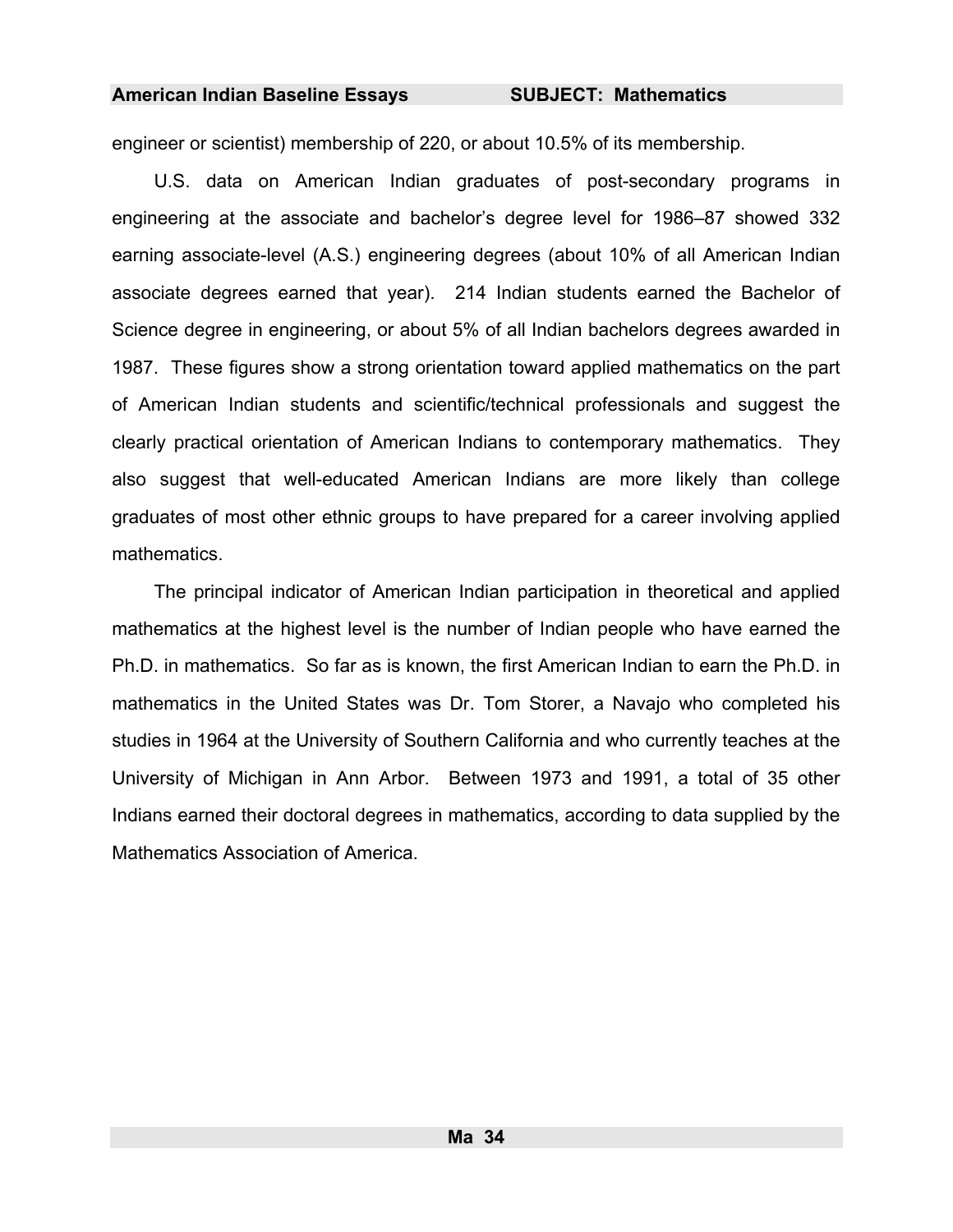## **APPENDIX A CHRONOLOGY**

A Chronology of American Indian Achievements in Mathematics

Dates in **boldface** indicate events primarily due to American Indian initiatives; dates in plain type indicate events primarily due to initiatives by others.

- **ca. -800** Stonemasons of the Chavín culture in the Peruvian highlands leave evidence in their work that they have mastered a technique for laying out and cutting accurate right angle faces onto their building stones.
- **ca. -600** At the [Zap](#page-477-31)otec site now called San José Mogote, one of the earliest known American Indian date glyphs is carved onto a threshold stone in a corridor between two public buildings.
- **ca. -250** At their capitol city now called Monte Albán, the Zapotec carve symbols for the bar-and-dot numerals and the day names of the Calendar Round system which later becomes commonplace in many Mesoamerican cultures.
- **-36** A stone slab is incised with a date corresponding to December 8 of this year at the late Olmec site of Chiapa de Corzo in what is now the Mexican state of Chiapas.
- **-32** The Olmec at their center of Tres Zapotes carve a date corresponding to September 3 of this year on a stele.
- **ca. 0** Maya mathematicians invent a symbol for the concept of zero which they use in their system of positional notation for writing numerals. Their imple[me](#page-477-26)ntation of the concept is more modern than that of the Neo– Babylonians, earliest known users of a symbol for zero. [The Neo– Babylonians are thought to have developed their symbol around 300 B.C., but they used it only in internal positions in numerals, never in the units position. After the Maya, the next culture to independently derive the zero was the Hindus sometime around 800 A.D.]
- **199** The Maya carve and erect their earliest known dated stele. From this time until the collapse of the classic Maya communities in the late 9th century, dynastic histories and important ceremonial events will be recorded by the Maya on these stelae, which are known from every important Mayan center.

### **ca. 1100**

**to 1200** At an undetermined point in this period, the Inca are the probable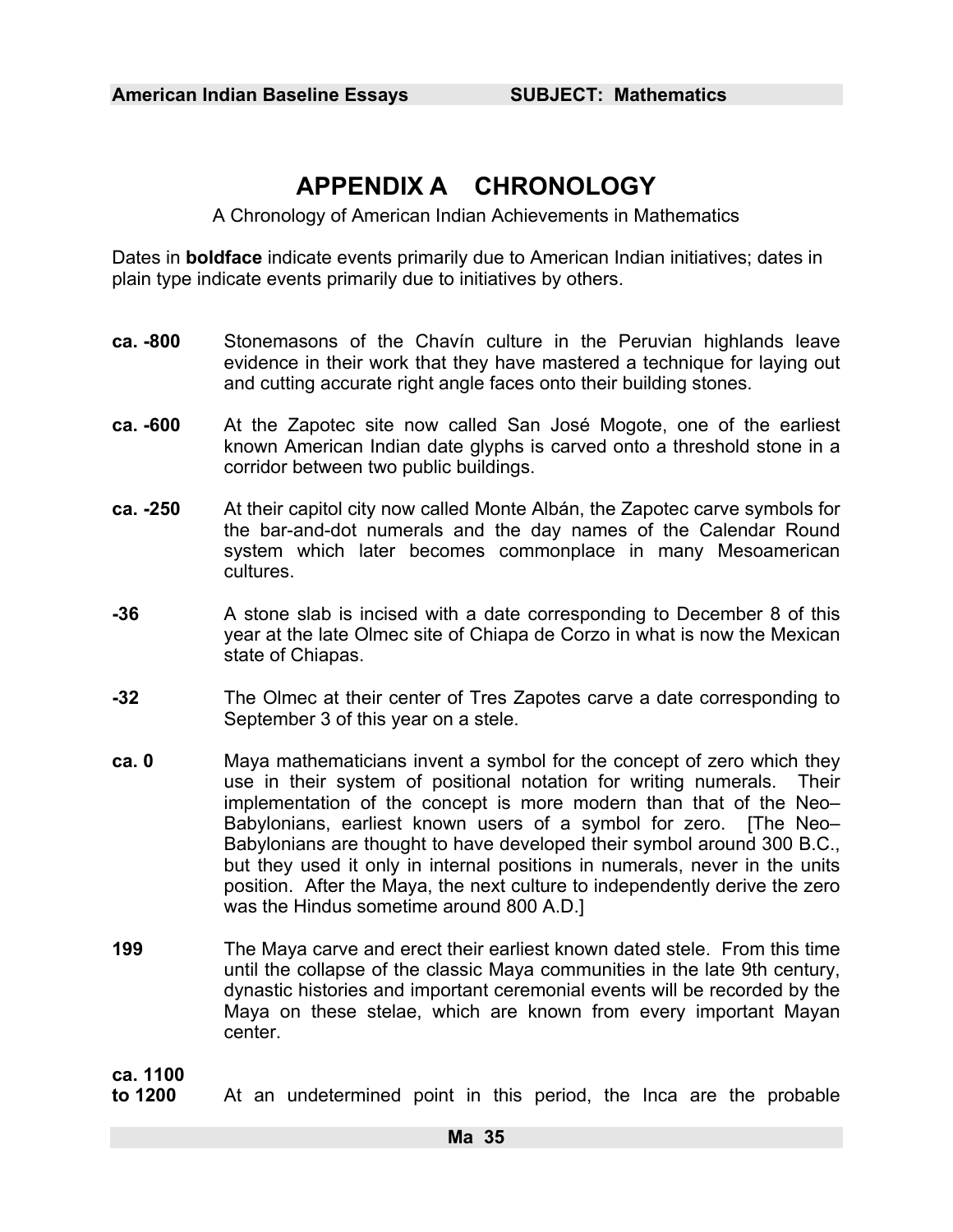inventors of the quipu system for recording numbers, numerical labels and other coded information using knotted, color-coded and hierarchicallygrouped strings.

- <span id="page-37-0"></span>**1613** The Inca historian Guamán Poma sends his bilingual book **New Chronicle and Good Government** to Spain's King Philip III. In the book, Poma includes an illustration of an object which many mathematicians take to be an Inca counting board, a form of abacus. There are also illustrations showing quipu strings being used and read as accounting records.
- **1964** Tom Storer, Navajo, becomes the first American Indian known to have earned the Ph.D. in mathematics at the University of Southern California.
- **1976** Edna Lee Paisano, a Nez Percé/Laguna Pueblo woman, becomes the first full-time American Indian employee of the U.S. Census Bureau. Holder of a master's degree in sociology and trained in statistics, she develops expertise in population demographics and computer programming in the course of her work for the Bureau.
- **1980** Edna Lee Paisano is responsible for the development of a special questionnaire used in the 1980 census to gather the most extensive data to date on American Indians and Alaska Natives who live on reservations or in the former reservation areas in Oklahoma.
- **1987** A random sample survey of 2,200 members of the National Council of Teachers of Mathematics reveals that 1.7% (roughly 37 individuals) report themselves as American Indian. The NCTM membership principally consists of elementary and middle school teachers of mathematics. The percentage of American Indian members returned by this sample suggests that American Indian mathematics teachers who belong to NCTM (a highly motivated and self-selected group of professionals) represent about twice the number to be expected from the proportion of American Indians in the general population of the United States.
- **1990** Edna Lee Paisano, Nez Percé/Laguna Pueblo, heads the division of the U.S. Bureau of the Census responsible for preparing, conducting and analyzing that portion of the 1990 census designed to gather information on American Indian population characteristics.
- **1991** According to the Mathematics Association of America, 36 American Indians have earned the Ph.D. in mathematics in the United States since Tom Storer (Navajo) first attained the doctoral degree in this field in 1964. Recent Indian doctoral students who have completed their degrees in mathematics include Leonard Huff (Delaware), Margaret Land (Choctaw/Pawnee), Freda Locklear (Lumbee), Claudette Bradley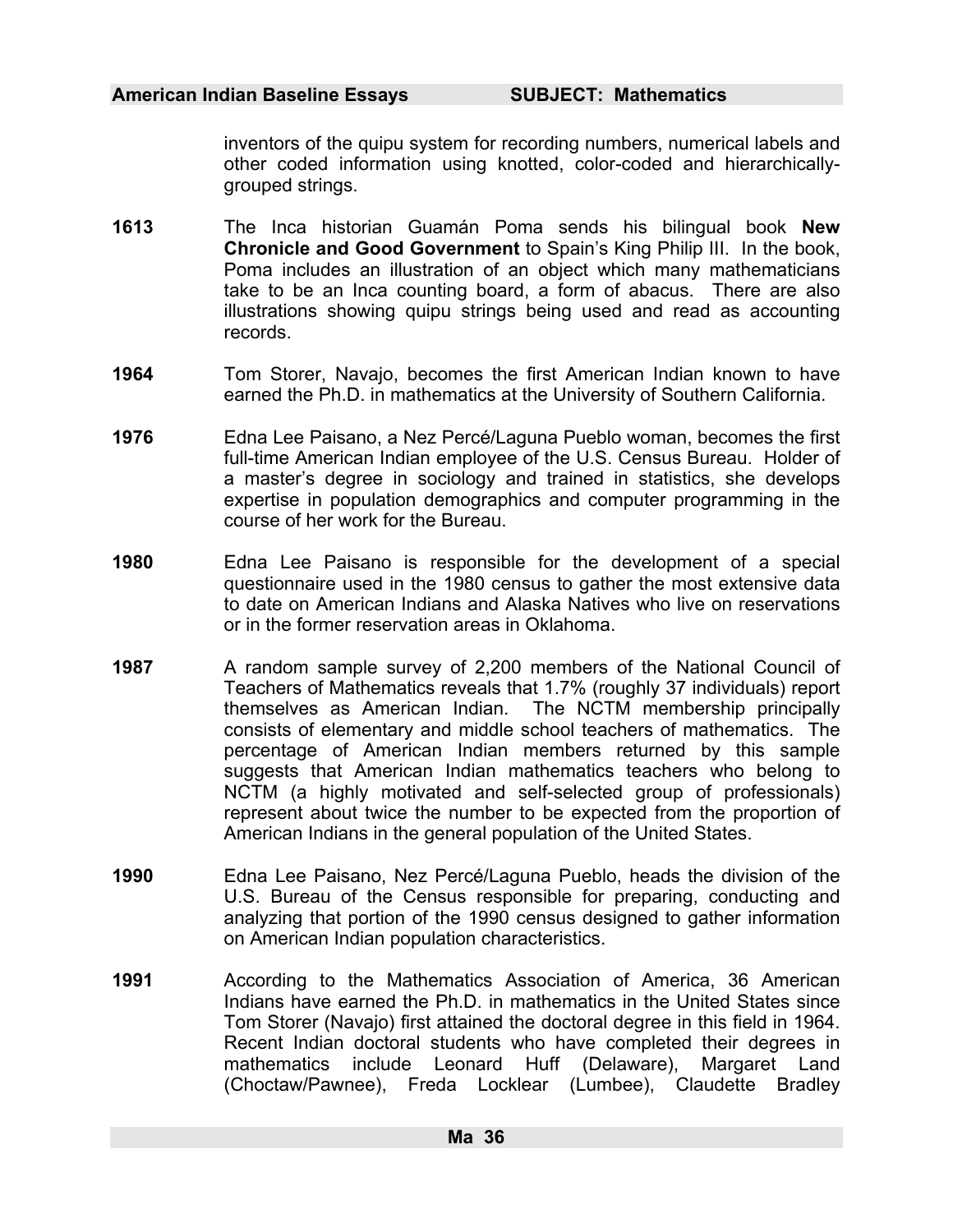(Schaghticoke) and Robert Meganson (Oglala Lakota).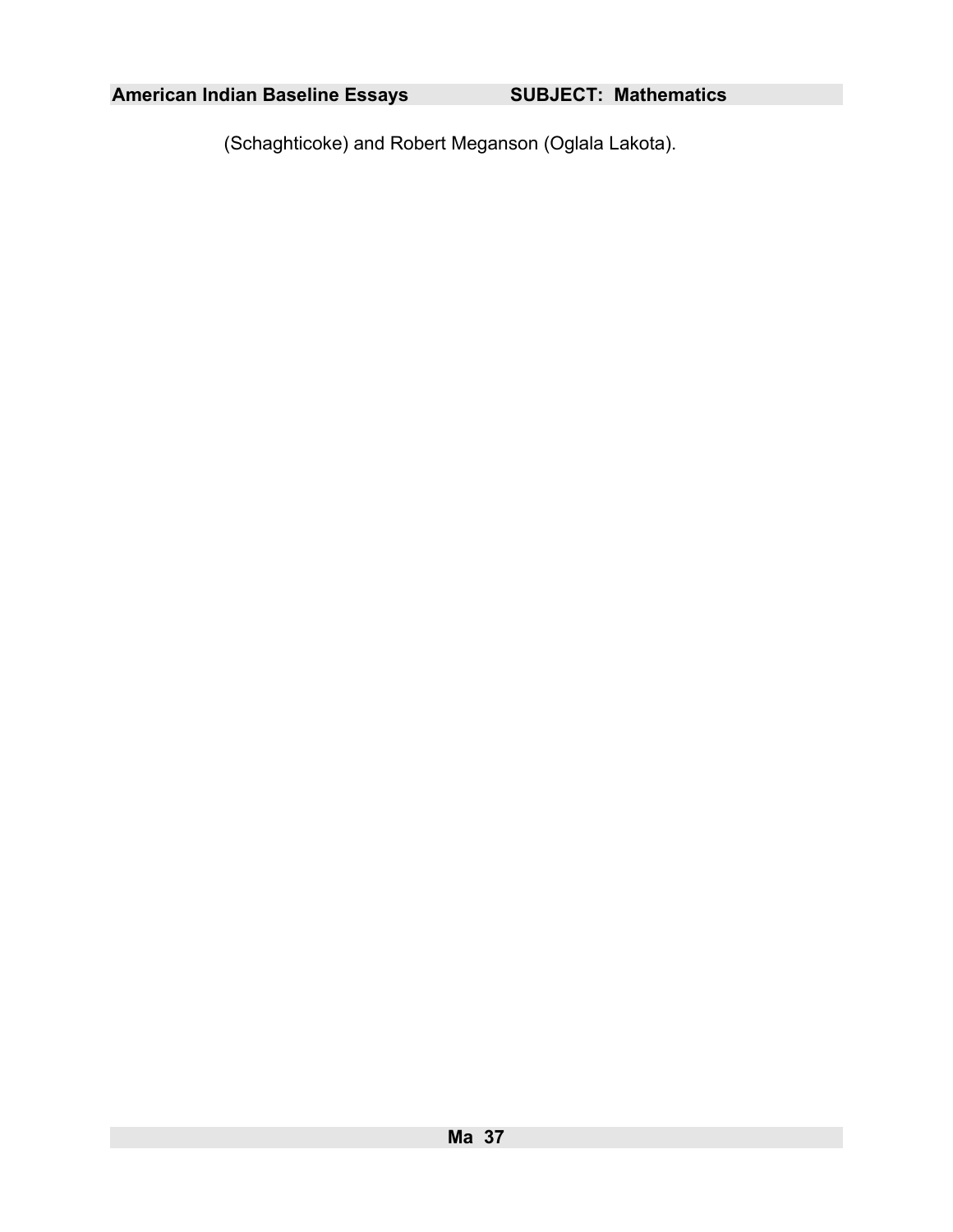## **REFERENCES**

### **Mathematics Chronology**

Closs, Michael (ed.), **Native American Mathematics**. Austin: University of Texas Press, 1986.

Closs, Michael, "Mathematical Development in the New World", draft of a paper prepared for a symposium on Ethnoscience in Native America sponsored by the American Association for the Advancement of Science, 1977.

Mathematics Association of America, Washington D.C.

National Council of Teachers of Mathematics, Reston Virginia.

Perl, Teri H. and Manning, Joan M., **Women, Numbers and Dreams.** Santa Rosa: The National Women's History Project, 1982.

Zepp, Raymond A., "Numbers and Codes in Ancient Peru: The Quipu". *Arithmetic Teacher*, Vol. 39, no. 9 (May 1992), p. 42-44.

## **Footnotes**

3 Closs, Michael P., "NANS", in Closs, p. 42.

- 
- <sup>s</sup>Closs, Michael P., "NANS", in Closs, p. 27-30.<br><sup>6</sup>Beeler, Madison S., "Chumash Numerals" in Closs, p. 109-128.
- 7 Closs, Michael P., "NANS", in Closs, p. 18-24.

 $\frac{1}{1}$ <sup>1</sup>Closs, Michael P. (ed.), **Native American Mathematics.** Austin: University of Texas Press, 1986.<br><sup>2</sup>Closs, Michael P. "Native American Number Systems" in Closs, n. 2. This article is bereinafter.  $2$ Closs, Michael P., "Native American Number Systems" in Closs, p. 3. This article is hereinafter distinguished from other Closs essays as "NANS".

<sup>&</sup>lt;sup>4</sup> Folan, William, "Calendrical and Numerical Systems of the Nootka" in Closs, p. 101-106.<br><sup>5</sup>Closs, Michael R. ("NANS", in Closs, p. 27, 29

<sup>&</sup>lt;sup>8</sup> Denny, J. Peter, "Cultural Ecology of Mathematics" in Closs, p. 132-140.<br><sup>9</sup> Closs, Michael D. "NANS", in Close, p. 3.4.

 ${}^{9}$ Closs, Michael P., "NANS", in Closs, p. 3-4.<br> ${}^{10}$ Closs, Michael P., "NANS", in Closs, p. 16-18.

<sup>&</sup>lt;sup>11</sup>Gnerre, Maurizio C., "Some Notes on Quantification and Numerals in an Amazon Indian Language" in Closs, p. 76-79.

 $12$ Closs, Michael P., "NANS", in Closs, p.5-10. Closs also provides more than 30 lists of counting terms for a variety of tribes throughout the Americas in his 1977 American Association for the Advancement of Science Conference paper "Mathematical Development in the New World". He drew from 19th and early century linguistic studies by W.C. Eells ("Number Systems of the North American Indians" in *The American Mathematical Monthly*, vol. 20, (1912), p. 263-299); Francis Barnum (**Grammatical** 

**Fundamentals of the Inuit Language**. Boston: publisher not given, 1901); j. Hammond Trumbull ("On Numerals in American Indian Languages, and the Indian Mode of Counting" in *American Philological Association, Transactions and Proceedings*, vol. 5 (1874), p. 41-76) and Henry Rowe Schoolcraft

**History, Condition and Prospects of the Indian Tribes of the United States**. Philadelphia: publisher not given, in six volumes, 1851-57). Closs also consults a number of more recent linguistic studies; see the references in his volume.<br><sup>13</sup>Closs, Michael P., "NANS", in Closs, p. 11-12.

 $14$ Closs, Michael P., "NANS", in Closs, p. 13-14.  $15$ Closs, Michael P., "NANS", in Closs, p. 15.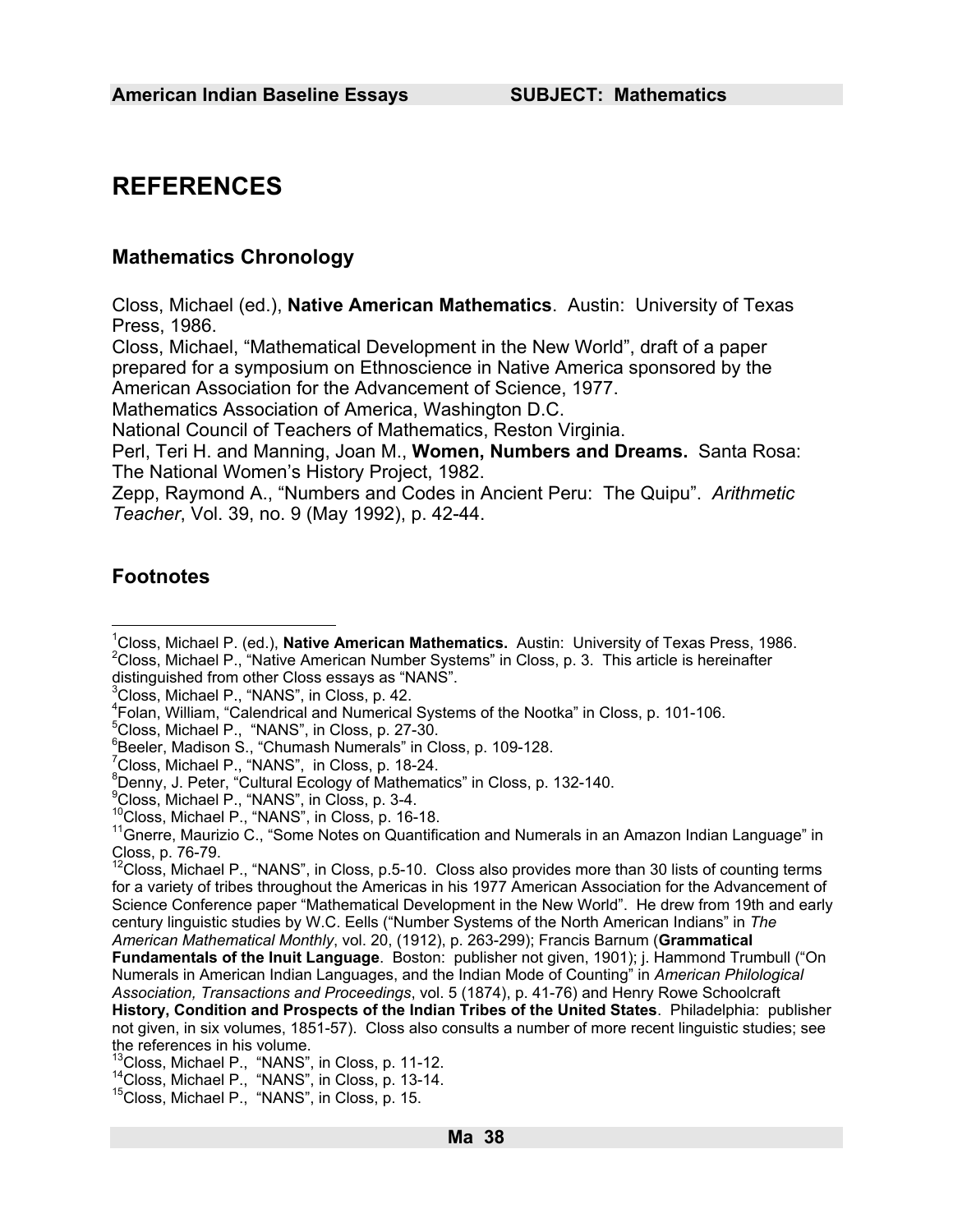<span id="page-40-0"></span><sup>16</sup>Murray, William Breen, "Numerical Representations in Rock Art" in Closs, p. 47-54.<br><sup>17</sup>Murray, William Breen, in Closs, p. 54-67.<br><sup>18</sup>Closs, Michael, "Number in Ojibwe Pictography" in Closs, p. 181-211. This article is distinguished from other Closs essays as "NOP".<br><sup>19</sup>Closs, Michael, "NOP", in Closs, p. 183-185. <sup>20</sup>Closs, Michael P., "Mathematical Notation of the Maya" in Closs, p. 299. This article is hereinafter distinguished from other Closs essays as "MNM". 21Stodola, Janet, **Mathematical Contributions of the Mayas, Aztecs and Incas**. ERIC Document ED 057 930, May, 1971, p. 9. 22Salmoral, Manuel Lucena, **America 1492: Portrait of a Continent 500 Years Ago**. New York: Facts on File, Inc., 1990, p. 162. The earlier Olmec and Zapotec versions of the bar-and-dot notation system lacked a symbol for zero, so far as we know.<br><sup>23</sup> Seidenberg, A., "Zero in the Mayan Numerical Notation", in Closs, p. 374-375. <sup>24</sup> Torquson, Edgar A., The Maya Calendar: A Native American Curriculum Unit for Middle and High **School**. ERIC Document ED 057 929, May, 1971, p. 8. See also Seidenberg, A., in Closs, p. 376, who gives a documented eighth century A.D. date for the Hindu use of the modern symbol 0.<br><sup>25</sup>León-Portilla, Miguel, **Time and Reality in the Thought of the Maya.** Norman: University of Oklahoma Press, 1988, p. 43.<br><sup>26</sup>Closs, Michael, "MNM", in Closs, p. 293. <sup>27</sup>Closs, Michael, "MNM", in Closs, p. 294. The spellings given for some of the names of the numbers in this quotation are variants of those shown in the illustration of the bar-and-dot system. 28<br>Closs, Michael, "MNM", in Closs, p. 293.<br><sup>29</sup>Gates, William, An Outline Dictionary of Maya Glyphs. New York: Dover Publications, Inc., 1931, 1978, p. 86.<br><sup>30</sup>Stodola, Janet, p. 9. 31 Folan, William, in Closs, p. 106-107.<br><sup>32</sup>Flornoy, Bertrand, **The World of the Inca.** (Santa Monica: The Vanguard Press, 1965, p. 113), cited in Stodola, Janet, p. 15. Comments in brackets are added by the author for clarification.<br><sup>33</sup>The work referred to is Ascher, Marcia and Ascher, Robert, **Code of the Quipu: A Study in Media, Mathematics and Culture.** Ann Arbor: University of Michigan Press, 1981. This expository work draws on an earlier book by the Aschers in which they present the detailed data from their analysis of 190 quipu which they studied in detail. the earlier volume is the **Code of the Quipu Databook**. Ann Arbor:<br>University of Michigan Press, 1978. (Hereinafter cited as Ascher and Ascher.) <sup>34</sup>See illustrations reproduced in Ascher, Marcia, "Mathematical Ideas of the Incas" in Closs, p. 275-277.<br>
<sup>35</sup>Ascher, Marcia, in Closs, p. 266-268.<br>
<sup>36</sup>Ascher and Ascher, p. 61.<br>
<sup>37</sup>Ascher, Marcia, in Closs, p. 267-26 used in the original.<br><sup>43</sup>Ascher and Ascher, p. 80-155. <sup>44</sup>Brotherston, Gordon, **Image of the New World**. New York: Thames and Hudson, 1979, p. 17.<br><sup>45</sup>Ascher, Marcia, in Closs, p. 266.<br><sup>46</sup>Harvey, Herbert R. and Williams, Barbara J., "Aztec Numerical Glyphs" in Closs, p. 237 corrected the final factor in the Nahuatl expression, since Payne and Closs mistakenly give the term for 18 instead of the Nahuatl term for 17. 49Nahuatl speakers use om as an alternate form of the expression on when talking about compound numbers within the first power of 20. The form on appears preferred for talking about combining between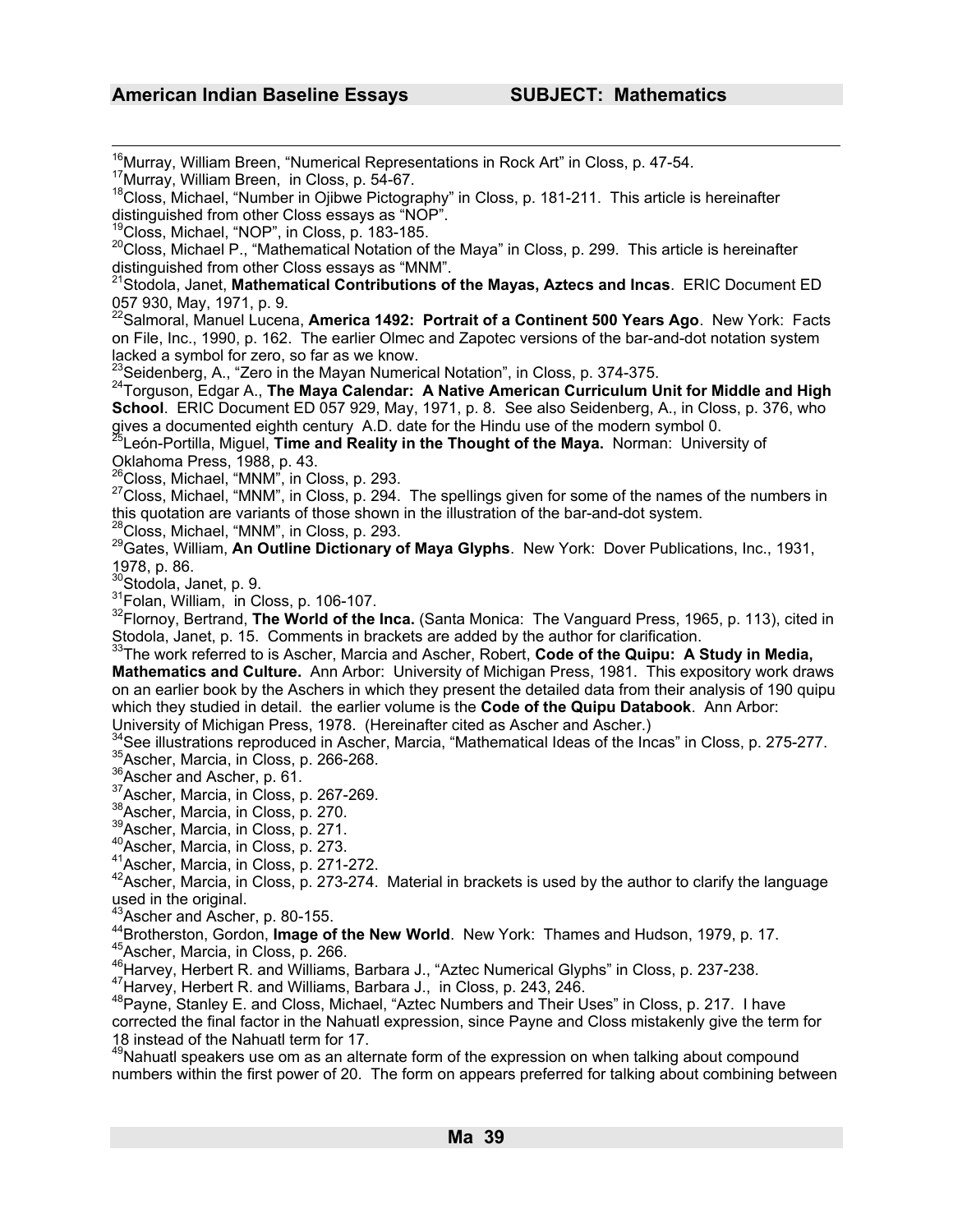the first and higher powers of twenty. The term for combining between the second and higher powers of twenty, as shown in the example, is ipan.<br><sup>50</sup> Payne, Stanley E. and Closs, Michael, in Closs, p. 222-224. <sup>51</sup>Harvey, Herbert R. and Williams, Barbara J., in Closs, p. 244-246.<br><sup>52</sup>Harvey, Herbert R. and Williams, Barbara J., in Closs, p. 249-254.<br><sup>53</sup>Brundage, Burr, **Lords of Cuzco**. Norman: University of Oklahoma Press, 1967 Holt, Rinehart and Winston, Inc., 1973, p. 53.<br><sup>56</sup> Ascher, Marcia, in Closs, p. 278-282. <sup>57</sup>Ascher, Marcia, in Closs, p. 281.<br><sup>58</sup>Olien, p. 53, quoting Inca historian Garcilaso de la Vega.<br><sup>59</sup>Ascher and Ascher, p. 63.<br><sup>60</sup>Brotherston, Gordon, p. 126.<br><sup>61</sup>Brotherston, Gordon, citing the Jesuit Father Joseph from immigrants to the Western Hemisphere in 1625-26, p. 127.<br>  $^{62}_{2}$ 70,880. Starting from the units row we have the following: 80 + 300 + 500 + 30000 + 40000. <sup>63</sup> Denny, J. Peter, in Closs, p. 162-168.<br>
<sup>64</sup> Denny, J. Peter, in Closs, p. 162-168.<br>
<sup>64</sup> Denny, J. Peter, in Closs, p. 164.<br>
<sup>65</sup> Denny, J. Peter, in Closs, p. 165.<br>
<sup>66</sup> Vinette, Francine, in Closs, p. 388.<br>
<sup>66</sup> Vi presentation on Ethnoscience in Native America at a 1977 meeting of the American Association for the Advancement of Science was provided to the author by James Swanson, a high school mathematics teacher at Jefferson High School in the Portland District. It is distinguished from other Closs references below as "MDNW."<br><sup>74</sup>Closs, "MDNW", section 7, citing Seidenberg (1962: 522).  $^{75}$ Closs, "MDNW", section 7, citing Seidenberg (1962: 521-522).<br> $^{76}$ Closs, "MDNW", section 7, citing Seidenberg (1962: 521-522).<br> $^{76}$ Closs, "MDNW", section 7, citing Burland (1976: 21).<br> $^{77}$ Closs, "MDNW", section

Attitudes and the Standards". *Arithmetic Teacher*, Vol. 38, February 1991, p. 14-21.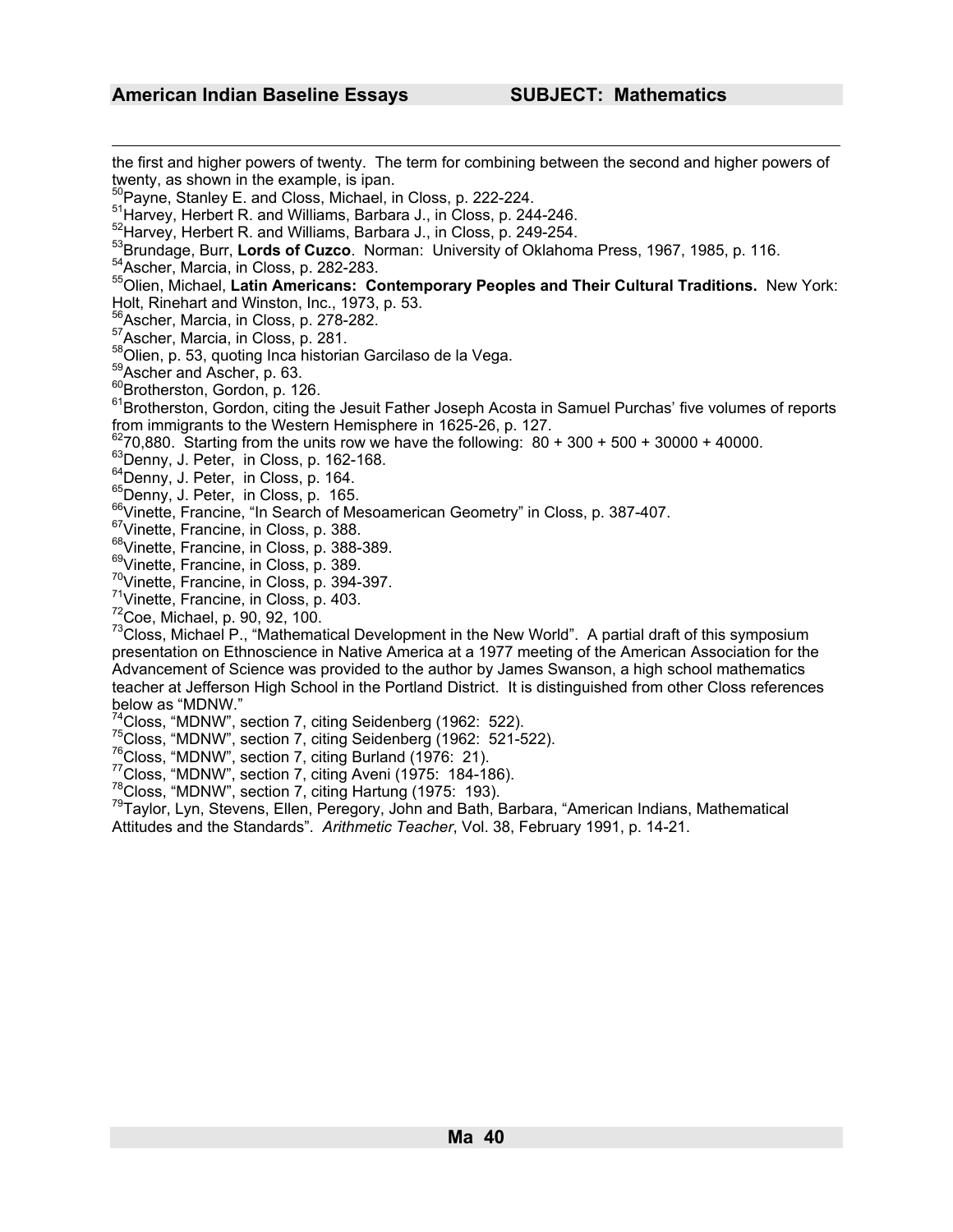abacus 26 diversity 5 accounting 1, 20, 36 division 7, 22 addition 5, 7, 22, 23, 24 earth lodges 30 Alaska Native 36 economics 1 Alcohuacan 21 **El Salvador 10**<br>Algonkin languages 4 **Algonization** engineering 1. American Indian Science and Engineering Society 34 Apache 7<br>architecture 1, 28 architecture 1, 28 arithmetic 6, 7, 22, 23<br>
array 18 Great Lakes 9 array 18<br>art 2, 8, 29 art 2, 8, 29 astronomy 1, 9, 30, 31 Huff, Leonard 36 Athabaskan languages 4 hunting 9 hunting 9 hunting 9 hunting 9 hunting 9 hunting 9 hunting 9 hunting 9 hunting 9 hunting 9 hunting 9 hunting 9 hunting 9 hunting 9 hunting 9 hunting 9 hunting 9 hunting 9 hunting 9 hunting 9 Aztec 3, 7, 22, 23, 24, 25, 29<br>Bakairí 5 Bakairí 5<br>
bar and dot notation 10, 12, 35 Iroquoian languages 4 base-10 numeration 4, 5, 6, 18, 23, 26  $Jívaro 6$ <br>base-16 numeration 5  $Kukulcf$ base-2 numeration 5 Kwakiutl 30 base-20 numeration 5, 6, 10, 13, 14, 22 Laguna Pueblo 36 base-4 numeration 5 Lakota 7, 36<br>
base-5 numeration 5 Land Marga base-8 numeration 5 levels 29 baseless numeration 6 libraries 2, 20, 25<br>Belize 10 line and dot notat Belize 10 line and dot notation 21<br>Bolivia 6, 16, 25 **line and dot notation 21** books 2, 26, 36 **Lumbee 36**<br>Bororo 5 **Lumbee 36** Bradley, Claudette 36 matrix table 18<br>Brazil 5. 6 matrix table 18 Brazil 5, 6 Matto Grosso 5 builder's squares 29 Meganson, Robert 36<br>buildings 2, 28, 29, 31, 35 Mesoamerica 2, 10, 2 Bureau of the Census 36 Mexica, see Aztec 3<br>Caddoan languages 5 Mexico 5, 8, 10, 21, 2 calculation 1, 7, 24, 26, 31 Micmac 7 calendrics 1, 9, 10, 23, 35<br>
California 5<br>
Minnesota 9 census 9, 21, 36 Central America 5 Monterrey 8<br>
Chavín 35 Monterrey 8<br>
monument 2 Chavín 35 monument 2 Chiapa de Corzo 35 **Nahuatl 21, 22, 23**<br>Chiapas 35 National Council of Chibcha 16, 25 33, 36<br>Choctaw 7, 36 33, 36 33, 36 Choctaw 7, 36 Navajo 34, 36 Navajo 34, 36 Navajo 34, 36 Navajo 34, 36 Navajo 34, 36 Navajo 34, 36 Nav Coahuila Plateau 8 Nez Percé 36 compasses 29

counting 1, 4, 5, 6, 7, 8, 13 **Index Index Index Index Index Index Delaware 36** digits 5, 6 engineering  $1, 2, 28, 34$ esthetics 1, 32 geometrical transformations 32 glyph 2, 14, 22, 24, 35 Honduras 10 Inca 2, 3, 4, 7, 16, 18, 19, 20, 25, 26, 35<br>Inuit 5, 6, 7 isosceles right triangles 30, 32 Kukulcán (Quetzalcóatl) 31 Land, Margaret 36 Locklear, Freda 36 Mathematics Association of America 34, 36 British Columbia 5 **Maya 2, 7, 10, 11, 12, 13, 14, 22, 29, 31**, 32, 35 builder's squares 29 **Meganson**, Robert 36 Mesoamerica 2, 10, 29, 30, 35 Mexico 5, 8, 10, 21, 22, 35 Minnesota 9<br>Monte Albán 35 multiplication 7, 22, 23 National Council of Teachers of Mathematics New Fire Ceremony 24